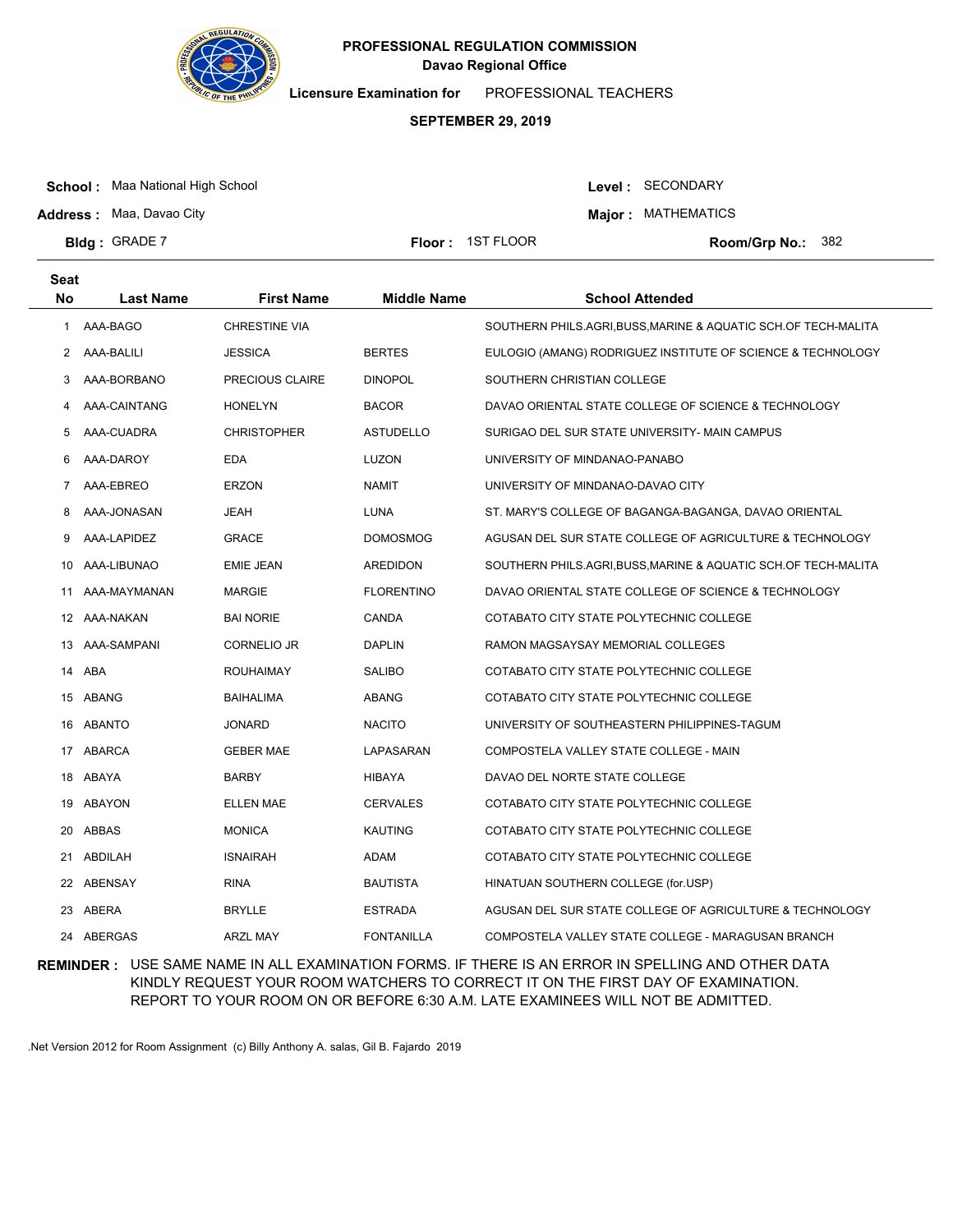

**Licensure Examination for**  PROFESSIONAL TEACHERS

# **SEPTEMBER 29, 2019**

**School :** Maa National High School

Level : SECONDARY

**Major : MATHEMATICS** 

**Address :** Maa, Davao City **Bldg: GRADE 7** 

**Floor : 1ST FLOOR** 

Room/Grp No.: 383

| <b>Seat</b>    |                  |                      |                    |                                                          |
|----------------|------------------|----------------------|--------------------|----------------------------------------------------------|
| <b>No</b>      | <b>Last Name</b> | <b>First Name</b>    | <b>Middle Name</b> | <b>School Attended</b>                                   |
| 1              | ABESTA           | ROBERT JHON          | SANAY              | DAVAO ORIENTAL STATE COLLEGE OF SCIENCE & TECHNOLOGY     |
| $\mathbf{2}$   | ABLANQUE         | <b>VINCENT PAUL</b>  |                    | UNIVERSITY OF SOUTHEASTERN PHILIPPINES-TAGUM             |
| 3              | <b>ABOZO</b>     | <b>JULIUS</b>        | <b>IGNACIO</b>     | UNIVERSITY OF SOUTHERN MINDANAO-KABACAN                  |
| 4              | ABUCEJO          | <b>GRACELA</b>       | <b>BANGOY</b>      | UNIVERSITY OF SOUTHEASTERN PHILIPPINES-TAGUM             |
| 5              | <b>ACAIN</b>     | JONNA MAE            | <b>DADOLE</b>      | DON CARLOS POLYTECHNIC COLLEGE                           |
| 6              | <b>ACEDILLA</b>  | <b>ALMIRA</b>        | ADLAWAN            | HINATUAN SOUTHERN COLLEGE (for.USP)                      |
| $\overline{7}$ | <b>ACEDO</b>     | SANNY BOY            |                    | UNIVERSITY OF SOUTHEASTERN PHILIPPINES-TAGUM             |
| 8              | <b>ACELOM</b>    | <b>REYMART</b>       |                    | DAVAO ORIENTAL STATE COLLEGE OF SCIENCE & TECHNOLOGY     |
| 9              | <b>ACUPAN</b>    | <b>REYMARK</b>       | <b>FUENTES</b>     | DAVAO DEL NORTE STATE COLLEGE                            |
| 10             | ACUSAR           | HAZEL                | <b>BALDOMAN</b>    | HOLY NAME UNIVERSITY (for.DIVINE WORD-TAGBILARAN)        |
| 11             | ADAYA            | <b>CHANDE MAY</b>    | <b>LUNCIANO</b>    | SAINT PETER'S COLLEGE OF TORIL                           |
| 12             | ADAYA            | <b>KETHLYN MAE</b>   | <b>REDILLA</b>     | DAVAO ORIENTAL STATE COLLEGE OF SCIENCE & TECHNOLOGY     |
| 13             | <b>AFLECCION</b> | <b>LORRY</b>         | <b>PALMA</b>       | UNIVERSITY OF SOUTHEASTERN PHILIPPINES-COMPOSTEAL CENTER |
| 14             | AGAD             | <b>RARE</b>          | SALMASAN           | DAVAO DEL NORTE STATE COLLEGE                            |
| 15             | AGNI             | <b>JOHN PAUL</b>     | CANQUE             | UNIVERSITY OF MINDANAO-TAGUM                             |
| 16             | AGNILA           | <b>ROSSIANEE</b>     | <b>ROCABERTE</b>   | NOTRE DAME OF MIDSAYAP COLLEGE                           |
| 17             | AKBAR            | SALAM                | ALI                | COTABATO CITY STATE POLYTECHNIC COLLEGE                  |
| 18             | ALAJID           | <b>CRESMIE</b>       | <b>BAYNOS</b>      | JOHN PAUL II COLLEGE                                     |
|                | 19 ALAMBATIN     | <b>MARY GRACE</b>    | <b>SUELLO</b>      | UNIVERSITY OF SOUTHEASTERN PHILIPPINES-TAGUM             |
| 20             | ALBARRACIN       | <b>CATHERINE</b>     | <b>CARPIO</b>      | UNIVERSITY OF MINDANAO-DAVAO CITY                        |
| 21             | <b>ALBASTRO</b>  | REY                  | CANETE             | UNIVERSITY OF MINDANAO-DAVAO CITY                        |
|                | 22 ALDAMAR       | <b>MARIELLE EDEN</b> | <b>ROQUERO</b>     | SOUTHERN CHRISTIAN COLLEGE                               |
| 23             | ALIMBON          | ABERIN               | <b>ANDOYO</b>      | UNIVERSITY OF MINDANAO-TAGUM                             |
| 24             | ALLERA           | <b>ANTONIO</b>       | <b>BASTIAN</b>     | UNIVERSITY OF SOUTHEASTERN PHILIPPINES-TAGUM             |

**REMINDER :** USE SAME NAME IN ALL EXAMINATION FORMS. IF THERE IS AN ERROR IN SPELLING AND OTHER DATA KINDLY REQUEST YOUR ROOM WATCHERS TO CORRECT IT ON THE FIRST DAY OF EXAMINATION. REPORT TO YOUR ROOM ON OR BEFORE 6:30 A.M. LATE EXAMINEES WILL NOT BE ADMITTED.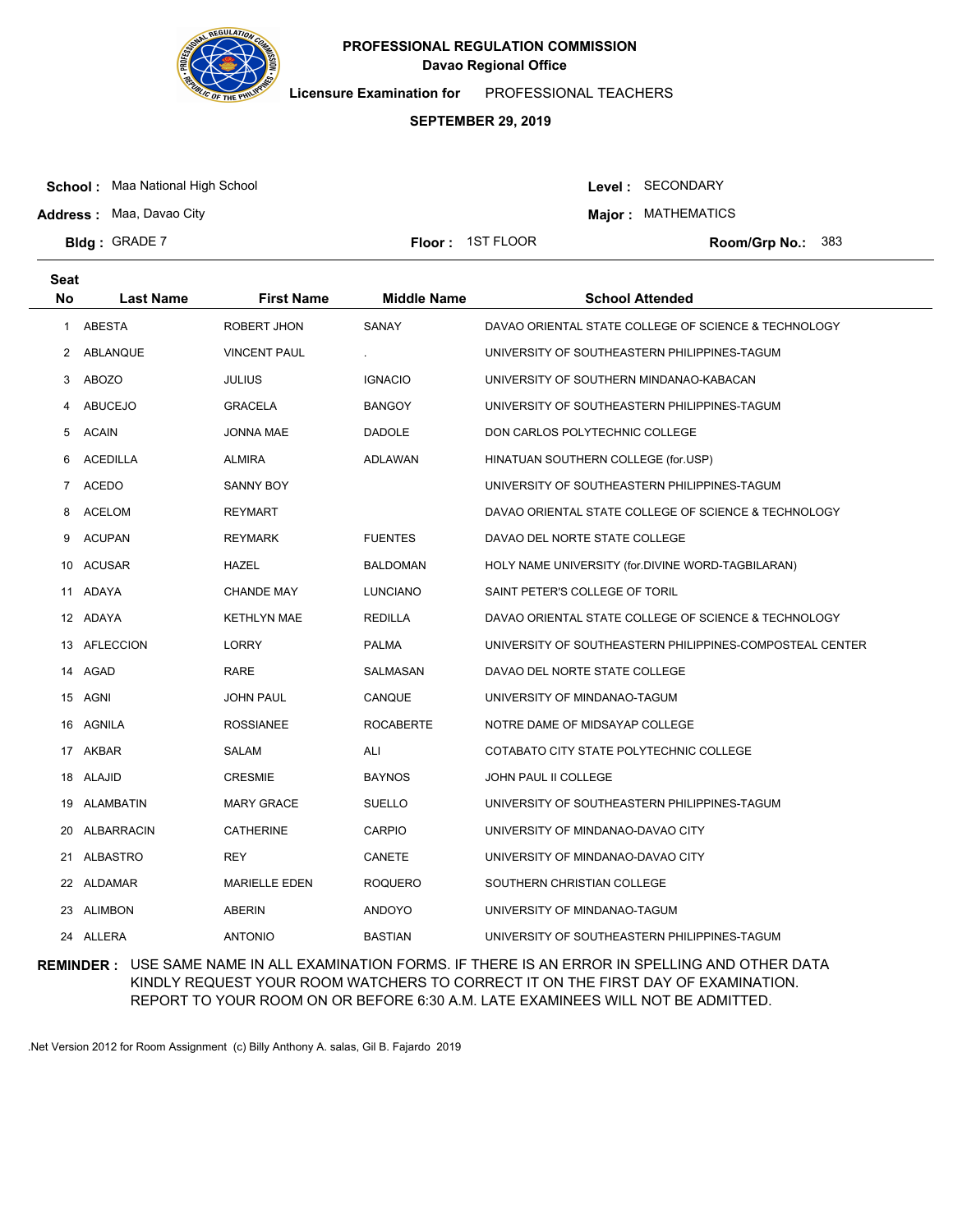

**Licensure Examination for**  PROFESSIONAL TEACHERS

# **SEPTEMBER 29, 2019**

**School :** Maa National High School

Level : SECONDARY

**Major : MATHEMATICS** 

**Address :** Maa, Davao City **Bldg: GRADE 7** 

**Floor : 1ST FLOOR** 

Room/Grp No.: 384

| <b>Seat</b> |                  |                       |                    |                                                              |
|-------------|------------------|-----------------------|--------------------|--------------------------------------------------------------|
| <b>No</b>   | <b>Last Name</b> | <b>First Name</b>     | <b>Middle Name</b> | <b>School Attended</b>                                       |
| 1           | <b>ALMEDILLA</b> | <b>JOHN MARLOU</b>    | TE                 | GOVERNOR GENEROSO COLLEGE OF ARTS, SCIENCES & TECHNOLOBY     |
| 2           | <b>ALVARADO</b>  | <b>SWEETHEART</b>     | <b>MANIAGO</b>     | SOUTHERN CHRISTIAN COLLEGE                                   |
| 3           | AMAC             | <b>CARLO ANTHONY</b>  | <b>ESPINA</b>      | UNIVERSITY OF SOUTHEASTERN PHILIPPINES-TAGUM                 |
| 4           | <b>AMOGUIS</b>   | <b>GENEVIEVE</b>      | <b>MANGALAO</b>    | SAINT MICHAEL'S COLLEGE-SURIGAO DEL SUR                      |
| 5           | <b>AMORA</b>     | <b>JONEL</b>          | <b>DECANO</b>      | UNIVERSITY OF SOUTHEASTERN PHILIPPINES-DAVAO CITY            |
| 6           | <b>AMORIN</b>    | <b>REY SHANE JOHN</b> | <b>BANDAYANON</b>  | ST. MARY'S COLLEGE OF BAGANGA-BAGANGA, DAVAO ORIENTAL        |
| 7           | <b>AMOROSO</b>   | EJ BOY                | <b>TACIO</b>       | AGUSAN DEL SUR STATE COLLEGE OF AGRICULTURE & TECHNOLOGY     |
| 8           | <b>AMPUAN</b>    | <b>JOHAIR</b>         | <b>HADJINOOR</b>   | UNIVERSITY OF SOUTHEASTERN PHILIPPINES-DAVAO CITY            |
| 9           | AMSALA           | <b>MUMAR</b>          | CALINGAN           | KOLEHIYO NG PANTUKAN - COMPOSTELA VALLEY                     |
| 10          | ANDOG            | AMSAIDA               | <b>OLIMPAIN</b>    | UNIVERSITY OF SOUTHERN MINDANAO-KABACAN                      |
| 11          | ANDRES           | <b>CLARRISE GAIL</b>  | <b>AMODIA</b>      | COR JESU COLLEGE (HOLY CROSS OF DIGOS)                       |
|             | 12 ANGCHAY       | ARVY JAY              | JAGNA              | SOUTHERN PHILS.AGRI,BUSS,MARINE & AQUATIC SCH.OF TECH-MALITA |
|             | 13 ANGKOKOY      | <b>DERHANA</b>        | <b>GUIAMALON</b>   | SOUTHERN MINDANAO INSTITUTE OF TECHNOLOGY                    |
| 14          | ANGON            | ALAN JR               | <b>PADILLA</b>     | JOHN PAUL II COLLEGE                                         |
|             | 15 ANIÑON        | <b>MELODY</b>         | ORILLA             | MATS COLLEGE OF TECHNOLOGY                                   |
| 16          | ANNO             | SHEANY LOVELLE        | <b>SANSOLIS</b>    | PHILIPPINE NORMAL UNIVERSITY- MINDANAO                       |
|             | 17 ANOBER        | <b>BRYAN</b>          | <b>REMORERAS</b>   | UNIVERSITY OF MINDANAO-DAVAO CITY                            |
| 18          | <b>ANTIPOLO</b>  | <b>KHAZEL ROSE</b>    | QUILLOSA           | UNIVERSITY OF SOUTHEASTERN PHILIPPINES-TAGUM                 |
| 19          | ANTON            | <b>KHAWLA</b>         | KUMANDI            | COTABATO CITY STATE POLYTECHNIC COLLEGE                      |
| 20          | APARECE          | <b>LOEL JAY</b>       | ARANGCON           | ASSUMPTION COLLEGE OF NABUNTURAN                             |
| 21          | APAS             | ETHEL JOHNN           | <b>DOLOR</b>       | UNIVERSITY OF MINDANAO-DIGOS COLLEGE                         |
|             | 22 APITO         | <b>MIKHYL</b>         | <b>ALIMBON</b>     | SAINT MARY'S COLLEGE-TAGUM                                   |
| 23          | ARAIZ            | <b>JUNE PATRICIA</b>  | <b>REMOLADOR</b>   | ASSUMPTION COLLEGE OF NABUNTURAN                             |
|             | 24 ARANGCANA     | <b>ROMMEL</b>         | <b>CABUSAO</b>     | NOTRE DAME OF SALAMAN COLLEGE                                |

**REMINDER :** USE SAME NAME IN ALL EXAMINATION FORMS. IF THERE IS AN ERROR IN SPELLING AND OTHER DATA KINDLY REQUEST YOUR ROOM WATCHERS TO CORRECT IT ON THE FIRST DAY OF EXAMINATION. REPORT TO YOUR ROOM ON OR BEFORE 6:30 A.M. LATE EXAMINEES WILL NOT BE ADMITTED.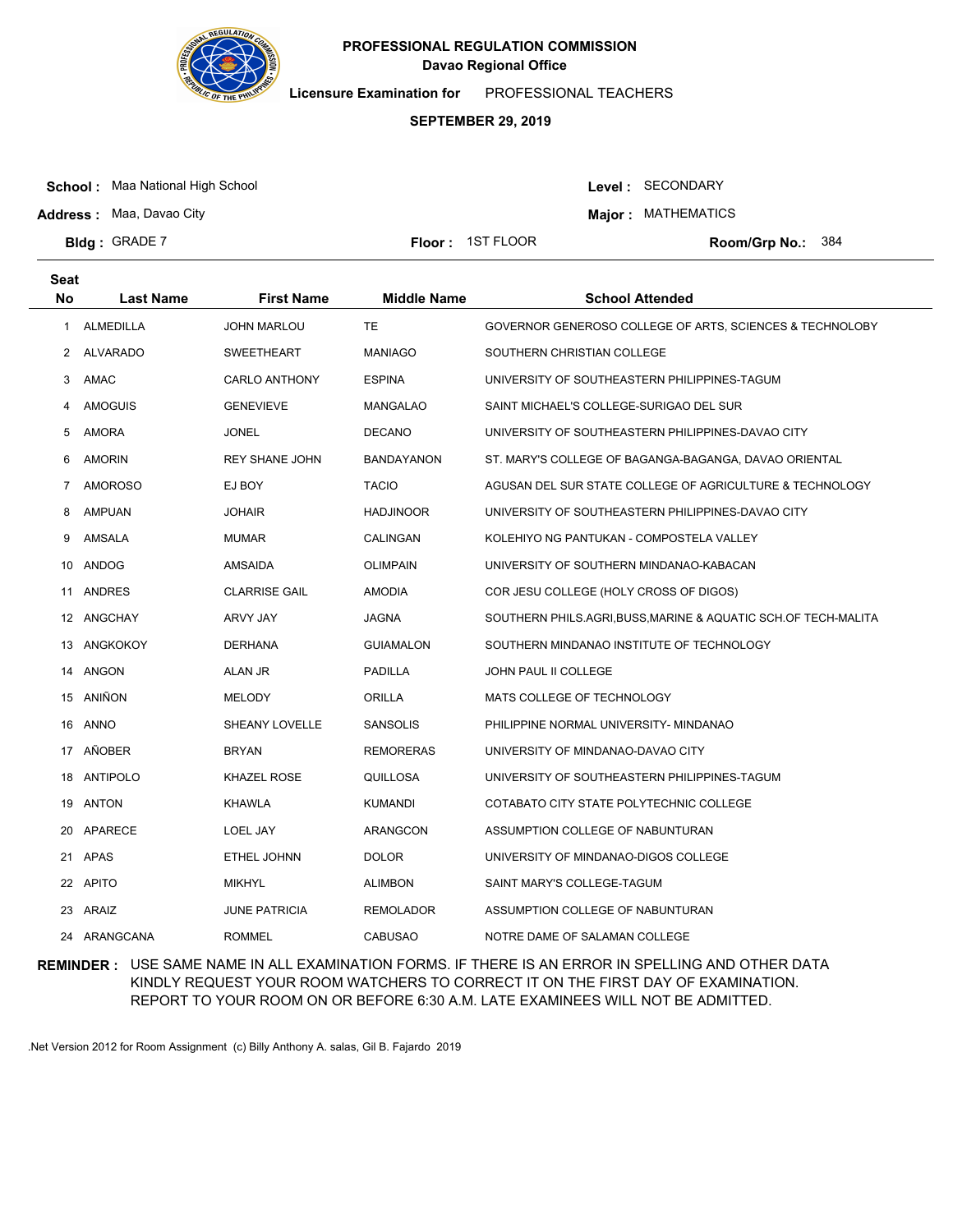

**Licensure Examination for**  PROFESSIONAL TEACHERS

# **SEPTEMBER 29, 2019**

**School :** Maa National High School

Level : SECONDARY

**Major : MATHEMATICS** 

**Address :** Maa, Davao City **Bldg: GRADE 7** 

**Floor : 1ST FLOOR** 

Room/Grp No.: 385

| <b>Seat</b>    |                  |                     |                     |                                                           |
|----------------|------------------|---------------------|---------------------|-----------------------------------------------------------|
| <b>No</b>      | <b>Last Name</b> | <b>First Name</b>   | <b>Middle Name</b>  | <b>School Attended</b>                                    |
| $\mathbf{1}$   | <b>ARANGIS</b>   | <b>DARWIN</b>       | <b>CELESTE</b>      | UNIVERSITY OF SOUTHEASTERN PHILIPPINES-TAGUM              |
| $\mathbf{2}$   | ARANJUEZ         | <b>PARLENE IRIS</b> | JU                  | UNIVERSITY OF SOUTHEASTERN PHILIPPINES-DAVAO CITY         |
| 3              | <b>ARAT</b>      | SHILLA MAE          | <b>ESCLAMADO</b>    | PHILIPPINE NORMAL UNIVERSITY- MINDANAO                    |
| 4              | <b>ARDA</b>      | <b>APRIL KAY</b>    | MANA-AY             | <b>JOHN PAUL II COLLEGE</b>                               |
| 5              | ARELLANO         | NORVELLE HANZEL     | <b>GUARDIANO</b>    | COR JESU COLLEGE (HOLY CROSS OF DIGOS)                    |
| 6              | <b>ARENDAIN</b>  | JOEL                | <b>LINSAG</b>       | HOLY CROSS COLLEGE OF SASA, INC.                          |
| $\overline{7}$ | ARERA            | ABEGAIL JANINE      | AÑORA               | SURIGAO STATE COLLEGE OF TECHNOLOGY                       |
| 8              | <b>ARICAN</b>    | <b>GEMMAR</b>       | <b>GONZAGA</b>      | COMPOSTELA VALLEY STATE COLLEGE - MARAGUSAN BRANCH        |
| 9              | <b>ARIQUEZ</b>   | HAZEL               | <b>DANLOG</b>       | ASSUMPTION COLLEGE OF DAVAO                               |
| 10             | ARIZANGA         | SHIELA MARIE        | <b>ARANCON</b>      | UNIVERSITY OF SOUTHEASTERN PHILIPPINES-TAGUM              |
| 11             | ARNAIZ           | <b>ROMELYN</b>      | <b>BIANGCO</b>      | UNIVERSITY OF MINDANAO-DAVAO CITY                         |
|                | 12 ARTATES       | PRINCESS QUEEN      | <b>DELA CRUZ</b>    | BUKIDNON STATE UNIVERSITY-(FOR BUKIDNON STATE COLL)- MAIN |
| 13             | ASENJO           | MA. KATRINA         | <b>GAMBONG</b>      | UNIVERSITY OF THE IMMACULATE CONCEPTION-DAVAO             |
| 14             | ASENTISTA        | MARLOU              | <b>ENOT</b>         | HOLY CROSS OF DAVAO COLLEGE                               |
| 15             | ASUMBRADO        | <b>MALOUH</b>       | <b>DAROY</b>        | UNIVERSITY OF MINDANAO-PANABO                             |
| 16             | ATAMOSA          | JOAN                | MAGLASANG           | JOHN PAUL II COLLEGE                                      |
|                | 17 ATIENZA       | WENDEL              | <b>VERBAL</b>       | COMPOSTELA VALLEY STATE COLLEGE - MAIN                    |
|                | 18 ATILLO        | <b>ROSELYN</b>      | <b>ALDUPIG</b>      | UNIVERSITY OF SOUTHEASTERN PHILIPPINES-DAVAO CITY         |
|                | 19 AUNZO         | NOVAMIE             | <b>BACOR</b>        | UNIVERSITY OF SOUTHEASTERN PHILIPPINES-DAVAO CITY         |
| 20             | AUSAN            | REJJINA ANNACEL     | <b>GELLANGCANAO</b> | NOTRE DAME UNIVERSITY                                     |
| 21             | AVILA            | <b>VIC</b>          | CABATOAN            | DAVAO CENTRAL COLLEGE                                     |
| 22             | AWI              | <b>SAMSUDIN</b>     | ARA                 | COTABATO CITY STATE POLYTECHNIC COLLEGE                   |
| 23             | AWI              | <b>TRISHA MAE</b>   | ANGELO              | UNIVERSITY OF SOUTHEASTERN PHILIPPINES-TAGUM              |
| 24             | AWING            | <b>EMELINDA</b>     | <b>MAMAC</b>        | UNIVERSITY OF MINDANAO-PANABO                             |

**REMINDER :** USE SAME NAME IN ALL EXAMINATION FORMS. IF THERE IS AN ERROR IN SPELLING AND OTHER DATA KINDLY REQUEST YOUR ROOM WATCHERS TO CORRECT IT ON THE FIRST DAY OF EXAMINATION. REPORT TO YOUR ROOM ON OR BEFORE 6:30 A.M. LATE EXAMINEES WILL NOT BE ADMITTED.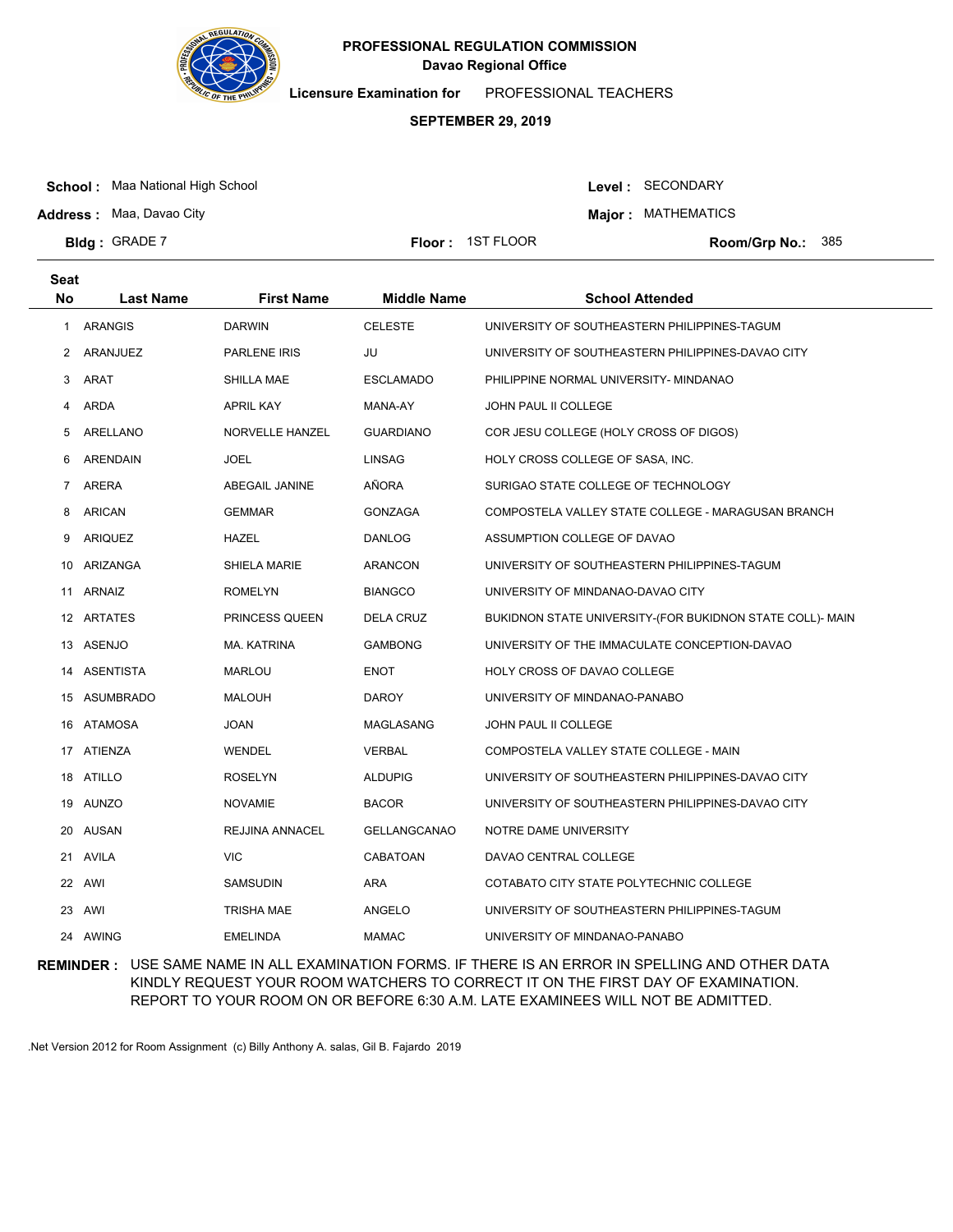

**Licensure Examination for**  PROFESSIONAL TEACHERS

# **SEPTEMBER 29, 2019**

**School :** Maa National High School

Level : SECONDARY

**Major : MATHEMATICS** 

**Address :** Maa, Davao City **Bldg: GRADE 7** 

**Floor :** 2ND FLOOR

Room/Grp No.: 386

| <b>Seat</b>  |                  |                   |                     |                                                          |
|--------------|------------------|-------------------|---------------------|----------------------------------------------------------|
| No           | <b>Last Name</b> | <b>First Name</b> | <b>Middle Name</b>  | <b>School Attended</b>                                   |
| $\mathbf{1}$ | AYUNAN           | <b>BAIJOHANA</b>  | <b>MAJOR</b>        | COTABATO CITY STATE POLYTECHNIC COLLEGE                  |
| 2            | AYUNAN           | <b>TITING</b>     | <b>BUNDCO</b>       | COTABATO CITY STATE POLYTECHNIC COLLEGE                  |
| 3            | <b>AZOTE</b>     | <b>REY</b>        |                     | CARAGA STATE UNIVERSITY-BUTUAN CITY                      |
| 4            | <b>BABOR</b>     | <b>FELIPE</b>     | <b>ESTILLORE</b>    | UNIVERSITY OF MINDANAO-DAVAO CITY                        |
| 5            | <b>BACOG</b>     | <b>FRILE ANN</b>  | <b>REQUISO</b>      | HOLY CROSS COLLEGE OF CALINAN                            |
| 6            | <b>BADAYOS</b>   | <b>ELEONOR</b>    | PADADA              | HOLY CROSS OF DAVAO COLLEGE-BABAK                        |
| 7            | <b>BADOL</b>     | <b>ELIZER</b>     | <b>TALDE</b>        | COMPOSTELA VALLEY STATE COLLEGE - MARAGUSAN BRANCH       |
| 8            | <b>BAISAC</b>    | <b>MAYVEPE</b>    | <b>DELOSTRICO</b>   | COMPOSTELA VALLEY STATE COLLEGE - MAIN                   |
| 9            | BALABAGAN        | <b>MARIA MAE</b>  | BANDIALAN           | GOVERNOR GENEROSO COLLEGE OF ARTS, SCIENCES & TECHNOLOBY |
| 10           | BALALA           | <b>JAYMES</b>     | <b>PUZON</b>        | UNIVERSITY OF SOUTHEASTERN PHILIPPINES-TAGUM             |
| 11           | BALANGAO         | ANIVEL            | <b>GRANADA</b>      | SOUTH PHILIPPINE ADVENTIST COLLEGE                       |
| 12           | <b>BALANSAG</b>  | <b>JEZ ROMAR</b>  | ANIÑON              | PHILIPPINE NORMAL UNIVERSITY- MINDANAO                   |
| 13.          | <b>BALANSAG</b>  | <b>JUSTINE</b>    | <b>GUIR</b>         | COMPOSTELA VALLEY STATE COLLEGE - MAIN                   |
| 14           | <b>BALAWAG</b>   | <b>DADTING</b>    | ALAMADA             | GANI L. ABPI COLLEGES, INC.                              |
|              | 15 BALIGUAT      | LHESTER           | CAPANGPANGAN        | COMPOSTELA VALLEY STATE COLLEGE - NEW BATAAN BRANCH      |
| 16.          | <b>BALILING</b>  | <b>JESSA MAE</b>  |                     | UNIVERSITY OF SOUTHEASTERN PHILIPPINES-DAVAO CITY        |
|              | 17 BALINGAN      | <b>RHYMWIL</b>    | <b>AYUBAN</b>       | HINATUAN SOUTHERN COLLEGE (for.USP)                      |
| 18           | <b>BALIO</b>     | ELOISE BLANCHE    | RAGANAS             | ASSUMPTION COLLEGE OF NABUNTURAN                         |
| 19           | BALISTA          | <b>MARY JANE</b>  | COSTA               | JOHN PAUL II COLLEGE                                     |
| 20           | <b>BALLESCAS</b> | <b>LEA LYN</b>    | JAVILLO             | SOUTHERN CHRISTIAN COLLEGE                               |
| 21           | <b>BALOPEÑOS</b> | <b>MESHEL</b>     | <b>GARDOSE</b>      | AGUSAN DEL SUR STATE COLLEGE OF AGRICULTURE & TECHNOLOGY |
| 22           | <b>BANCALE</b>   | ALFREDO JR        | LAZO                | DAVAO ORIENTAL STATE COLLEGE OF SCIENCE & TECHNOLOGY     |
| 23           | BANDERA          | <b>MARC</b>       | <b>DELOS SANTOS</b> | GOVERNOR GENEROSO COLLEGE OF ARTS, SCIENCES & TECHNOLOBY |
| 24           | <b>BANGERO</b>   | <b>JULIUS</b>     | <b>AGACID</b>       | PHILIPPINE NORMAL UNIVERSITY- MINDANAO                   |

**REMINDER :** USE SAME NAME IN ALL EXAMINATION FORMS. IF THERE IS AN ERROR IN SPELLING AND OTHER DATA KINDLY REQUEST YOUR ROOM WATCHERS TO CORRECT IT ON THE FIRST DAY OF EXAMINATION. REPORT TO YOUR ROOM ON OR BEFORE 6:30 A.M. LATE EXAMINEES WILL NOT BE ADMITTED.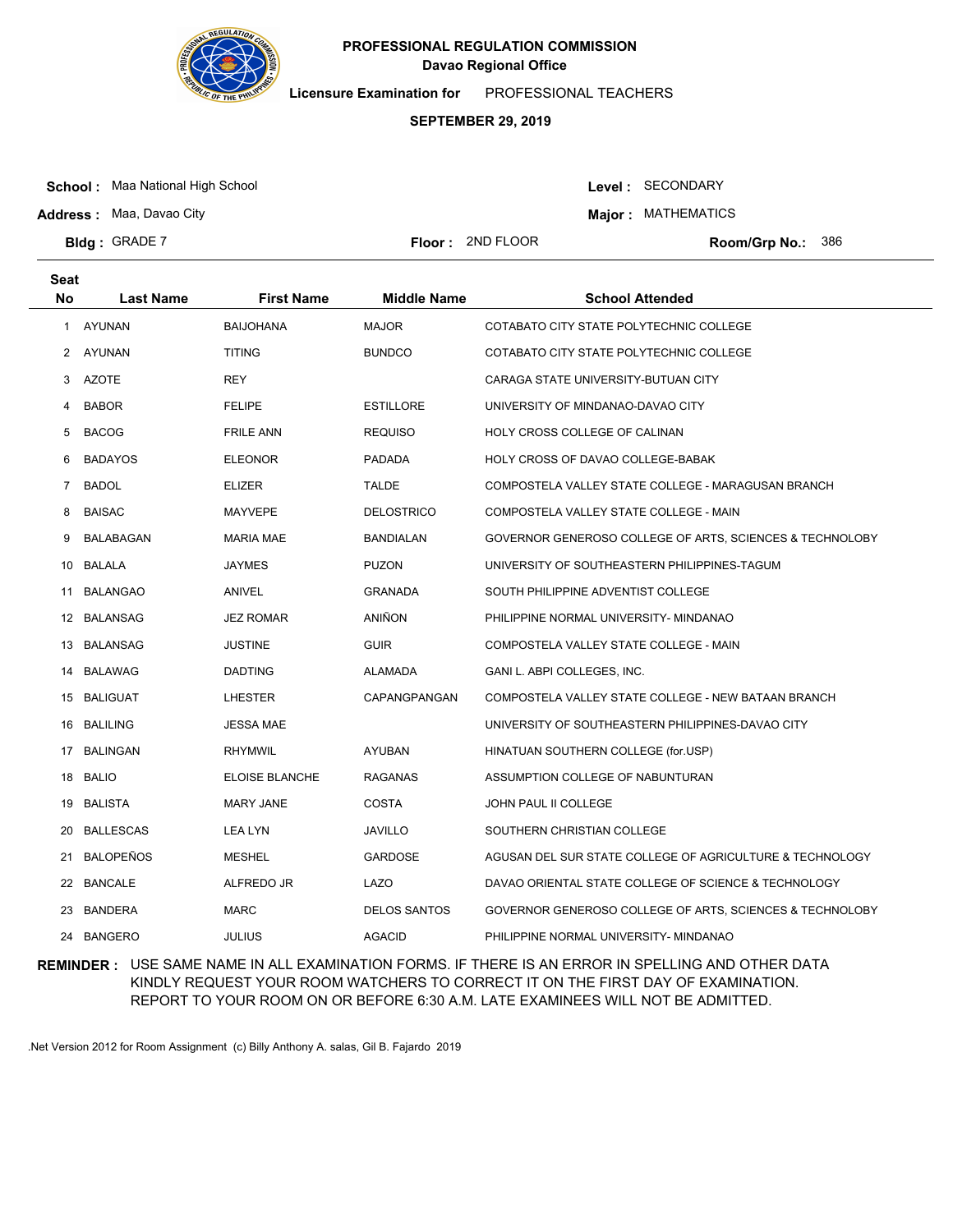

**Licensure Examination for**  PROFESSIONAL TEACHERS

# **SEPTEMBER 29, 2019**

**Floor :** 2ND FLOOR

**School :** Maa National High School

Level : SECONDARY

**Address :** Maa, Davao City

**Major : MATHEMATICS** 

Room/Grp No.: 387

| <b>Seat</b> |                  |                    |                    |                                                              |
|-------------|------------------|--------------------|--------------------|--------------------------------------------------------------|
| <b>No</b>   | <b>Last Name</b> | <b>First Name</b>  | <b>Middle Name</b> | <b>School Attended</b>                                       |
| -1          | <b>BANTAYAN</b>  | <b>RENE BOY</b>    | <b>LINDO</b>       | DAVAO ORIENTAL STATE COLLEGE OF SCIENCE & TECHNOLOGY         |
| 2           | BANZAWAN         | <b>RAHEB</b>       | <b>MAGBUTONG</b>   | DAVAO ORIENTAL STATE COLLEGE OF SCIENCE & TECHNOLOGY         |
| 3           | <b>BARABAG</b>   | <b>YUSOP</b>       | <b>TIANGUE</b>     | ACES TAGUM COLLEGE                                           |
| 4           | <b>BARAN</b>     | <b>SWITZEL</b>     | <b>MAMUGAY</b>     | UNIVERSITY OF MINDANAO-DIGOS COLLEGE                         |
| 5           | <b>BARCELONA</b> | AILEEN             | <b>DAVIS</b>       | SOUTHERN PHILS.AGRI,BUSS,MARINE & AQUATIC SCH.OF TECH-MALITA |
| 6           | <b>BARCENAS</b>  | <b>JIGGER</b>      | <b>LAPATES</b>     | BUKIDNON STATE UNIVERSITY-STO TOMAS EXTERNAL STUDIES CTR.    |
| 7           | <b>BARINO</b>    | <b>MICHAEL</b>     | <b>PEDROSA</b>     | ATENEO DE DAVAO UNIVERSITY                                   |
| 8           | <b>BARNAJA</b>   | <b>APRIL MAE</b>   | ALALAN             | AGUSAN DEL SUR STATE COLLEGE OF AGRICULTURE & TECHNOLOGY     |
| 9           | <b>BARNES</b>    | <b>MADELYN</b>     | <b>CUESTA</b>      | UNIVERSITY OF MINDANAO-DAVAO CITY                            |
| 10          | <b>BARNIDO</b>   | <b>JAMSON</b>      | <b>CLUDO</b>       | GOVERNOR GENEROSO COLLEGE OF ARTS, SCIENCES & TECHNOLOBY     |
| 11          | <b>BARRITA</b>   | JAYLOU             | <b>BONITE</b>      | GOVERNOR GENEROSO COLLEGE OF ARTS, SCIENCES & TECHNOLOBY     |
| 12          | <b>BARUG</b>     | JAY-AN             | <b>BOBILES</b>     | AGUSAN DEL SUR STATE COLLEGE OF AGRICULTURE & TECHNOLOGY     |
| 13          | <b>BASALO</b>    | <b>JOEY</b>        | <b>TROZO</b>       | BUKIDNON STATE UNIVERSITY-(FOR BUKIDNON STATE COLL)- MAIN    |
| 14          | <b>BASCON</b>    | <b>ARGEL MARIE</b> | ZAFRA              | UNIVERSITY OF THE IMMACULATE CONCEPTION-DAVAO                |
| 15          | BASLAN           | CAMILLE            | <b>CANDA</b>       | CHRISTIAN COLLEGES OF SOUTHEAST ASIA                         |
| 16          | <b>BASMAYOR</b>  | <b>JUCY MAE</b>    | <b>EBIO</b>        | NORTH DAVAO COLLEGE-TAGUM FOUNDATION                         |
| 17          | <b>BATALUNA</b>  | <b>IRIS MAE</b>    | <b>SUAREZ</b>      | ASSUMPTION COLLEGE OF NABUNTURAN                             |
| 18          | BATICO           | <b>CHRISTIAN</b>   | <b>DALANGIN</b>    | AGUSAN DEL SUR STATE COLLEGE OF AGRICULTURE & TECHNOLOGY     |
|             | 19 BATILES       | <b>SIEGFRED</b>    |                    | COR JESU COLLEGE (HOLY CROSS OF DIGOS)                       |
| 20          | <b>BAUNGALI</b>  | <b>RONALOU</b>     | <b>WANDE</b>       | DAVAO ORIENTAL STATE COLLEGE OF SCIENCE & TECHNOLOGY         |
| 21          | <b>BAUTISTA</b>  | MEEKY GLYN         | <b>TEVES</b>       | UNIVERSITY OF SOUTHEASTERN PHILIPPINES-DAVAO CITY            |
|             | 22 BAYANAY       | <b>MARIA MAE</b>   | <b>BANGCAYLAN</b>  | UNIVERSITY OF SOUTHEASTERN PHILIPPINES-DAVAO CITY            |
| 23          | BAYAWA           | <b>SHIRLY</b>      | <b>NERI</b>        | UNIVERSITY OF MINDANAO-PANABO                                |
| 24          | <b>BAYNOSA</b>   | JEZEL JANE         | <b>TANGCOGO</b>    | UNIVERSITY OF SOUTHEASTERN PHILIPPINES-TAGUM                 |

**REMINDER :** USE SAME NAME IN ALL EXAMINATION FORMS. IF THERE IS AN ERROR IN SPELLING AND OTHER DATA KINDLY REQUEST YOUR ROOM WATCHERS TO CORRECT IT ON THE FIRST DAY OF EXAMINATION. REPORT TO YOUR ROOM ON OR BEFORE 6:30 A.M. LATE EXAMINEES WILL NOT BE ADMITTED.

.Net Version 2012 for Room Assignment (c) Billy Anthony A. salas, Gil B. Fajardo 2019

**Bldg: GRADE 7**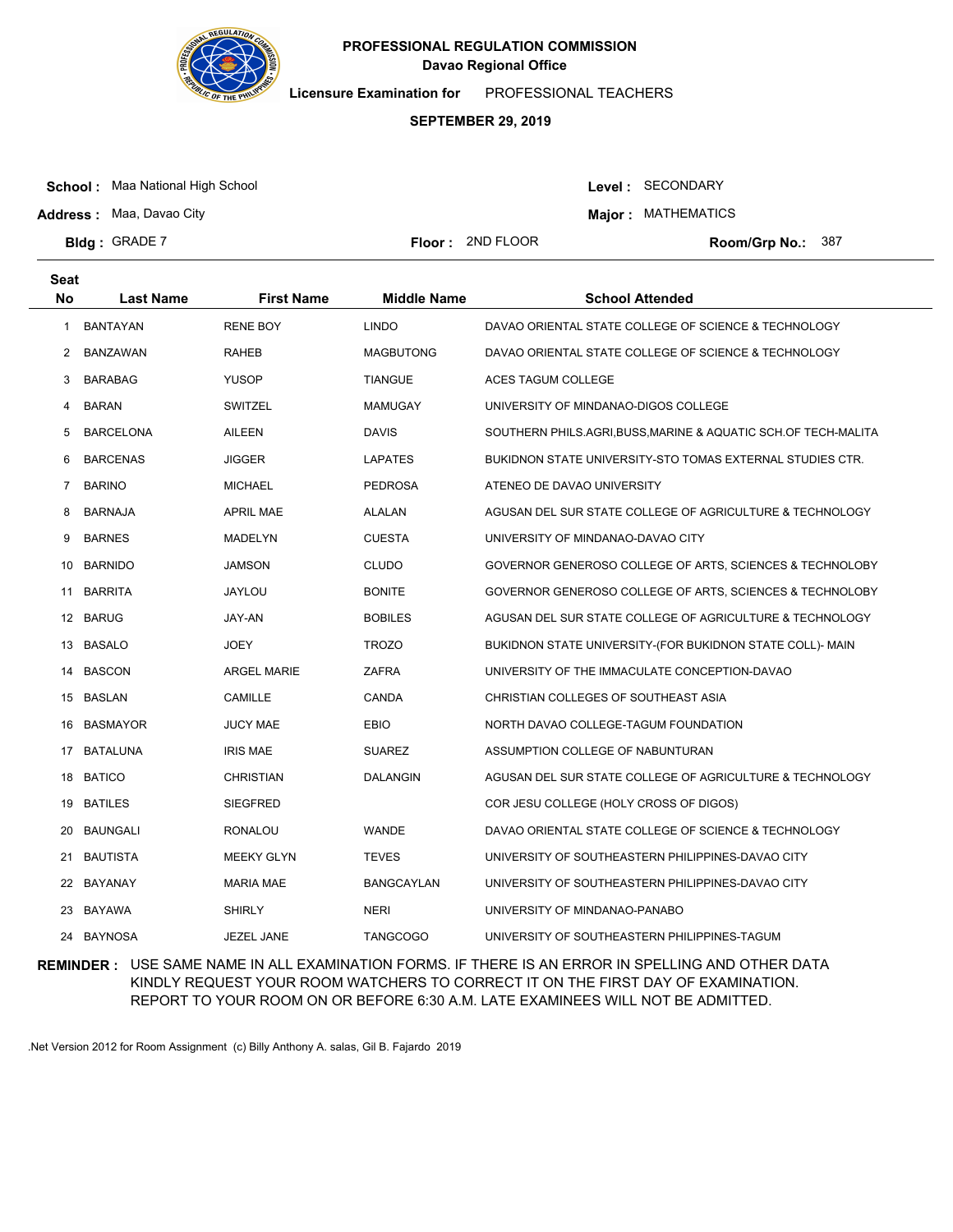

**Licensure Examination for**  PROFESSIONAL TEACHERS

# **SEPTEMBER 29, 2019**

**School :** Maa National High School

**Address :** Maa, Davao City

**Bldg: GRADE 7** 

**Seat**

Level : SECONDARY

**Major : MATHEMATICS** 

**Floor :** 2ND FLOOR

Room/Grp No.: 388

| υσαι<br>No | <b>Last Name</b> | <b>First Name</b>   | <b>Middle Name</b> | <b>School Attended</b>                                    |
|------------|------------------|---------------------|--------------------|-----------------------------------------------------------|
| 1          | BAYO             | ROLANDO JR          |                    | COMPOSTELA VALLEY STATE COLLEGE - MAIN                    |
| 2          | BAYON-ON         | MA. CARMELA         | PACTAO-IN          | UNIVERSITY OF MINDANAO-DIGOS COLLEGE                      |
| 3          | <b>BAYRON</b>    | <b>MARINEL</b>      | CAÑADORA           | BUKIDNON STATE UNIVERSITY-(FOR BUKIDNON STATE COLL)- MAIN |
| 4          | <b>BELARMINO</b> | <b>ERIC</b>         | <b>BRIONES</b>     | UNIVERSITY OF MINDANAO-TAGUM                              |
| 5          | <b>BELLO</b>     | <b>MARVIN</b>       | RAWADIN            | COTABATO CITY STATE POLYTECHNIC COLLEGE                   |
| 6          | <b>BELTRAN</b>   | <b>MYCA SHERYL</b>  | <b>PENALES</b>     | GOVERNOR GENEROSO COLLEGE OF ARTS, SCIENCES & TECHNOLOBY  |
| 7          | <b>BERIN</b>     | ALJON               | DANO               | PHILIPPINE WOMEN'S COLLEGE OF DAVAO                       |
| 8          | <b>BESAS</b>     | <b>JHONAME</b>      | <b>RAPANAN</b>     | SURIGAO STATE COLLEGE OF TECHNOLOGY                       |
| 9          | BIBAT            | MARY JOY            | <b>CARPENTERO</b>  | UNIVERSITY OF MINDANAO-TAGUM                              |
| 10         | <b>BICERA</b>    | <b>VANESSA</b>      | <b>BASUBAS</b>     | UNIVERSITY OF SOUTHERN MINDANAO-KABACAN                   |
| 11         | <b>BILBAO</b>    | <b>BENJIE MAR</b>   | <b>TIPUDAN</b>     | DAVAO ORIENTAL STATE COLLEGE OF SCIENCE & TECHNOLOGY      |
| 12         | <b>BINATERO</b>  | <b>JONARD</b>       | LANGUTAN           | COMPOSTELA VALLEY STATE COLLEGE - MONTEVISTA BRANCH       |
| 13         | <b>BINGGA</b>    | JANE                | VILLARIN           | SURIGAO DEL SUR STATE UNIVERSITY-TAGBINA CAMPUS           |
| 14         | <b>BINTULAN</b>  | <b>SHILA</b>        | <b>CUIBA</b>       | NORTH DAVAO COLLEGE-TAGUM FOUNDATION                      |
| 15         | BIOL             | <b>ALVIN</b>        | <b>CADUNGOG</b>    | DAVAO ORIENTAL STATE COLLEGE OF SCIENCE & TECHNOLOGY      |
| 16         | <b>BIRAO</b>     | <b>JERRY</b>        | <b>ZUELA</b>       | NOTRE DAME OF SALAMAN COLLEGE                             |
| 17         | <b>BOBADILLA</b> | JEWEL JOY           | <b>PIOLO</b>       | <b>XAVIER UNIVERSITY</b>                                  |
| 18         | <b>BOLATON</b>   | <b>ISEDRO</b>       | <b>SUGUE</b>       | RIZAL MEMORIAL COLLEGE                                    |
| 19         | <b>BONGABONG</b> | JAN MARK            | <b>DAYAGRO</b>     | COMPOSTELA VALLEY STATE COLLEGE - MAIN                    |
| 20         | <b>BONGGO</b>    | MARY JOY            | <b>CUPIN</b>       | AGUSAN DEL SUR STATE COLLEGE OF AGRICULTURE & TECHNOLOGY  |
| 21         | <b>BONQUIT</b>   | <b>SHANLY</b>       |                    | AGUSAN DEL SUR STATE COLLEGE OF AGRICULTURE & TECHNOLOGY  |
| 22         | <b>BORAQUIT</b>  | PAULYN GRACE        | SOLANO             | KOLEHIYO NG PANTUKAN - COMPOSTELA VALLEY                  |
| 23         | BOYBOY           | <b>FEBBIE LYNNE</b> |                    | MATS COLLEGE OF TECHNOLOGY                                |
|            | 24 BUDZAL        | <b>ALADIN</b>       | <b>KAMPONG</b>     | GANI L. ABPI COLLEGES, INC.                               |

**REMINDER :** USE SAME NAME IN ALL EXAMINATION FORMS. IF THERE IS AN ERROR IN SPELLING AND OTHER DATA KINDLY REQUEST YOUR ROOM WATCHERS TO CORRECT IT ON THE FIRST DAY OF EXAMINATION. REPORT TO YOUR ROOM ON OR BEFORE 6:30 A.M. LATE EXAMINEES WILL NOT BE ADMITTED.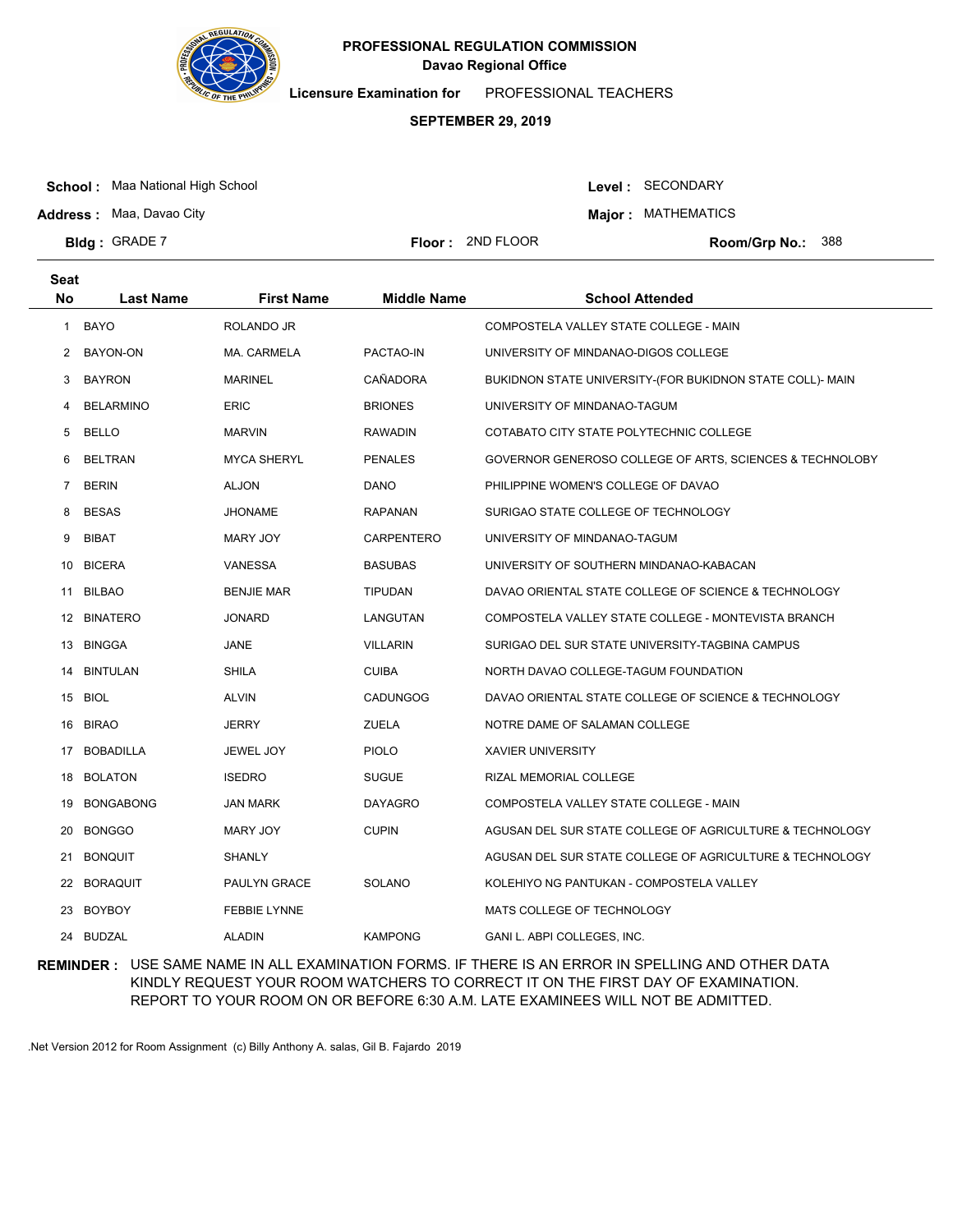

**Licensure Examination for**  PROFESSIONAL TEACHERS

### **SEPTEMBER 29, 2019**

**School :** Maa National High School

**Address :** Maa, Davao City

**Bldg: GRADE 7** 

Level : SECONDARY

**Major : MATHEMATICS** 

**Floor :** 2ND FLOOR

Room/Grp No.: 389

| <b>Seat</b> |                  |                     |                    |                                                          |
|-------------|------------------|---------------------|--------------------|----------------------------------------------------------|
| <b>No</b>   | <b>Last Name</b> | <b>First Name</b>   | <b>Middle Name</b> | <b>School Attended</b>                                   |
| 1           | <b>BUENO</b>     | <b>AYE BRANT</b>    | CABALLERO          | COR JESU COLLEGE (HOLY CROSS OF DIGOS)                   |
| 2           | <b>BUENO</b>     | <b>ELIAQUIM</b>     | DE LUNA            | AGUSAN DEL SUR STATE COLLEGE OF AGRICULTURE & TECHNOLOGY |
| 3           | <b>BUICO</b>     | <b>RICK JONES</b>   | ABELLA             | HINATUAN SOUTHERN COLLEGE (for.USP)                      |
| 4           | <b>BULALONG</b>  | CHRISTINE JEAN      | PREGLO             | GOVERNOR GENEROSO COLLEGE OF ARTS, SCIENCES & TECHNOLOBY |
| 5           | <b>BULLANDAY</b> | GRACELLE            | ALBARAN            | UNIVERSITY OF MINDANAO-DAVAO CITY                        |
| 6           | <b>BULLECER</b>  | <b>JEZREEL</b>      | <b>CONSIGRA</b>    | CARAGA STATE UNIVERSITY-BUTUAN CITY                      |
| 7           | <b>BUOT</b>      | NIÑARITA FE         | <b>BAJAO</b>       | NOTRE DAME UNIVERSITY                                    |
| 8           | <b>BURLAS</b>    | <b>NEIL JOSHUA</b>  | <b>BENAIRES</b>    | UNIVERSITY OF SOUTHEASTERN PHILIPPINES-TAGUM             |
| 9           | CABALLERO        | <b>RENELYN</b>      | <b>CABONILLAS</b>  | LAAK INSTITUTE FOUNDATION                                |
| 10          | <b>CABALLES</b>  | <b>ROMILA</b>       | <b>MUSONG</b>      | UNIVERSITY OF MINDANAO-TAGUM                             |
| 11          | <b>CABANSAG</b>  | EDDIE JR            | <b>AGBON</b>       | COMPOSTELA VALLEY STATE COLLEGE - MARAGUSAN BRANCH       |
|             | 12 CABARDO       | <b>GANE CHLOE</b>   | <b>BARBETCHO</b>   | DAVAO DEL NORTE STATE COLLEGE                            |
|             | 13 CABATAY       | <b>DENZEL JAMES</b> | <b>DOMINO</b>      | UNIVERSITY OF THE IMMACULATE CONCEPTION-DAVAO            |
| 14          | CABATUAN         | <b>JEANNIE</b>      | CACHO              | KOLEHIYO NG PANTUKAN - COMPOSTELA VALLEY                 |
|             | 15 CABAYA        | APRILYN             | ARANCON            | NORTH DAVAO COLLEGES-PANABO                              |
| 16          | <b>CABELES</b>   | <b>JOSEPHINE</b>    | <b>ROMA</b>        | NORTH DAVAO COLLEGES-PANABO                              |
|             | 17 CABIGAS       | AVELINO JR          | <b>LOPEZ</b>       | DAVAO CENTRAL COLLEGE                                    |
| 18          | <b>CABILAN</b>   | <b>JUDIEL</b>       | <b>BALONGA</b>     | COMPOSTELA VALLEY STATE COLLEGE - MAIN                   |
|             | 19 CACHO         | <b>JUDITH</b>       | <b>DUMAGUIO</b>    | ANDRES SORIANO COLLEGE                                   |
| 20          | CADELIÑA         | <b>JAYVEE</b>       | TADLE              | ACES TAGUM COLLEGE                                       |
| 21          | CAGUD            | <b>KENNETH</b>      | CANTOMAYOR         | UNIVERSITY OF SOUTHERN MINDANAO-KABACAN                  |
| 22          | CAGUMAY          | <b>RENY</b>         | <b>PEREZ</b>       | AGUSAN DEL SUR STATE COLLEGE OF AGRICULTURE & TECHNOLOGY |
| 23          | CAHIYANG         | <b>MUSHI KRYSAR</b> | LACSAROM           | UNIVERSITY OF BOHOL                                      |
|             | 24 CALAMBA       | <b>ELDON</b>        | <b>COLORADO</b>    | ATENEO DE DAVAO UNIVERSITY                               |

**REMINDER :** USE SAME NAME IN ALL EXAMINATION FORMS. IF THERE IS AN ERROR IN SPELLING AND OTHER DATA KINDLY REQUEST YOUR ROOM WATCHERS TO CORRECT IT ON THE FIRST DAY OF EXAMINATION. REPORT TO YOUR ROOM ON OR BEFORE 6:30 A.M. LATE EXAMINEES WILL NOT BE ADMITTED.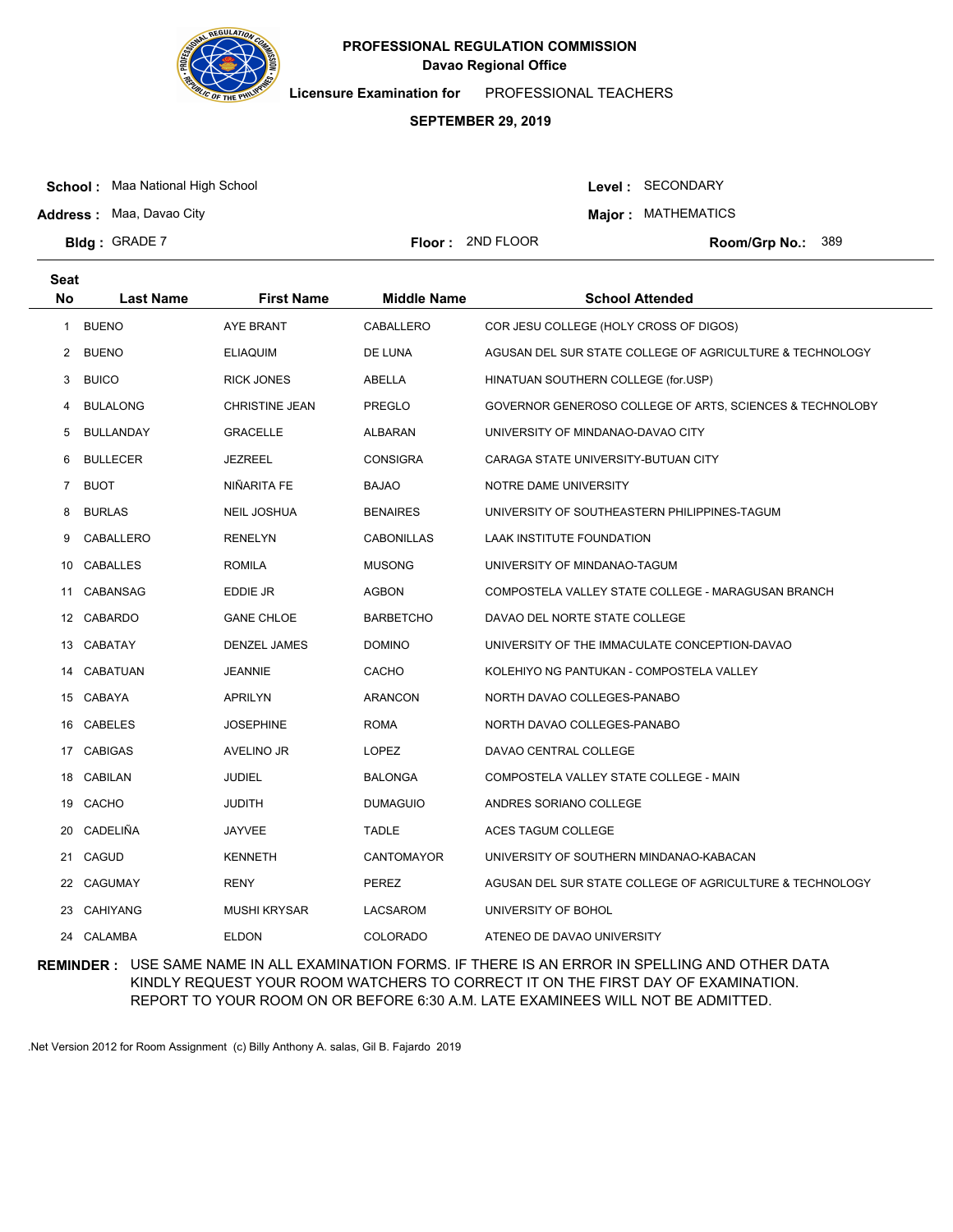

**Licensure Examination for**  PROFESSIONAL TEACHERS

# **SEPTEMBER 29, 2019**

**School :** Maa National High School

Level : SECONDARY

**Major : MATHEMATICS** 

**Address :** Maa, Davao City **Bldg: GRADE 7** 

**Floor : 3RD FLOOR** 

Room/Grp No.: 390

| <b>Seat</b>           |                  |                      |                    |                                                          |
|-----------------------|------------------|----------------------|--------------------|----------------------------------------------------------|
| <b>No</b>             | <b>Last Name</b> | <b>First Name</b>    | <b>Middle Name</b> | <b>School Attended</b>                                   |
| 1                     | CALAMONGAY       | <b>IRISH JOY</b>     | <b>SANCHEZ</b>     | UNIVERSITY OF SOUTHEASTERN PHILIPPINES-DAVAO CITY        |
| $\mathbf{2}^{\prime}$ | CALANG           | <b>MARY KHRYSS</b>   | <b>ABALOS</b>      | MINDANAO STATE UNIVERSITY-ILIGAN INSTITUTE OF TECHNOLOGY |
| 3                     | CALDEA           | <b>CHRISTIAN</b>     | DE LEON            | HOLY CROSS OF DAVAO COLLEGE                              |
| 4                     | CALIGANG         | <b>JERICK</b>        | <b>ENGHOG</b>      | HOLY CROSS COLLEGE OF CALINAN                            |
| 5                     | CALVARIO         | RIC RODRIGO JR       | <b>ALBIA</b>       | HINATUAN SOUTHERN COLLEGE (for.USP)                      |
| 6                     | <b>CAMACHO</b>   | <b>ALVIN</b>         | <b>GALAGATE</b>    | AGUSAN DEL SUR STATE COLLEGE OF AGRICULTURE & TECHNOLOGY |
| 7                     | CAMADO           | PHILIP DAN           | <b>MANSANADES</b>  | UNIVERSITY OF SOUTHEASTERN PHILIPPINES-DAVAO CITY        |
| 8                     | CAMANO           | MARLOU               | <b>PUGOY</b>       | UNIVERSITY OF SOUTHERN MINDANAO-KIDAPAWAN                |
| 9                     | CAMANZO          | <b>MAE CORLIGN</b>   | <b>BARING</b>      | COR JESU COLLEGE (HOLY CROSS OF DIGOS)                   |
| 10                    | CAMAO            | AGUSTIN JR           | DUAY               | ASSUMPTION COLLEGE OF DAVAO                              |
| 11                    | CAMAY            | <b>MARY NICOLLE</b>  | <b>ESPINOSA</b>    | UNIVERSITY OF SOUTHEASTERN PHILIPPINES-DAVAO CITY        |
| 12                    | CAMAYMAYAN       | <b>CHRISLIE</b>      | <b>PABLICO</b>     | CENTRAL MINDANAO UNIVERSITY                              |
| 13                    | CAMINGAWAN       | <b>JESSA</b>         | <b>ANGELES</b>     | AGUSAN DEL SUR STATE COLLEGE OF AGRICULTURE & TECHNOLOGY |
| 14                    | CANACIO          | ANA MAY              | <b>ESPALLARDO</b>  | AGUSAN DEL SUR STATE COLLEGE OF AGRICULTURE & TECHNOLOGY |
| 15                    | CAÑAL            | <b>JESREEL</b>       | <b>FLORENOSOS</b>  | HINATUAN SOUTHERN COLLEGE (for.USP)                      |
|                       | 16 CAÑAL         | SARAH MAE            | <b>BALILI</b>      | UNIVERSITY OF SOUTHEASTERN PHILIPPINES-DAVAO CITY        |
| 17                    | CANATOY          | <b>BASIEL</b>        | <b>COLACION</b>    | ILOILO SCIENCE & TECH. UNIV. (FOR WVCST)-MAIN CAMPUS     |
| 18                    | CAÑETE           | <b>RICAR</b>         | <b>BIOTOMAS</b>    | ASSUMPTION COLLEGE OF NABUNTURAN                         |
| 19                    | CANILANG         | <b>RIA</b>           | JUGADORA           | UNIVERSITY OF MINDANAO-TAGUM                             |
| 20                    | CANTIL           | <b>MARJORIE</b>      | YBARSABAL          | JOSE RIZAL MEMORIAL STATE UNIVERSITY-SIOCON CAMPUS       |
| 21                    | <b>CAORTE</b>    | <b>MARIA ADALINA</b> | <b>BEJARIN</b>     | DAVAO ORIENTAL STATE COLLEGE OF SCIENCE & TECHNOLOGY     |
| 22                    | CAPADNGAN        | <b>NEDIME</b>        | <b>CANTIBEROS</b>  | UNIVERSITY OF MINDANAO-TAGUM                             |
| 23                    | <b>CAPUNGAS</b>  | <b>CHARISSA</b>      | <b>GAGAMA</b>      | UNIVERSITY OF MINDANAO-DAVAO CITY                        |
|                       | 24 CAPUTOL       | <b>ANTHONY</b>       | <b>ROBLE</b>       | NORTH DAVAO COLLEGES-PANABO                              |

**REMINDER :** USE SAME NAME IN ALL EXAMINATION FORMS. IF THERE IS AN ERROR IN SPELLING AND OTHER DATA KINDLY REQUEST YOUR ROOM WATCHERS TO CORRECT IT ON THE FIRST DAY OF EXAMINATION. REPORT TO YOUR ROOM ON OR BEFORE 6:30 A.M. LATE EXAMINEES WILL NOT BE ADMITTED.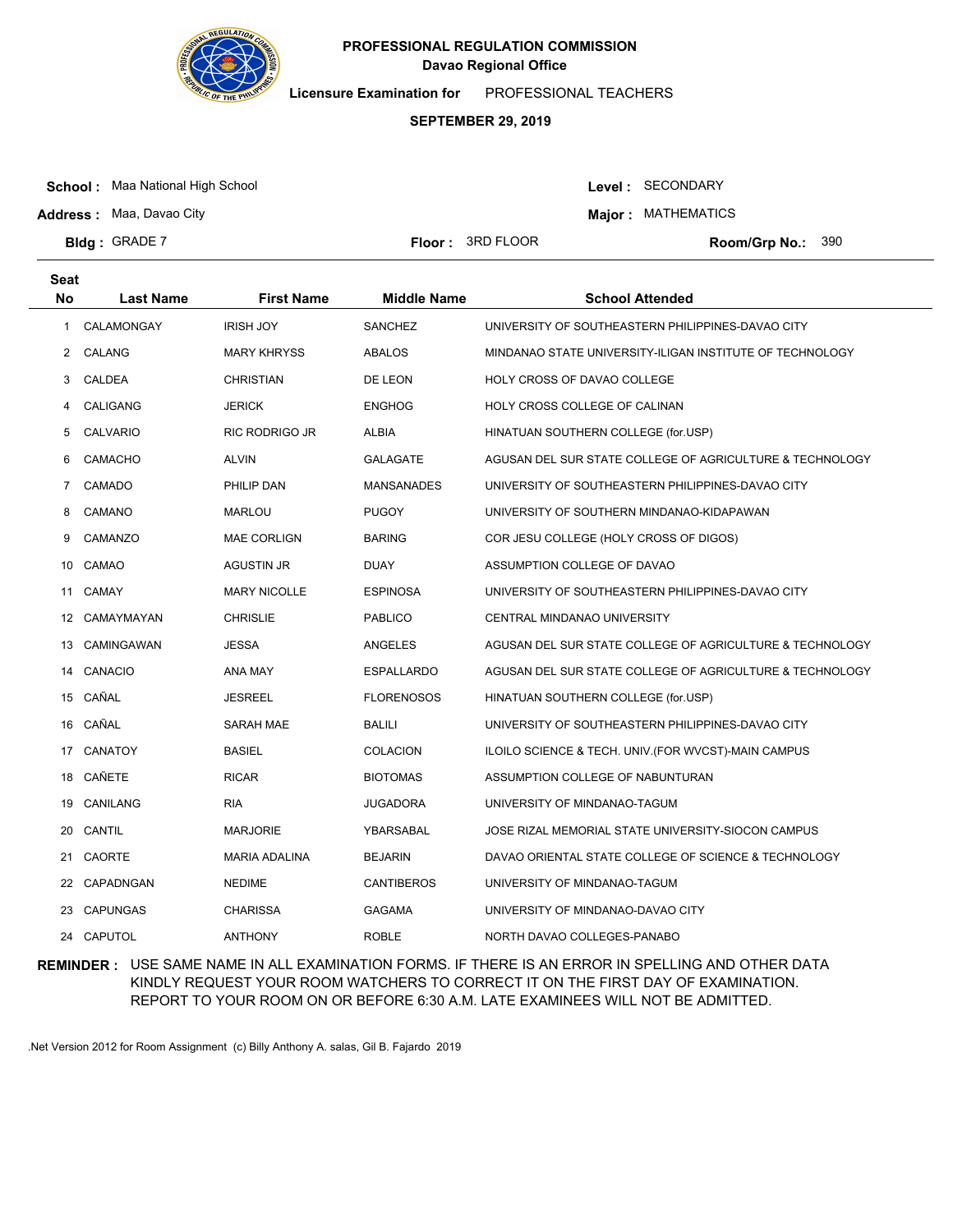

**Licensure Examination for**  PROFESSIONAL TEACHERS

### **SEPTEMBER 29, 2019**

**School :** Maa National High School

**Address :** Maa, Davao City

Level : SECONDARY

**Major : MATHEMATICS** 

**Floor : 3RD FLOOR** 

Room/Grp No.: 391

| <b>Seat</b> |                   |                          |                    |                                                                |
|-------------|-------------------|--------------------------|--------------------|----------------------------------------------------------------|
| <b>No</b>   | Last Name         | <b>First Name</b>        | <b>Middle Name</b> | <b>School Attended</b>                                         |
| 1           | <b>CAPUYAN</b>    | LEAH MAE                 | <b>MALATE</b>      | UNIVERSITY OF MINDANAO-DIGOS COLLEGE                           |
| 2           | CARIAGA           | <b>RYAN KEN</b>          | <b>PADEN</b>       | SOUTHERN PHILS.AGRI, BUSS, MARINE & AQUATIC SCH.OF TECH-MALITA |
| 3           | CARLON            | <b>CARMELYN</b>          | <b>FERNANDEZ</b>   | COR JESU COLLEGE (HOLY CROSS OF DIGOS)                         |
| 4           | CAROG             | <b>PRESENTACION</b>      | <b>NOCIETE</b>     | UNIVERSITY OF SOUTHEASTERN PHILIPPINES-DAVAO CITY              |
| 5           | CARREON           | <b>GLEMAR</b>            | <b>MEJARES</b>     | HINATUAN SOUTHERN COLLEGE (for.USP)                            |
| 6           | CARTAJENA         | <b>KATE JOY</b>          | <b>FLORES</b>      | COR JESU COLLEGE (HOLY CROSS OF DIGOS)                         |
| 7           | <b>CARTONEROS</b> | JADE                     | <b>ANABESO</b>     | COMPOSTELA VALLEY STATE COLLEGE - MAIN                         |
| 8           | CASILA            | <b>JOEY</b>              | <b>CUAMAG</b>      | COMPOSTELA VALLEY STATE COLLEGE - MARAGUSAN BRANCH             |
| 9           | CASTAÑAS          | <b>GERALDINE</b>         | SABANDAL           | HINATUAN SOUTHERN COLLEGE (for.USP)                            |
| 10          | CASTAÑAS          | <b>MARIEL</b>            | COSE               | DAVAO DEL NORTE STATE COLLEGE                                  |
| 11          | CASTILLON         | <b>PAULO</b>             | ABLANQUE           | UNIVERSITY OF SOUTHEASTERN PHILIPPINES-TAGUM                   |
|             | 12 CASUGBO        | <b>JORIEL</b>            | <b>PISCONES</b>    | UNIVERSITY OF SOUTHEASTERN PHILIPPINES-DAVAO CITY              |
| 13          | CASUNA            | <b>DAISY LAINE</b>       | <b>RUSIANA</b>     | SOUTHERN CHRISTIAN COLLEGE                                     |
| 14          | CATALBAS          | <b>CHRIZEN ANGEL LEI</b> | <b>ALBORIA</b>     | NORTH DAVAO COLLEGES-PANABO                                    |
|             | 15 CATOG          | <b>RICHELLE</b>          | <b>SUNDO</b>       | KOLEHIYO NG PANTUKAN - COMPOSTELA VALLEY                       |
| 16          | CAYTUNA           | <b>RIGEL JUN</b>         | SAMON              | AGUSAN DEL SUR STATE COLLEGE OF AGRICULTURE & TECHNOLOGY       |
|             | 17 CEBUCO         | <b>CARMELYN</b>          | <b>QUIROY</b>      | HOLY CROSS OF DAVAO COLLEGE                                    |
|             | 18 CLAVERIA       | <b>PURITA</b>            | JUMAWAN            | UNIVERSITY OF MINDANAO-TAGUM                                   |
|             | 19 COLINA         | <b>CRESTER MAE</b>       | <b>CUEVAS</b>      | SOUTHERN PHILS.AGRI, BUSS, MARINE & AQUATIC SCH.OF TECH-MALITA |
| 20          | COLIS             | YVONNE JANE              | <b>MAYNOPAS</b>    | UNIVERSITY OF SOUTHEASTERN PHILIPPINES-DAVAO CITY              |
| 21          | COMAHIG           | PAUL JHON                | LAGNASON           | DAVAO CENTRAL COLLEGE                                          |
| 22          | <b>COMALING</b>   | ERIC JOY                 | <b>VILLARIN</b>    | NORTH DAVAO COLLEGES-PANABO                                    |
| 23          | <b>COMANIA</b>    | <b>JEROME</b>            | <b>BITAC</b>       | DAVAO ORIENTAL STATE COLLEGE OF SCIENCE & TECHNOLOGY           |
| 24          | <b>COMBINIDO</b>  | <b>RITCHEJOY</b>         | <b>RELATADO</b>    | UNIVERSITY OF MINDANAO-DAVAO CITY                              |

**REMINDER :** USE SAME NAME IN ALL EXAMINATION FORMS. IF THERE IS AN ERROR IN SPELLING AND OTHER DATA KINDLY REQUEST YOUR ROOM WATCHERS TO CORRECT IT ON THE FIRST DAY OF EXAMINATION. REPORT TO YOUR ROOM ON OR BEFORE 6:30 A.M. LATE EXAMINEES WILL NOT BE ADMITTED.

.Net Version 2012 for Room Assignment (c) Billy Anthony A. salas, Gil B. Fajardo 2019

**Bldg: GRADE 7**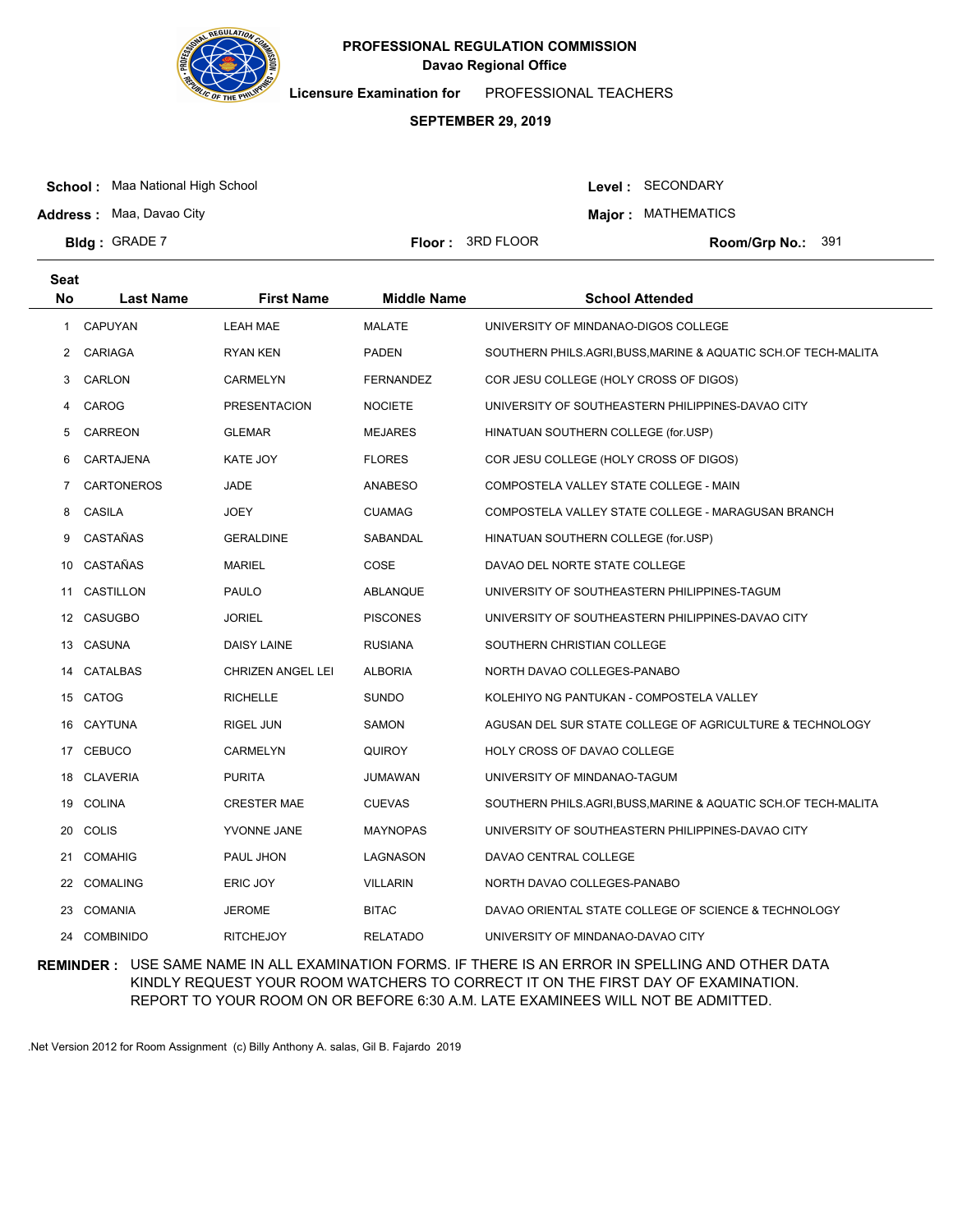

**Licensure Examination for**  PROFESSIONAL TEACHERS

### **SEPTEMBER 29, 2019**

**School :** Maa National High School

**Address :** Maa, Davao City

**Bldg: GRADE 7** 

Level : SECONDARY

**Major : MATHEMATICS** 

**Floor : 3RD FLOOR** 

Room/Grp No.: 392

| <b>Seat</b> |                   |                     |                     |                                                          |
|-------------|-------------------|---------------------|---------------------|----------------------------------------------------------|
| <b>No</b>   | <b>Last Name</b>  | <b>First Name</b>   | <b>Middle Name</b>  | <b>School Attended</b>                                   |
| 1           | <b>COMINGKING</b> | ANGELIE             | <b>PASAPORTE</b>    | GOVERNOR GENEROSO COLLEGE OF ARTS, SCIENCES & TECHNOLOBY |
| 2           | <b>CONCON</b>     | JIME BOY            | <b>NARVASA</b>      | UNIVERSITY OF SOUTHEASTERN PHILIPPINES-DAVAO CITY        |
| 3           | <b>CONGSON</b>    | JUVELYN             | <b>BARCOS</b>       | AMA COMPUTER COLLEGE-DAVAO CITY                          |
| 4           | <b>CORDOVA</b>    | JERIC               | LANZADERAS          | CHRISTIAN COLLEGES OF SOUTHEAST ASIA                     |
| 5           | <b>COROMPIDO</b>  | <b>REY JOHN</b>     | <b>NARIT</b>        | AGUSAN DEL SUR STATE COLLEGE OF AGRICULTURE & TECHNOLOGY |
| 6           | <b>CORTECIANO</b> | <b>FIDES</b>        | <b>ESTORBA</b>      | HOLY CROSS OF DAVAO COLLEGE                              |
| 7           | <b>CORVERA</b>    | BL                  | <b>BUCSUAN</b>      | HINATUAN SOUTHERN COLLEGE (for.USP)                      |
| 8           | COSTAN            | <b>ROBINSON</b>     | <b>LEOPARDAS</b>    | LAAK INSTITUTE FOUNDATION                                |
| 9           | <b>CRISTOBAL</b>  | MA. BLANCA AMOR     | <b>AGUILLON</b>     | UNIVERSITY OF MINDANAO-DAVAO CITY                        |
| 10          | <b>CUBELO</b>     | <b>MARYANN</b>      | <b>TAMAY</b>        | DAVAO ORIENTAL STATE COLLEGE OF SCIENCE & TECHNOLOGY     |
| 11          | <b>CUEVAS</b>     | HAZEL               | <b>DAROWAT</b>      | UNIVERSITY OF SOUTHEASTERN PHILIPPINES-TAGUM             |
| 12          | CUEVAS            | <b>JOHWENNA</b>     | <b>DIVINAGRACIA</b> | NOTRE DAME OF MIDSAYAP COLLEGE                           |
| 13          | <b>CUSARE</b>     | <b>HILLSON JAY</b>  | <b>SUTAN</b>        | PHILIPPINE NORMAL UNIVERSITY- MINDANAO                   |
| 14          | <b>CUTAMORA</b>   | <b>CHARLENE</b>     | <b>ONTOY</b>        | COMPOSTELA VALLEY STATE COLLEGE - MARAGUSAN BRANCH       |
| 15          | DABLEO            | JANICE              | FERNANDO            | KOLEHIYO NG PANTUKAN - COMPOSTELA VALLEY                 |
| 16          | <b>DADIGAN</b>    | <b>SHAINA KAYE</b>  | <b>PORTUGANA</b>    | NOTRE DAME OF MIDSAYAP COLLEGE                           |
| 17          | <b>DADIOS</b>     | MICHELLE            | RONCADO             | DAVAO DEL NORTE STATE COLLEGE                            |
| 18          | DAGALEA           | ERIKA MARIE         | <b>TICUAS</b>       | UNIVERSITY OF MINDANAO-DAVAO CITY                        |
|             | 19 DAGAMI         | JANICE              | <b>DEONECIO</b>     | NAVAL STATE UNIVERSITY (for.NAVAL INST) BILIRAN          |
| 20          | <b>DAGATAN</b>    | <b>CRYSTYL JADE</b> | <b>SEGURA</b>       | KOLEHIYO NG PANTUKAN - COMPOSTELA VALLEY                 |
| 21          | DAHAN             | <b>TEODORO JR</b>   | <b>MARTINEZ</b>     | ASSUMPTION COLLEGE OF NABUNTURAN                         |
| 22          | <b>DAMALERIO</b>  | QUEENIE             | <b>CARPIO</b>       | UNIVERSITY OF MINDANAO-DAVAO CITY                        |
| 23          | DAPAR             | <b>MADELYN MAY</b>  | <b>TERIC</b>        | COMPOSTELA VALLEY STATE COLLEGE - MARAGUSAN BRANCH       |
| 24          | <b>DAUGDAUG</b>   | <b>ROCHELLE</b>     | <b>NUEVA</b>        | CENTRAL MINDANAO UNIVERSITY                              |

**REMINDER :** USE SAME NAME IN ALL EXAMINATION FORMS. IF THERE IS AN ERROR IN SPELLING AND OTHER DATA KINDLY REQUEST YOUR ROOM WATCHERS TO CORRECT IT ON THE FIRST DAY OF EXAMINATION. REPORT TO YOUR ROOM ON OR BEFORE 6:30 A.M. LATE EXAMINEES WILL NOT BE ADMITTED.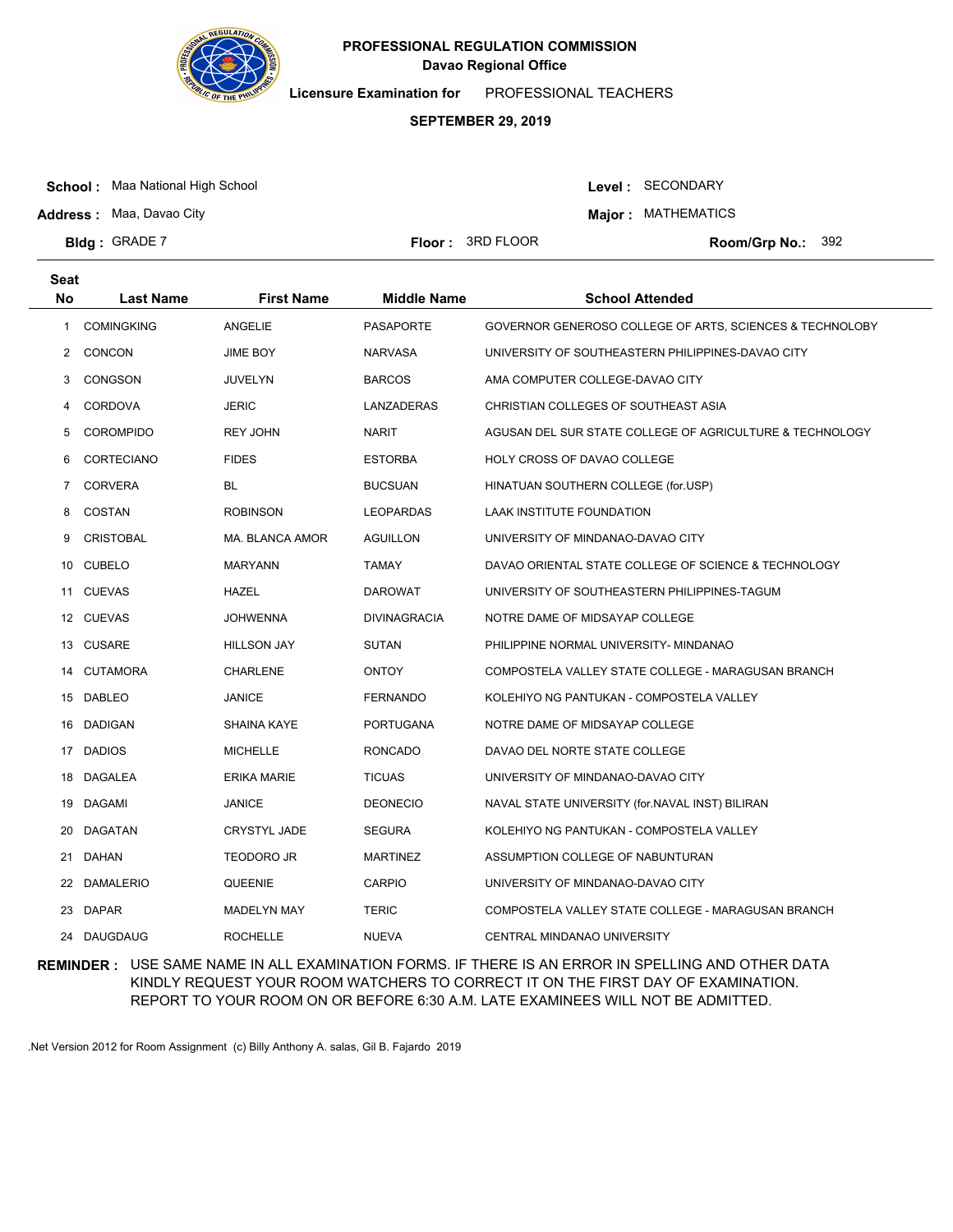

**Licensure Examination for**  PROFESSIONAL TEACHERS

# **SEPTEMBER 29, 2019**

**School :** Maa National High School

Level : SECONDARY

**Major : MATHEMATICS** 

**Address :** Maa, Davao City **Bldg: GRADE 7** 

**Floor : 3RD FLOOR** 

Room/Grp No.: 393

| <b>Seat</b><br><b>No</b> | <b>Last Name</b>   | <b>First Name</b>           | <b>Middle Name</b> | <b>School Attended</b>                                    |
|--------------------------|--------------------|-----------------------------|--------------------|-----------------------------------------------------------|
|                          |                    |                             |                    |                                                           |
| 1                        | <b>DAVAL</b>       | <b>AILEN</b>                | <b>ALBISO</b>      | GABRIEL TABORIN COLLEGE OF DAVAO FOUND.-DAVAO CITY        |
| 2                        | <b>DAVILA</b>      | <b>MICKY</b>                | <b>BATIANCELA</b>  | KOLEHIYO NG PANTUKAN - COMPOSTELA VALLEY                  |
| 3                        | DAY-ONGAO          | <b>YVONIE</b>               | LOGANG-A           | BUKIDNON STATE UNIVERSITY-(FOR BUKIDNON STATE COLL)- MAIN |
| 4                        | DAYAGANON          | <b>DIVINE GRACE</b>         | <b>FERNANDEZ</b>   | UNIVERSITY OF MINDANAO-TAGUM                              |
| 5                        | DAYANAN            | <b>FERLIE MAE</b>           | <b>ESTOSO</b>      | COMPOSTELA VALLEY STATE COLLEGE - MAIN                    |
| 6                        | DAYANAN            | QUINZELLE                   | <b>ENCISA</b>      | UNIVERSITY OF SOUTHEASTERN PHILIPPINES-TAGUM              |
| 7                        | DE ASIS            | <b>ALBERT</b>               | CARINAL            | DAVAO DEL NORTE STATE COLLEGE                             |
| 8                        | DE ASIS            | <b>IRISH JOY</b>            | <b>BATUCAL</b>     | AGUSAN DEL SUR STATE COLLEGE OF AGRICULTURE & TECHNOLOGY  |
| 9                        | DE ASIS            | <b>JOVEN</b>                | <b>PIMENTEL</b>    | BUKIDNON STATE UNIVERSITY-(FOR BUKIDNON STATE COLL)- MAIN |
| 10                       | DE GORIO           | <b>MICHELLE</b>             | <b>GELLICA</b>     | DAVAO DEL NORTE STATE COLLEGE                             |
|                          | 11 DE LUNA         | DANIELLA BONITA GRACI/DUYAG |                    | UNIVERSITY OF SOUTHEASTERN PHILIPPINES-TAGUM              |
|                          | 12 DE VERA         | <b>HAZEL JOY</b>            | DE JESUS           | AGUSAN DEL SUR STATE COLLEGE OF AGRICULTURE & TECHNOLOGY  |
| 13                       | DECANO             | <b>RICA</b>                 | <b>SOCORIN</b>     | SAINT MARY'S COLLEGE-TAGUM                                |
| 14                       | DEL SOCORRO        | <b>REGINE</b>               | <b>BORLAZA</b>     | HOLY CROSS OF DAVAO COLLEGE                               |
| 15                       | <b>DELA CRUZ</b>   | <b>JESSIE JECK</b>          | PEREZ              | AGUSAN DEL SUR STATE COLLEGE OF AGRICULTURE & TECHNOLOGY  |
| 16                       | <b>DELA CRUZ</b>   | LAVINIA                     | CABALQUINTO        | UNIVERSITY OF MINDANAO-DIGOS COLLEGE                      |
| 17                       | <b>DELA CRUZ</b>   | <b>VICTOR PAUL</b>          | <b>JUNGCO</b>      | UNIVERSITY OF SOUTHEASTERN PHILIPPINES-DAVAO CITY         |
| 18                       | <b>DELA CUESTA</b> | <b>MYRNA</b>                | <b>CHATTO</b>      | NOTRE DAME OF KIDAPAWAN COLLEGE                           |
| 19                       | <b>DELA CUEVA</b>  | <b>KRISTIAN CEZAR</b>       | <b>PANERIO</b>     | SAINT MARY'S COLLEGE-TAGUM                                |
| 20                       | <b>DELA RITA</b>   | <b>RISSA MAE</b>            | SALDAVIA           | UNIVERSITY OF SOUTHEASTERN PHILIPPINES-DAVAO CITY         |
| 21                       | <b>DELORIA</b>     | <b>BERNIE</b>               |                    | AGUSAN DEL SUR STATE COLLEGE OF AGRICULTURE & TECHNOLOGY  |

**REMINDER :** USE SAME NAME IN ALL EXAMINATION FORMS. IF THERE IS AN ERROR IN SPELLING AND OTHER DATA KINDLY REQUEST YOUR ROOM WATCHERS TO CORRECT IT ON THE FIRST DAY OF EXAMINATION. REPORT TO YOUR ROOM ON OR BEFORE 6:30 A.M. LATE EXAMINEES WILL NOT BE ADMITTED.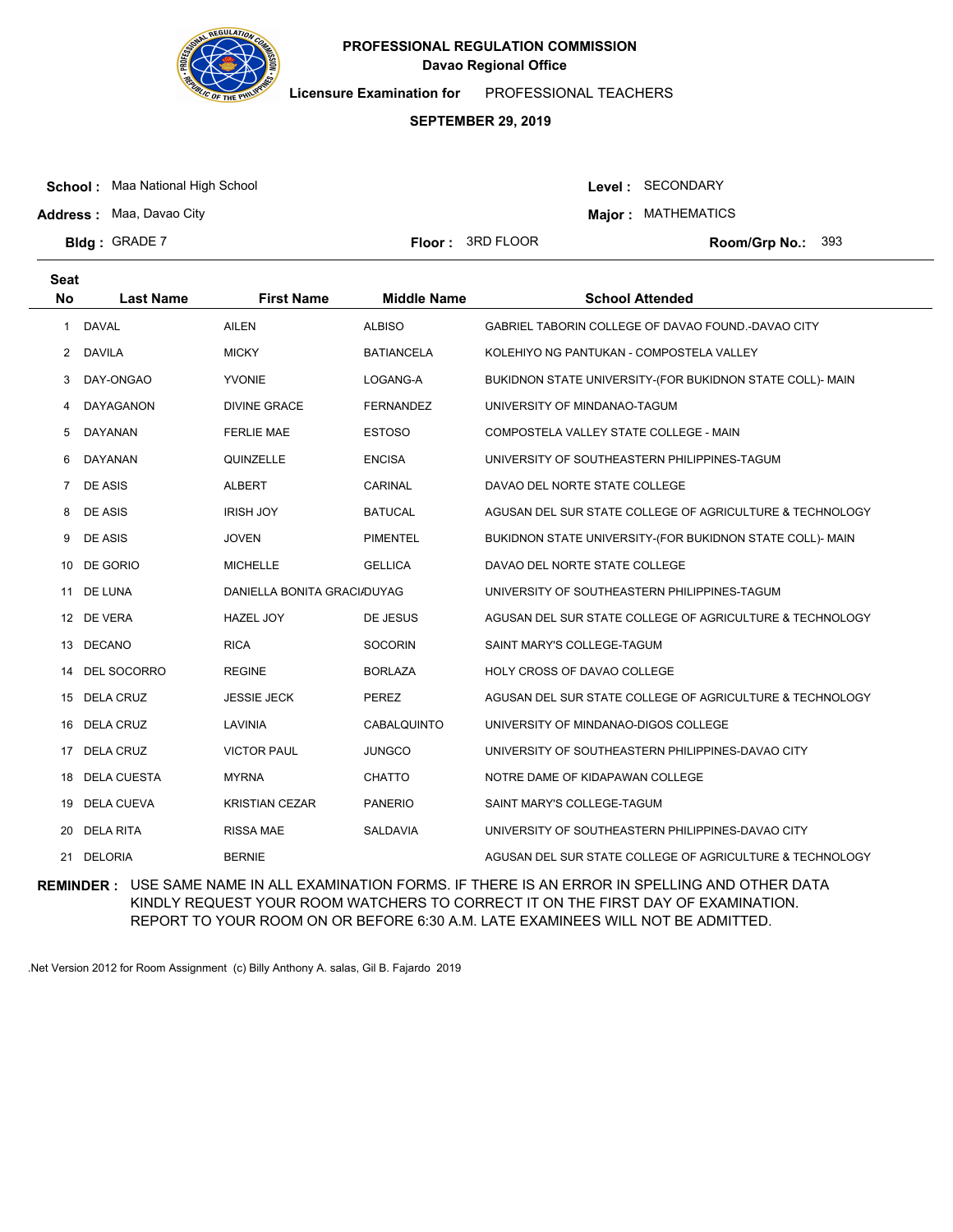

**Licensure Examination for**  PROFESSIONAL TEACHERS

### **SEPTEMBER 29, 2019**

**School :** Maa National High School

Level : SECONDARY

**Major : MATHEMATICS** 

**Address :** Maa, Davao City **Bldg: GRADE 7** 

**Floor :**  $4TH FLOOR$ 

Room/Grp No.: 394

| <b>Seat</b> |                     |                      |                    |                                                          |
|-------------|---------------------|----------------------|--------------------|----------------------------------------------------------|
| <b>No</b>   | <b>Last Name</b>    | <b>First Name</b>    | <b>Middle Name</b> | <b>School Attended</b>                                   |
| 1           | <b>DELOS REYES</b>  | <b>REE ANNE</b>      | <b>SAMSONA</b>     | UNIVERSITY OF SOUTHEASTERN PHILIPPINES-DAVAO CITY        |
| 2           | <b>DELOS REYES</b>  | <b>VERONICA</b>      | <b>EVANGELIO</b>   | AMA COMPUTER COLLEGE-DAVAO CITY                          |
| 3           | <b>DELOS SANTOS</b> | <b>EZRA</b>          | PUNONGBAYAN        | HOLY CROSS OF DAVAO COLLEGE                              |
| 4           | <b>DEMETERIO</b>    | <b>DAVID VINCE</b>   | SALDAÑA            | UNIVERSITY OF SOUTHEASTERN PHILIPPINES-TAGUM             |
| 5           | <b>DENSING</b>      | <b>CHERWELL</b>      | <b>BANTAD</b>      | DON CARLOS POLYTECHNIC COLLEGE                           |
| 6           | <b>DEPOL</b>        | ANGEL MIE            | <b>ALBAERA</b>     | COR JESU COLLEGE (HOLY CROSS OF DIGOS)                   |
| 7           | <b>DIAMANTE</b>     | IAN                  | <b>BIARE</b>       | NORTH DAVAO COLLEGES-PANABO                              |
| 8           | <b>DIAZ</b>         | <b>ROSE MARIE</b>    | <b>FEQUIROA</b>    | SULTAN KUDARAT STATE UNIVERSITY-TACURONG                 |
| 9           | <b>DIEZ</b>         | ANA ROBERTA          | MONDOÑEDO          | DAVAO ORIENTAL STATE COLLEGE OF SCIENCE & TECHNOLOGY     |
| 10          | <b>DIGADONG</b>     | SHIEZEL              | <b>BATUYONG</b>    | HOLY CROSS COLLEGE OF CALINAN                            |
| 11          | DIMA                | <b>ABDUL NASSER</b>  | <b>SULAIMAN</b>    | COTABATO CITY STATE POLYTECHNIC COLLEGE                  |
| 12          | <b>DIMALANES</b>    | <b>RAIABAI</b>       | <b>MAMANGKAS</b>   | UNIVERSITY OF SOUTHERN MINDANAO-KABACAN                  |
| 13          | <b>DINAMPO</b>      | <b>WINCEL SHAYNE</b> | <b>ACHARON</b>     | MINDANAO STATE UNIVERSITY-GEN. SANTOS CITY               |
| 14          | <b>DINOY</b>        | <b>MARIELLE</b>      | PAZ                | UNIVERSITY OF MINDANAO-DIGOS COLLEGE                     |
| 15          | <b>DIRAGEN</b>      | <b>ASIAH</b>         | <b>AHMAD</b>       | ILLANA BAY INTEGRATED COMPUTER COLLEGE, INC.-MAGUINDANAO |
| 16          | DIVA                | <b>MYKA ANJELA</b>   | <b>QUIÑONES</b>    | UNIVERSITY OF MINDANAO-DAVAO CITY                        |
| 17          | DIVINAGRACIA        | <b>LEA MAE</b>       | COLIPANO           | LAAK INSTITUTE FOUNDATION                                |
| 18          | DOBLON              | <b>GRACE</b>         | <b>GOMEZ</b>       | UNIVERSITY OF THE IMMACULATE CONCEPTION-DAVAO            |
| 19          | DOMIPAL             | <b>MERIEL</b>        | <b>ESCASINAS</b>   | UNIVERSITY OF MINDANAO-DIGOS COLLEGE                     |
| 20          | <b>DONATO</b>       | <b>RICMAR</b>        | <b>BAYACAG</b>     | JOHN PAUL II COLLEGE                                     |
|             | 21 DORIG            | <b>CELESTE</b>       | <b>SALCEDO</b>     | SOUTHERN CHRISTIAN COLLEGE                               |

**REMINDER :** USE SAME NAME IN ALL EXAMINATION FORMS. IF THERE IS AN ERROR IN SPELLING AND OTHER DATA KINDLY REQUEST YOUR ROOM WATCHERS TO CORRECT IT ON THE FIRST DAY OF EXAMINATION. REPORT TO YOUR ROOM ON OR BEFORE 6:30 A.M. LATE EXAMINEES WILL NOT BE ADMITTED.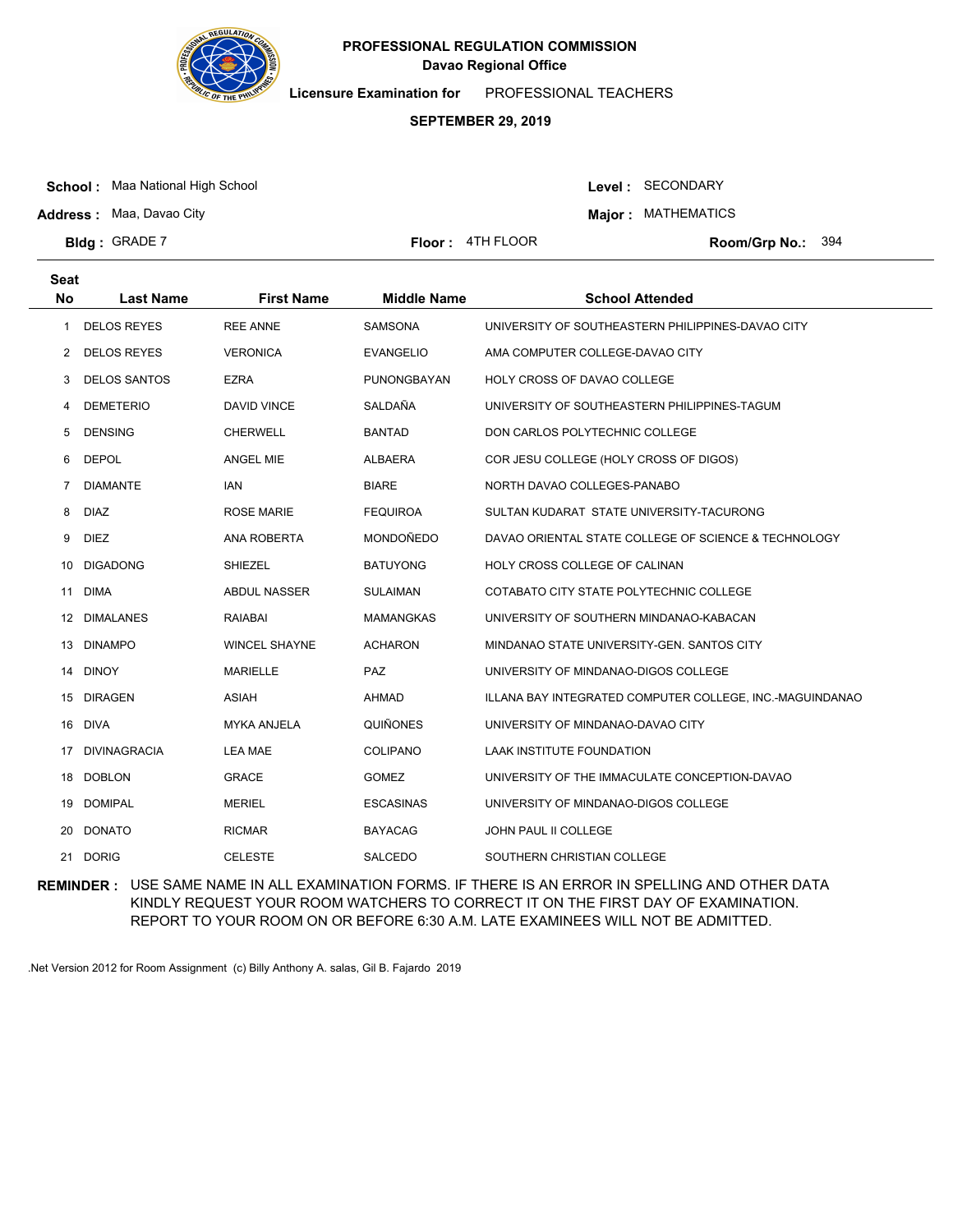

**Licensure Examination for**  PROFESSIONAL TEACHERS

### **SEPTEMBER 29, 2019**

**School :** Maa National High School

Level : SECONDARY

**Major : MATHEMATICS** 

**Address :** Maa, Davao City **Bldg: GRADE 7** 

**Seat**

**Floor :**  $4TH FLOOR$ 

Room/Grp No.: 395

| συαι         |                   |                        |                    |                                                              |
|--------------|-------------------|------------------------|--------------------|--------------------------------------------------------------|
| No           | <b>Last Name</b>  | <b>First Name</b>      | <b>Middle Name</b> | <b>School Attended</b>                                       |
| $\mathbf{1}$ | <b>DOYDOY</b>     | <b>SARAMIE</b>         | <b>VIGONTE</b>     | UNIVERSITY OF SOUTHEASTERN PHILIPPINES-TAGUM                 |
| $\mathbf{2}$ | <b>DUCO</b>       | SHARLENE GRACE         | LUAYON             | NORTH DAVAO COLLEGES-PANABO                                  |
| 3            | <b>DUMALAORON</b> | TEDDIE JR              | <b>APARECIO</b>    | CENTRAL MINDANAO UNIVERSITY                                  |
| 4            | <b>DUMDUM</b>     | JAY                    | <b>PIODOS</b>      | LAAK INSTITUTE FOUNDATION                                    |
| 5            | <b>DUNAN</b>      | <b>ANGELICA</b>        | <b>SIAREZ</b>      | UNIVERSITY OF MINDANAO-TAGUM                                 |
| 6            | <b>DURIGA</b>     | <b>HANNAH MAE</b>      | PEREZ              | HINATUAN SOUTHERN COLLEGE (for.USP)                          |
|              | 7 EBAJAN          | <b>CHRISZEL JANE</b>   | <b>BANDIGAN</b>    | ASSUMPTION COLLEGE OF DAVAO                                  |
| 8            | <b>ECHAVEZ</b>    | <b>REX EDWARD</b>      | <b>DAYONOT</b>     | COR JESU COLLEGE (HOLY CROSS OF DIGOS)                       |
| 9            | EGKAO             | <b>SORHANA</b>         | <b>LUMAMBAS</b>    | QUEZON COLLEGES OF SOUTHERN PHILLIPINES                      |
|              | 10 EGUIA          | <b>RIZZA MARIE</b>     | <b>CERVERA</b>     | HOLY CROSS OF DAVAO COLLEGE                                  |
|              | 11 EK             | <b>FRECHE</b>          | <b>LANADA</b>      | UNIVERSITY OF SOUTHEASTERN PHILIPPINES-DAVAO CITY            |
| 12           | <b>ELENTORIO</b>  | <b>ROCELYN</b>         | <b>PANTINOPLE</b>  | SOUTHERN PHILS.AGRI, BUSS, MARINE & AQUATIC SCH.OF TECH-MATI |
| 13           | ELENZANO          | <b>ANNA FREIDA</b>     | LAGAÑA             | UNIVERSITY OF SOUTHERN MINDANAO-KABACAN                      |
|              | 14 ELEPTICO       | <b>RAFAEL</b>          | ARELLANO           | UNIVERSITY OF SOUTHEASTERN PHILIPPINES-DAVAO CITY            |
|              | 15 ELGARIO        | <b>JHEYSA</b>          | <b>ACLA</b>        | ASSUMPTION COLLEGE OF NABUNTURAN                             |
| 16           | ELTAGONDE         | <b>JEANY PEARL</b>     | <b>DIO</b>         | COR JESU COLLEGE (HOLY CROSS OF DIGOS)                       |
|              | 17 EMELIA         | <b>NORA</b>            | <b>FLAMIANO</b>    | RIZAL MEMORIAL COLLEGE                                       |
|              | 18 EMNACE         | <b>ALLAN JAY</b>       | LARGOSA            | GOVERNOR GENEROSO COLLEGE OF ARTS, SCIENCES & TECHNOLOBY     |
| 19           | <b>EMNACE</b>     | ROSENDO JR             | <b>LUCRESIO</b>    | SURIGAO DEL SUR STATE UNIVERSITY- MAIN CAMPUS                |
| 20           | <b>EMNACIN</b>    | <b>CHRISTIAN JUREY</b> | CANTUTAY           | AGUSAN DEL SUR STATE COLLEGE OF AGRICULTURE & TECHNOLOGY     |
|              | 21 ENFISTAN       | <b>JUSTINE</b>         | <b>MATUB</b>       | UNIVERSITY OF MINDANAO-DAVAO CITY                            |

**REMINDER :** USE SAME NAME IN ALL EXAMINATION FORMS. IF THERE IS AN ERROR IN SPELLING AND OTHER DATA KINDLY REQUEST YOUR ROOM WATCHERS TO CORRECT IT ON THE FIRST DAY OF EXAMINATION. REPORT TO YOUR ROOM ON OR BEFORE 6:30 A.M. LATE EXAMINEES WILL NOT BE ADMITTED.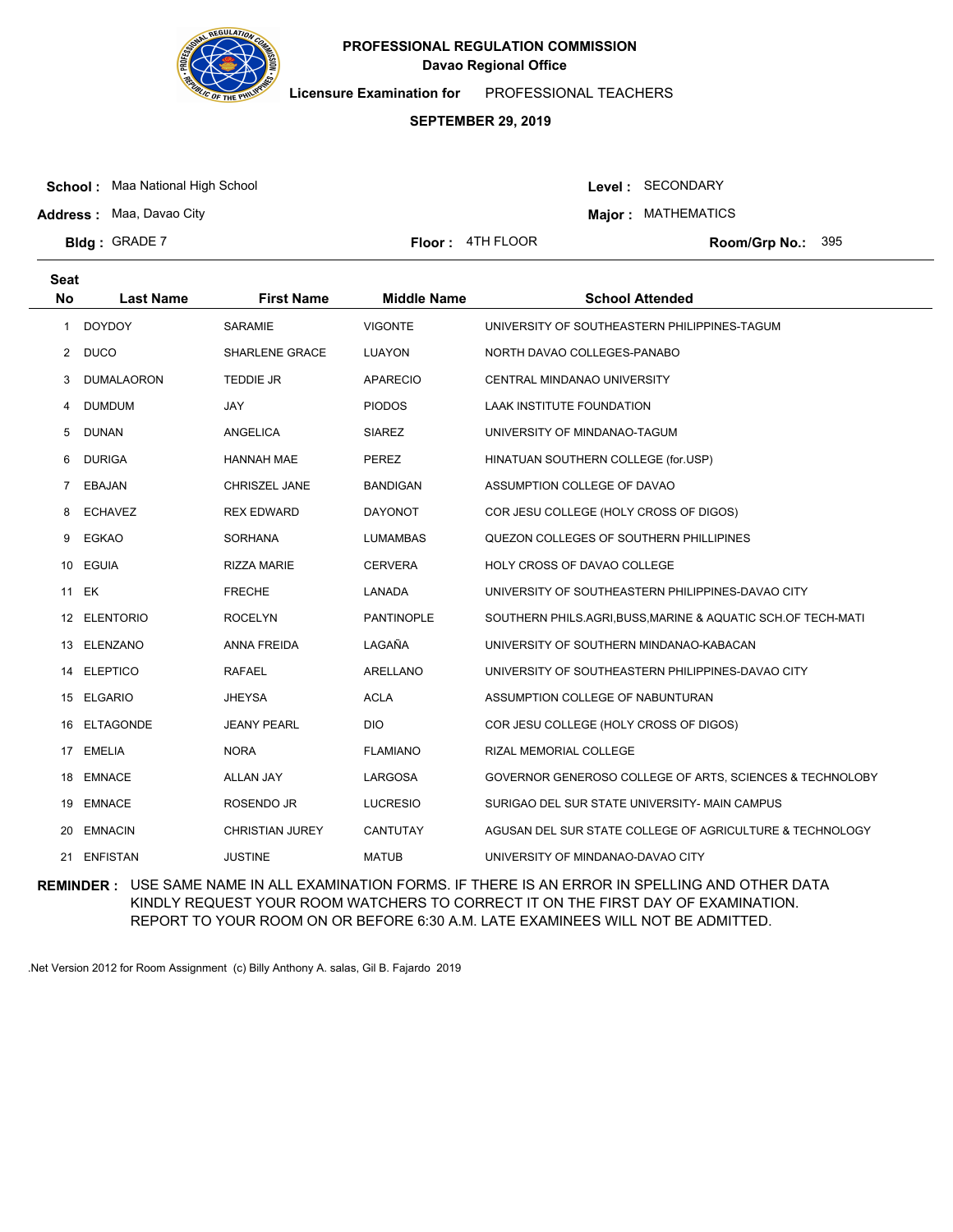

**Licensure Examination for**  PROFESSIONAL TEACHERS

### **SEPTEMBER 29, 2019**

**School :** Maa National High School

Level : SECONDARY

**Major : MATHEMATICS** 

**Address :** Maa, Davao City **Bldg: GRADE 7** 

**Seat**

**Floor :**  $4TH FLOOR$ 

Room/Grp No.: 396

| υσαι         |                  |                      |                    |                                                              |
|--------------|------------------|----------------------|--------------------|--------------------------------------------------------------|
| <b>No</b>    | <b>Last Name</b> | <b>First Name</b>    | <b>Middle Name</b> | <b>School Attended</b>                                       |
| $\mathbf{1}$ | <b>ENGCO</b>     | <b>ELLA</b>          | QUINTERO           | DAVAO DEL NORTE STATE COLLEGE                                |
| 2            | <b>ENRICO</b>    | PSYCHE AZRAEL        | CABABAT            | UNIVERSIDAD DE ZAMBOANGA (for.ZAEC)                          |
| 3            | ESCALA           | <b>RONELYN</b>       | <b>RESPONTE</b>    | RIZAL MEMORIAL COLLEGE                                       |
| 4            | ESCALANTE        | <b>HANNAH JESSEL</b> | <b>GALVAN</b>      | HOLY CROSS COLLEGE OF CALINAN                                |
| 5            | <b>ESCOTON</b>   | ANGEL KATE           | <b>MORALES</b>     | COR JESU COLLEGE (HOLY CROSS OF DIGOS)                       |
| 6            | <b>ESCUADRO</b>  | <b>DINA</b>          | <b>MATEO</b>       | ACES TAGUM COLLEGE                                           |
| 7            | <b>ESMANEL</b>   | ANA JEAN             | MIÑOZA             | COTABATO CITY STATE POLYTECHNIC COLLEGE                      |
| 8            | ESPAÑOLA         | ANGELY               | CAMBEL             | UNIVERSITY OF SOUTHEASTERN PHILIPPINES-DAVAO CITY            |
| 9            | <b>ESPINA</b>    | <b>MARYLOVE</b>      |                    | AGUSAN DEL SUR STATE COLLEGE OF AGRICULTURE & TECHNOLOGY     |
| 10           | <b>ESTACIO</b>   | RACHEL MAE           | <b>BACUDO</b>      | UNIVERSITY OF SOUTHERN MINDANAO-KABACAN                      |
| 11           | <b>ESTRADA</b>   | <b>JIEMART</b>       | <b>SUMANGUE</b>    | SOUTHERN PHILS.AGRI, BUSS, MARINE & AQUATIC SCH.OF TECH-MATI |
|              | 12 ESTRELLA      | <b>JANN ELEAZAR</b>  | <b>LIAD</b>        | UNIVERSITY OF SOUTHEASTERN PHILIPPINES-TAGUM                 |
|              | 13 ESTUYA        | <b>RODULFO</b>       | ABAO               | CARAGA STATE UNIVERSITY-BUTUAN CITY                          |
|              | 14 EVALDEZ       | <b>JUNISSA</b>       | <b>SALOS</b>       | SAINT PETER'S COLLEGE OF TORIL                               |
|              | 15 FABIAN        | <b>JOANN</b>         | <b>RAMOS</b>       | AMA COMPUTER COLLEGE-DAVAO CITY                              |
|              | 16 FACTO         | <b>JHONIELYNE</b>    | <b>QUIROS</b>      | AGUSAN DEL SUR STATE COLLEGE OF AGRICULTURE & TECHNOLOGY     |
|              | 17 FACUN         | <b>JAYMAR</b>        | <b>DOYDOY</b>      | DAVAO DEL NORTE STATE COLLEGE                                |
|              | 18 FAMULAGAN     | <b>NOE</b>           | SARDUA             | AGUSAN DEL SUR STATE COLLEGE OF AGRICULTURE & TECHNOLOGY     |
|              | 19 FEJI          | <b>MARLY</b>         |                    | AGUSAN DEL SUR STATE COLLEGE OF AGRICULTURE & TECHNOLOGY     |
| 20           | <b>FELICIANO</b> | <b>IVY JEAN</b>      | <b>AMADORA</b>     | UNIVERSITY OF MINDANAO-PANABO                                |
|              | 21 FERNANDEZ     | <b>IVIE</b>          | <b>AMOR</b>        | JOHN PAUL II COLLEGE                                         |

**REMINDER :** USE SAME NAME IN ALL EXAMINATION FORMS. IF THERE IS AN ERROR IN SPELLING AND OTHER DATA KINDLY REQUEST YOUR ROOM WATCHERS TO CORRECT IT ON THE FIRST DAY OF EXAMINATION. REPORT TO YOUR ROOM ON OR BEFORE 6:30 A.M. LATE EXAMINEES WILL NOT BE ADMITTED.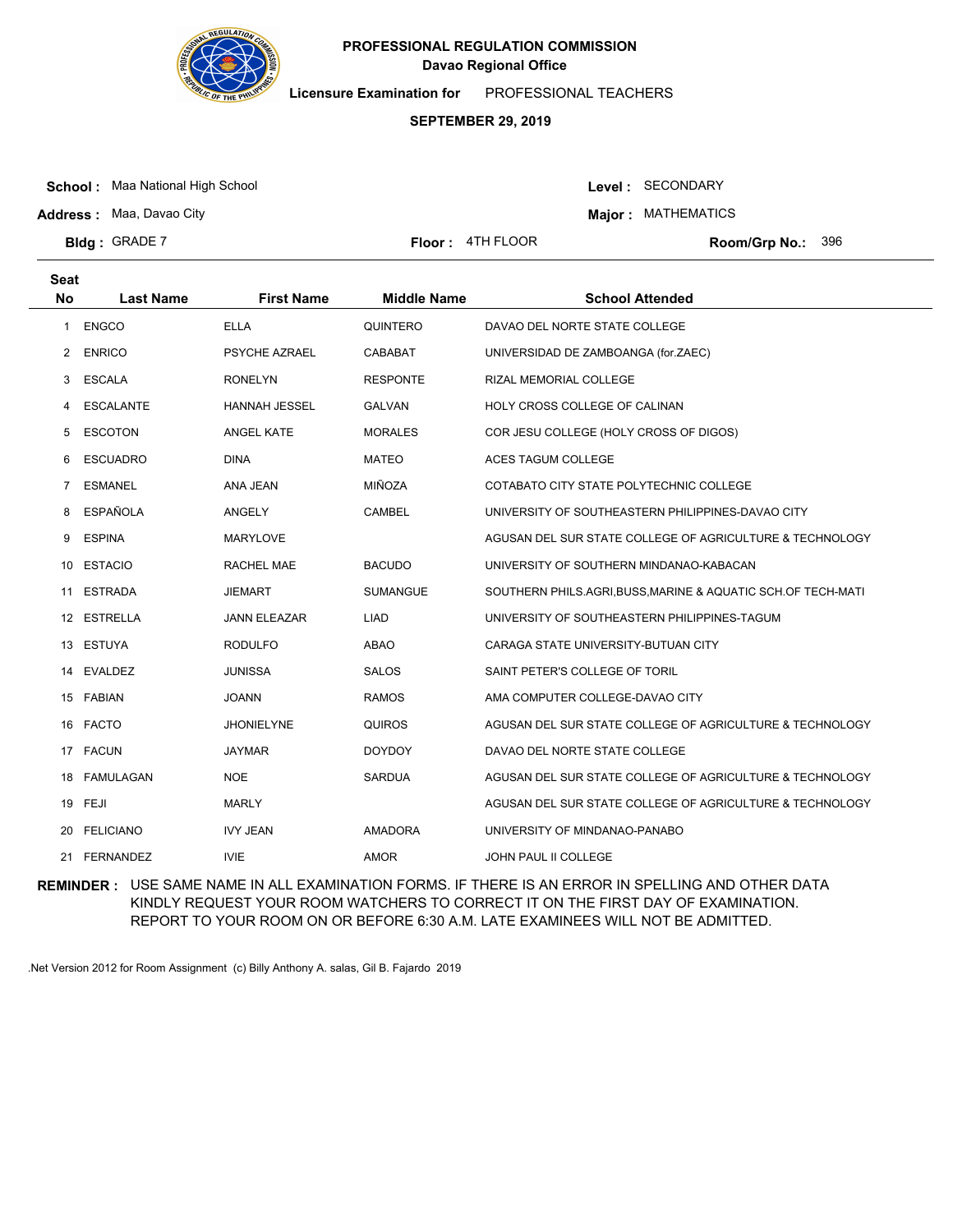

**Licensure Examination for**  PROFESSIONAL TEACHERS

### **SEPTEMBER 29, 2019**

**School :** Maa National High School

Level : SECONDARY

**Major : MATHEMATICS** 

**Bldg: GRADE 7** 

**Address :** Maa, Davao City

**Floor :**  $4TH FLOOR$ 

Room/Grp No.: 397

| <b>Seat</b><br>No | <b>Last Name</b>  | <b>First Name</b>     | <b>Middle Name</b> | <b>School Attended</b>                            |
|-------------------|-------------------|-----------------------|--------------------|---------------------------------------------------|
|                   |                   |                       |                    |                                                   |
| 1                 | <b>FERNANDEZ</b>  | <b>JARREY</b>         | <b>BAGAYO</b>      | <b>JOHN PAUL II COLLEGE</b>                       |
| $\overline{2}$    | <b>FERNANDEZ</b>  | <b>JAYNUS</b>         | <b>MANANON</b>     | UNIVERSITY OF MINDANAO-TAGUM                      |
| 3                 | <b>FERNANDEZ</b>  | <b>MARY GRACE</b>     | <b>BAÑARES</b>     | DAVAO DEL NORTE STATE COLLEGE                     |
| 4                 | <b>FIEL</b>       | <b>EMERALD JANE</b>   | <b>LABAO</b>       | PHILIPPINE NORMAL UNIVERSITY- MINDANAO            |
| 5                 | <b>FLORAGUE</b>   | ANGELO                | <b>PACULIO</b>     | NOTRE DAME OF MIDSAYAP COLLEGE                    |
| 6                 | <b>FLORES</b>     | <b>JHUN MARK</b>      | <b>PEDROSO</b>     | HOLY CROSS OF DAVAO COLLEGE                       |
| 7                 | <b>FORMENTERA</b> | FE                    | BATILLONES         | JOHN PAUL II COLLEGE                              |
| 8                 | <b>FORTON</b>     | <b>FRANCIS ADOLFO</b> | <b>FRANCISCO</b>   | MATS COLLEGE OF TECHNOLOGY                        |
| 9                 | <b>FRANCISCO</b>  | <b>DIANNE</b>         | <b>FLORES</b>      | UNIVERSITY OF SOUTHEASTERN PHILIPPINES-DAVAO CITY |
| 10                | <b>FUENTES</b>    | <b>FAITH ANN</b>      | <b>VILORIA</b>     | UNIVERSITY OF SOUTHEASTERN PHILIPPINES-DAVAO CITY |
| 11                | <b>FULGENCIO</b>  | <b>ANGELICA</b>       | <b>PETACA</b>      | SOUTHERN CHRISTIAN COLLEGE                        |
| 12                | GA-A              | <b>ARNEL</b>          | <b>HAYANA</b>      | HINATUAN SOUTHERN COLLEGE (for.USP)               |
| 13                | <b>GABICA</b>     | PRECIOUS DIANNE       | <b>ABAYON</b>      | KOLEHIYO NG PANTUKAN - COMPOSTELA VALLEY          |
| 14                | <b>GABIHAN</b>    | <b>MARIE KRIS</b>     | PAINIT             | DAVAO DEL NORTE STATE COLLEGE                     |
| 15                | <b>GABUTERO</b>   | <b>JADE</b>           | CASAS              | CHRISTIAN COLLEGES OF SOUTHEAST ASIA              |
| 16                | GAHI              | LUVIE JHUN            | SARAGOZA           | UNIVERSITY OF SOUTHEASTERN PHILIPPINES-DAVAO CITY |
| 17                | <b>GAJOL</b>      | <b>LIZ JANNENE</b>    | <b>IMPAS</b>       | HOLY CROSS OF DAVAO COLLEGE                       |
| 18                | <b>GALADO</b>     | <b>NESTOR JR</b>      | LANGIT             | UNIVERSITY OF SOUTHEASTERN PHILIPPINES-DAVAO CITY |
| 19.               | GALANTA           | <b>NESTOR NIEL</b>    | <b>SOLAMO</b>      | JOHN PAUL II COLLEGE                              |
| 20                | GALES             | <b>IRISE</b>          | <b>POLISTICO</b>   | DAVAO DEL NORTE STATE COLLEGE                     |
| 21                | <b>GALIGAO</b>    | SAMANTHA ANGELA       | BANDIGAN           | UNIVERSITY OF SOUTHEASTERN PHILIPPINES-DAVAO CITY |

**REMINDER :** USE SAME NAME IN ALL EXAMINATION FORMS. IF THERE IS AN ERROR IN SPELLING AND OTHER DATA KINDLY REQUEST YOUR ROOM WATCHERS TO CORRECT IT ON THE FIRST DAY OF EXAMINATION. REPORT TO YOUR ROOM ON OR BEFORE 6:30 A.M. LATE EXAMINEES WILL NOT BE ADMITTED.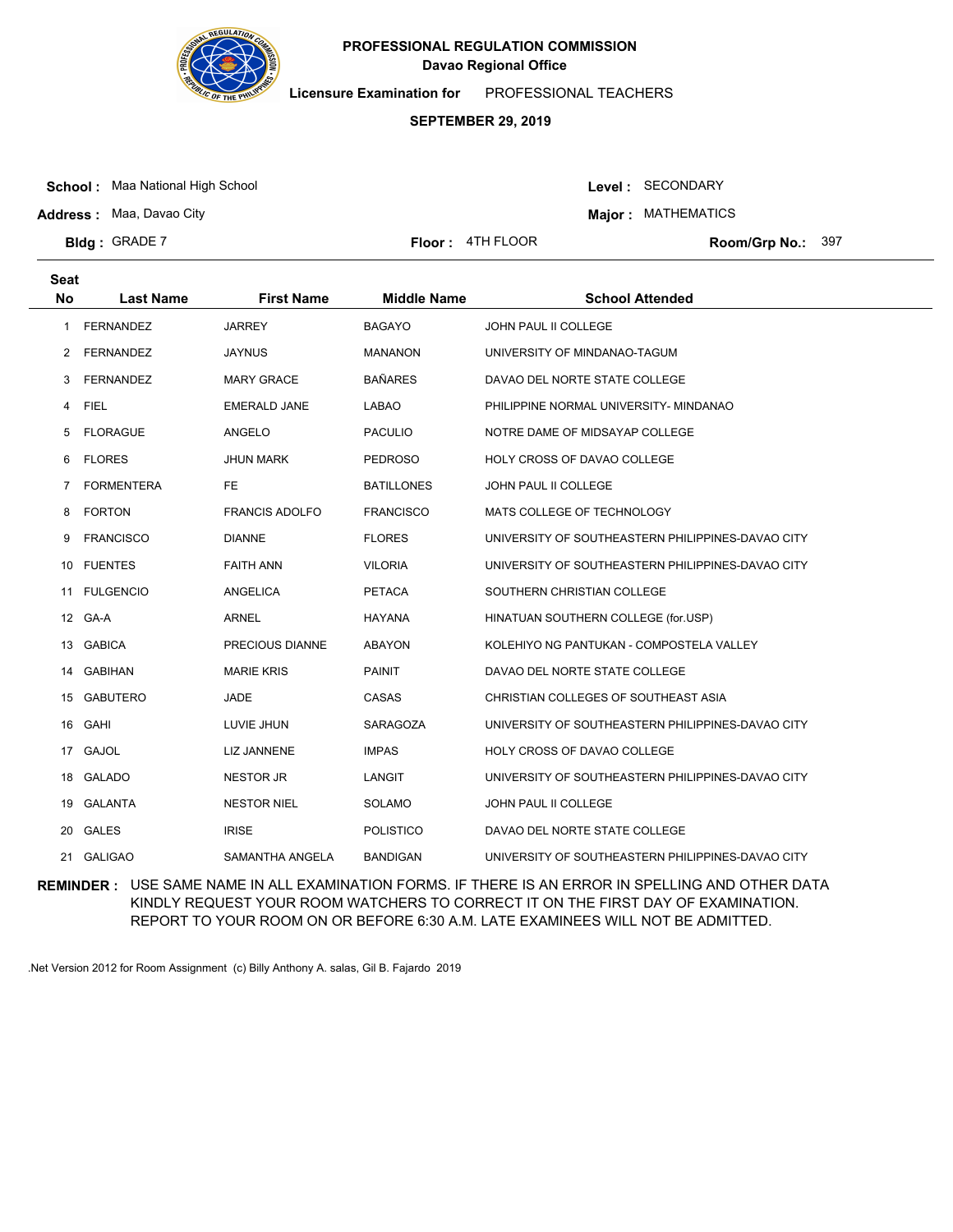

**Licensure Examination for**  PROFESSIONAL TEACHERS

# **SEPTEMBER 29, 2019**

**School :** Maa National High School

Level : SECONDARY

**Major : MATHEMATICS** 

**Bldg : Floor : Room/Grp No.:** GRADE 9 BLDG A

**Address :** Maa, Davao City

**Seat**

Floor: 1ST FLOOR Room/Grp No.: 398

| υσαι           |                   |                       |                    |                                                      |
|----------------|-------------------|-----------------------|--------------------|------------------------------------------------------|
| <b>No</b>      | <b>Last Name</b>  | <b>First Name</b>     | <b>Middle Name</b> | <b>School Attended</b>                               |
| 1              | <b>GALLARDO</b>   | <b>JEANETH</b>        | <b>SEMENIAN</b>    | SOUTHERN CHRISTIAN COLLEGE                           |
| 2              | <b>GALLAZA</b>    | JONEL                 | ALAMBRA            | LEYTE NORMAL UNIVERSITY                              |
| 3              | <b>GALUT</b>      | <b>JOVANIE</b>        | <b>GARING</b>      | UNIVERSITY OF SOUTHEASTERN PHILIPPINES-DAVAO CITY    |
| 4              | GALVEZ            | BERNAH RIZZA MAY      | AGAPE              | SAINT PAUL UNIVERSITY-SURIGAO                        |
| 5              | <b>GALVEZ</b>     | <b>GENER</b>          | SACARRE            | LICEO DE DAVAO                                       |
| 6              | <b>GANADOS</b>    | <b>CHRISTIAN</b>      | CASTILLANO         | UNIVERSITY OF SOUTHEASTERN PHILIPPINES-TAGUM         |
| $\overline{7}$ | <b>GAPOY</b>      | <b>EDWARD LOUIS</b>   | <b>COSTANZA</b>    | SOUTHERN CHRISTIAN COLLEGE                           |
| 8              | <b>GARBAN</b>     | <b>JOHN REY</b>       | MAGANDAM           | COMPOSTELA VALLEY STATE COLLEGE - MAIN               |
| 9              | <b>GARCIA</b>     | CHRISTINE JOY         | <b>SERVANDO</b>    | COR JESU COLLEGE (HOLY CROSS OF DIGOS)               |
| 10             | <b>GARCIA</b>     | <b>MARK RONEL</b>     | <b>NATAN</b>       | SOUTHERN CHRISTIAN COLLEGE                           |
| 11             | GARGUEÑA          | <b>JAIRA DEA</b>      | <b>OCHATE</b>      | CARAGA STATE UNIVERSITY-BUTUAN CITY                  |
|                | 12 GARNICA        | JAY-AR                | <b>CORNILLOS</b>   | COMPOSTELA VALLEY STATE COLLEGE - MAIN               |
|                | 13 GARSUTA        | <b>KRISTOFER DYLL</b> | <b>JAO</b>         | UNIVERSITY OF MINDANAO-DIGOS COLLEGE                 |
| 14             | <b>GATDULA</b>    | <b>MERLA</b>          | <b>BURLAZA</b>     | UNIVERSITY OF MINDANAO-DAVAO CITY                    |
|                | 15 GATO           | <b>FRANCIS JHON</b>   | <b>DIABORDO</b>    | COMPOSTELA VALLEY STATE COLLEGE - MARAGUSAN BRANCH   |
|                | 16 GEGREMOSA      | <b>NOELYN</b>         | <b>CORALES</b>     | COMPOSTELA VALLEY STATE COLLEGE - MARAGUSAN BRANCH   |
| 17             | <b>GELLES</b>     | <b>ROCHEL</b>         | <b>DAPAL</b>       | DAVAO ORIENTAL STATE COLLEGE OF SCIENCE & TECHNOLOGY |
|                | 18 GELOCA         | <b>JENEVIL</b>        | <b>BENITEZ</b>     | UNIVERSITY OF THE IMMACULATE CONCEPTION-DAVAO        |
| 19             | <b>GENTULLAGA</b> | <b>JENELYN</b>        | LAVALLE            | UNIVERSITY OF MINDANAO-TAGUM                         |
| 20             | <b>GEOLINA</b>    | RHEA                  | AMAR               | UNIVERSITY OF SOUTHEASTERN PHILIPPINES-TAGUM         |
|                | 21 GEQUILAN       | <b>ROXANNE</b>        | PABALATE           | CARAGA STATE UNIVERSITY-BUTUAN CITY                  |

**REMINDER :** USE SAME NAME IN ALL EXAMINATION FORMS. IF THERE IS AN ERROR IN SPELLING AND OTHER DATA KINDLY REQUEST YOUR ROOM WATCHERS TO CORRECT IT ON THE FIRST DAY OF EXAMINATION. REPORT TO YOUR ROOM ON OR BEFORE 6:30 A.M. LATE EXAMINEES WILL NOT BE ADMITTED.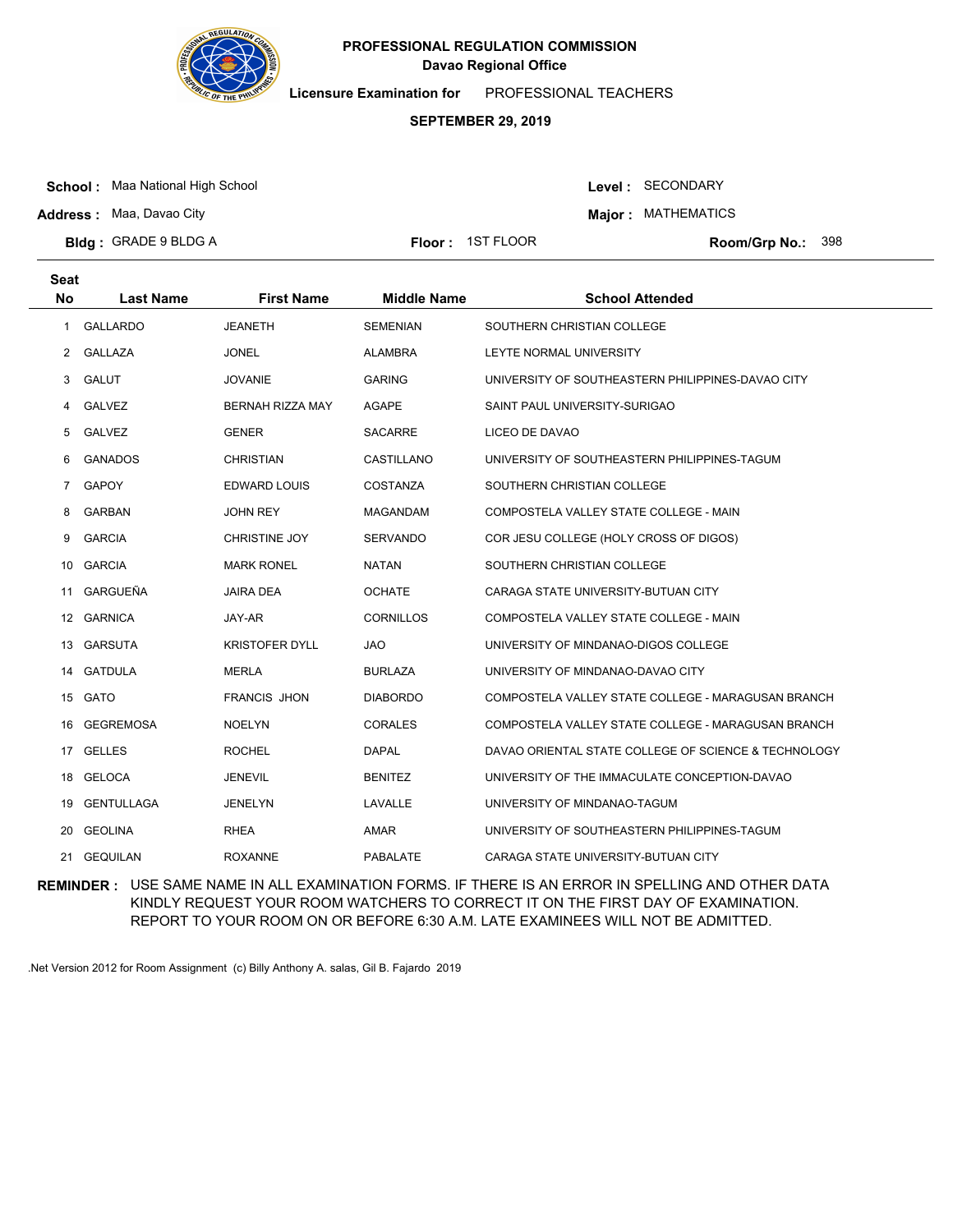

**Licensure Examination for**  PROFESSIONAL TEACHERS

# **SEPTEMBER 29, 2019**

**School :** Maa National High School

**Address :** Maa, Davao City

Level : SECONDARY

**Major : MATHEMATICS** 

**Bldg : Floor : Room/Grp No.:** GRADE 9 BLDG A

Floor: 1ST FLOOR Room/Grp No.: 399

| <b>Seat</b>    |                   |                     |                    |                                                           |
|----------------|-------------------|---------------------|--------------------|-----------------------------------------------------------|
| <b>No</b>      | <b>Last Name</b>  | <b>First Name</b>   | <b>Middle Name</b> | <b>School Attended</b>                                    |
| 1              | <b>GERODIAS</b>   | <b>SHERYL</b>       | <b>TOROBA</b>      | HOLY CROSS COLLEGE OF CALINAN                             |
| 2              | <b>GERSABA</b>    | <b>EMMIE</b>        | <b>JACABA</b>      | SHARIFF KABUNSUAN COLLEGE                                 |
| 3              | <b>GETONZO</b>    | <b>JOEMIE JANE</b>  | <b>DALMACIO</b>    | GOVERNOR GENEROSO COLLEGE OF ARTS, SCIENCES & TECHNOLOBY  |
| 4              | <b>GEVEROLA</b>   | BRYAN JAY           | <b>POLIQUIT</b>    | UNIVERSITY OF MINDANAO-DAVAO CITY                         |
| 5              | <b>GEYNDO</b>     | <b>OMAR</b>         | <b>SULOT</b>       | MINDANAO STATE UNIVERSITY-MAGUINDANAO                     |
| 6              | <b>GIAGONIA</b>   | <b>JESSIE</b>       | MONTEALTO          | DAVAO ORIENTAL STATE COLLEGE OF SCIENCE & TECHNOLOGY      |
| $\overline{7}$ | <b>GILDO</b>      | <b>JOHN MARK</b>    | <b>BALURAN</b>     | UNIVERSITY OF MINDANAO-DAVAO CITY                         |
| 8              | <b>GIMENO</b>     | <b>APRIL LOVE</b>   | <b>ENRIQUEZ</b>    | UNIVERSITY OF MINDANAO-TAGUM                              |
| 9              | GOC-ONG           | JOHN CLYDE          | <b>COLOMER</b>     | COMPOSTELA VALLEY STATE COLLEGE - MAIN                    |
| 10             | <b>GODEN</b>      | <b>JULIETA</b>      | GILO               | ASSUMPTION COLLEGE OF NABUNTURAN                          |
| 11             | <b>GOHILING</b>   | <b>JEFFERSON</b>    | <b>MERCADO</b>     | UNIVERSITY OF MINDANAO-DAVAO CITY                         |
| 12             | <b>GOMERA</b>     | <b>ALLEN JOHN</b>   | <b>MORALES</b>     | DAVAO DEL NORTE STATE COLLEGE                             |
| 13             | <b>GOMEZ</b>      | <b>CHARISH</b>      | <b>ROSETE</b>      | UNIVERSITY OF MINDANAO-DAVAO CITY                         |
|                | 14 GOMEZ          | CHRISTIAN JOSHUA    | JANDAYAN           | HINATUAN SOUTHERN COLLEGE (for.USP)                       |
| 15             | <b>GONGOB</b>     | <b>REYNALDO JR</b>  | <b>ALESING</b>     | CARAGA STATE UNIVERSITY-BUTUAN CITY                       |
| 16             | <b>GONZALES</b>   | <b>CYRIL CLAIRE</b> | <b>AQUINO</b>      | UNIVERSITY OF MINDANAO-DIGOS COLLEGE                      |
| 17             | <b>GORION</b>     | <b>KARL ANGELO</b>  | <b>ZETA</b>        | UNIVERSITY OF MINDANAO-DIGOS COLLEGE                      |
| 18             | <b>GRANADEROS</b> | <b>JHONRIL</b>      | <b>ALCAZAREN</b>   | DAVAO CENTRAL COLLEGE                                     |
| 19             | <b>GUARDARIO</b>  | <b>MAY JOY</b>      | <b>MALINAO</b>     | DAVAO DEL NORTE STATE COLLEGE                             |
| 20             | <b>GUARDIANO</b>  | <b>REA LOU</b>      | MENDOZA            | UNIVERSITY OF SOUTHERN MINDANAO-KABACAN                   |
|                | 21 GUARIN         | <b>ROSALIE</b>      | ALEJANDRINO        | BUKIDNON STATE UNIVERSITY-(FOR BUKIDNON STATE COLL)- MAIN |

**REMINDER :** USE SAME NAME IN ALL EXAMINATION FORMS. IF THERE IS AN ERROR IN SPELLING AND OTHER DATA KINDLY REQUEST YOUR ROOM WATCHERS TO CORRECT IT ON THE FIRST DAY OF EXAMINATION. REPORT TO YOUR ROOM ON OR BEFORE 6:30 A.M. LATE EXAMINEES WILL NOT BE ADMITTED.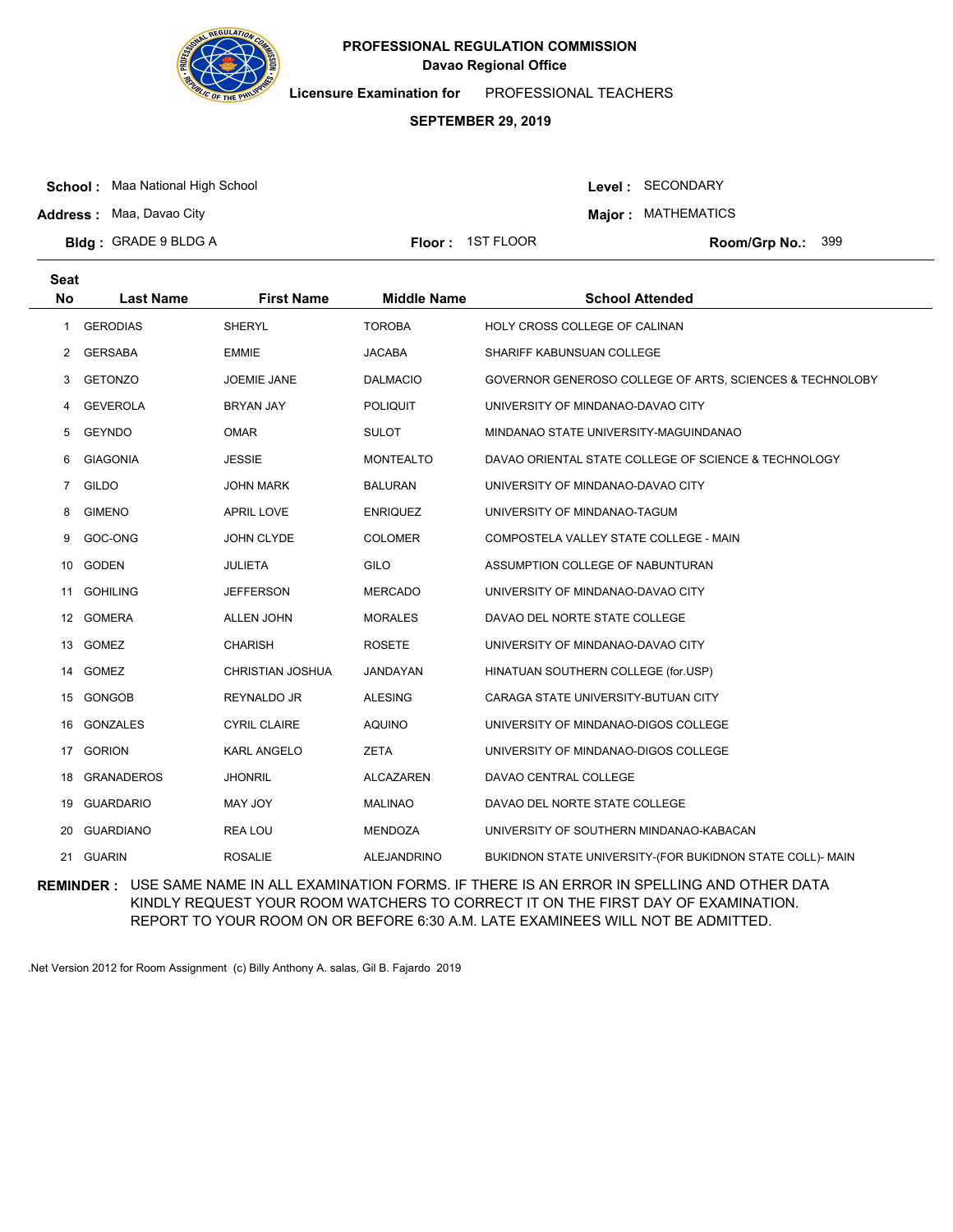

**Licensure Examination for**  PROFESSIONAL TEACHERS

#### **SEPTEMBER 29, 2019**

**School :** Maa National High School

Level : SECONDARY **Major : MATHEMATICS** 

**Address :** Maa, Davao City

**Bldg : Floor : Room/Grp No.:** GRADE 9 BLDG A Floor: 2ND FLOOR Room/Gro No.: 400

**Last Name First Name Middle Name School Attended Seat No** 1 GUERRERO MARIEVIC REYES UNIVERSITY OF MINDANAO-TAGUM 2 GUIAMEL ARMIDA ARMIDA MOHAMMAD COTABATO CITY STATE POLYTECHNIC COLLEGE 3 GUIAO JOHN ALJUHN MERCED UNIVERSITY OF SOUTHEASTERN PHILIPPINES-TAGUM 4 GUILLEMER JADE COMPRACION DAVAO DEL NORTE STATE COLLEGE 5 GUILLEN CRISTEN JOY TAGUBA DAVAO DEL NORTE STATE COLLEGE 6 GUIRIGAY JJ UY UNIVERSITY OF SOUTHEASTERN PHILIPPINES-TAGUM 7 GULA SHINAMIE MILIOMIDA HINATUAN SOUTHERN COLLEGE (for.USP) 8 GULENG EMIE EMIE COSTALES UNIVERSITY OF SOUTHEASTERN PHILIPPINES-DAVAO CITY 9 GUMANOY BRENA ROSE DAYONDON CENTRAL MINDANAO UNIVERSITY 10 GUNAYAN JAY SEDURIFA COMPOSTELA VALLEY STATE COLLEGE - MAIN 11 HASPE MARJHON BAYLOSIS UNIVERSITY OF MINDANAO-TAGUM 12 HAYANA JEELOU SUICO COMPOSTELA VALLEY STATE COLLEGE - MAIN 13 HENANIBAN GERALD BAUTISTA CARAGA STATE UNIVERSITY-BUTUAN CITY 14 HERMOSILLA CYNTHIA MURCIA UNIVERSITY OF MINDANAO-DIGOS COLLEGE 15 HERRERA MELODIE GARCIA NOTRE DAME OF SALAMAN COLLEGE 16 HERRERO JEAN DENNIS TEOXON ST. MARY'S COLLEGE OF BAGANGA-BAGANGA, DAVAO ORIENTAL 17 HIBAYA RONEL PAUL NOVAL AGUSAN DEL SUR STATE COLLEGE OF AGRICULTURE & TECHNOLOGY 18 HIDLAY **ROMELIE SERDIÑA COMPOSTELA VALLEY STATE COLLEGE - MARAGUSAN BRANCH** 19 HILAMON LEA MAE CANONIGO KOLEHIYO NG PANTUKAN - COMPOSTELA VALLEY 20 HINAYAS LEO JOHN GLORIA DAVAO CENTRAL COLLEGE 21 HOMECILLO MIKE MIKE CELADES COMPOSTELA VALLEY STATE COLLEGE - MAIN

**REMINDER :** USE SAME NAME IN ALL EXAMINATION FORMS. IF THERE IS AN ERROR IN SPELLING AND OTHER DATA KINDLY REQUEST YOUR ROOM WATCHERS TO CORRECT IT ON THE FIRST DAY OF EXAMINATION. REPORT TO YOUR ROOM ON OR BEFORE 6:30 A.M. LATE EXAMINEES WILL NOT BE ADMITTED.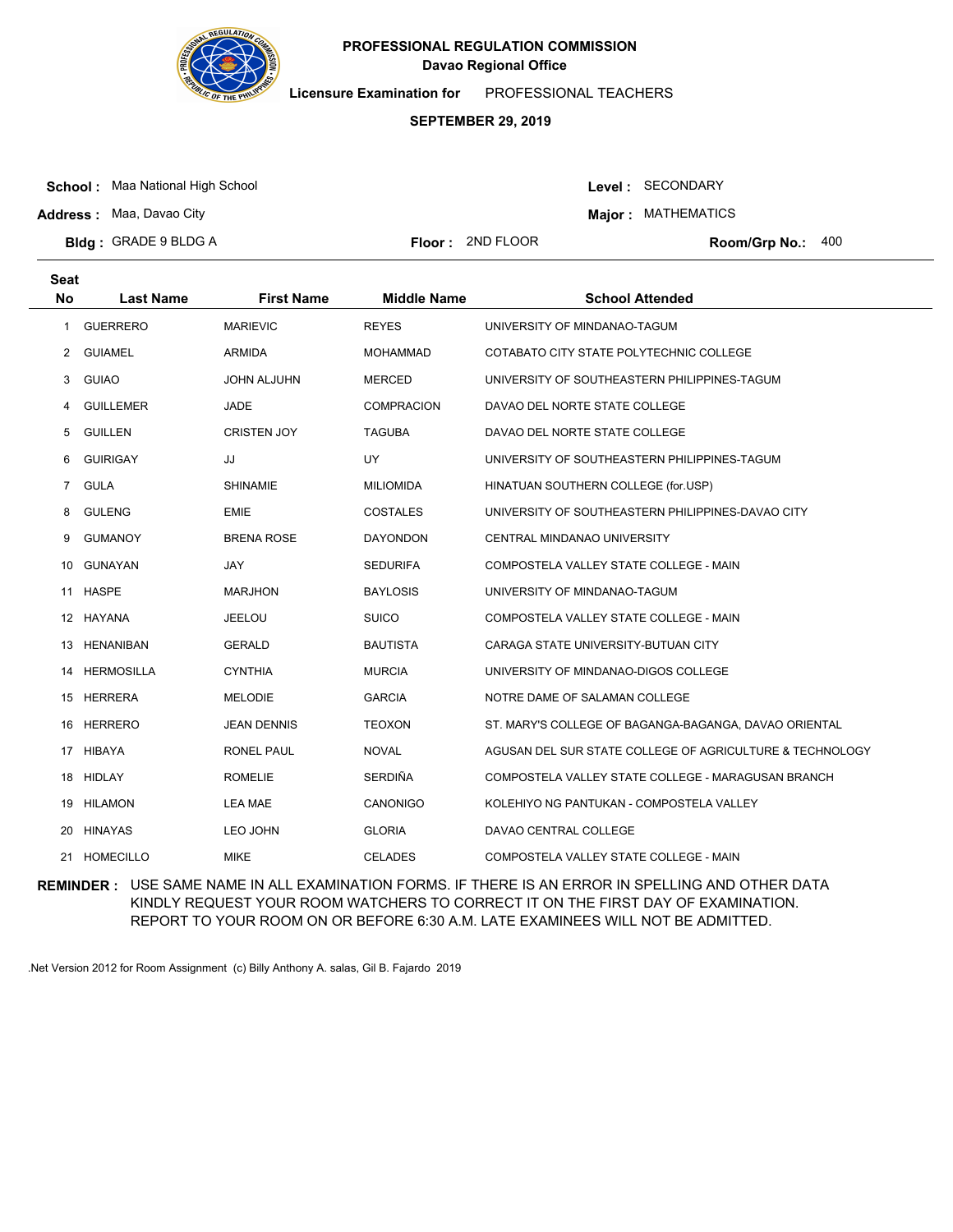

**Licensure Examination for**  PROFESSIONAL TEACHERS

### **SEPTEMBER 29, 2019**

**School :** Maa National High School

Level : SECONDARY **Major : MATHEMATICS** 

**Address :** Maa, Davao City

**Seat**

**Bldg : Floor : Room/Grp No.:** GRADE 9 BLDG A Floor: 2ND FLOOR Room/Grp No.: 401

| υσαι         |                   |                         |                    |                                                          |
|--------------|-------------------|-------------------------|--------------------|----------------------------------------------------------|
| No           | <b>Last Name</b>  | <b>First Name</b>       | <b>Middle Name</b> | <b>School Attended</b>                                   |
|              | 1 HUELAR          | <b>MARLON</b>           | <b>MALINTAD</b>    | UNIVERSITY OF MINDANAO-DAVAO CITY                        |
| $\mathbf{2}$ | IBAÑEZ            | JIMMY JR                | <b>FERNANDEZ</b>   | COR JESU COLLEGE (HOLY CROSS OF DIGOS)                   |
| 3            | <b>IBOT</b>       | <b>BENJIE</b>           | <b>ESCALON</b>     | NOTRE DAME OF MIDSAYAP COLLEGE                           |
| 4            | <b>IBRAHIM</b>    | <b>FAT'MA "ALLYSAH"</b> | <b>MIDTIMBANG</b>  | PHILIPPINE WOMEN'S COLLEGE OF DAVAO                      |
| 5            | <b>IBRAHIM</b>    | SALAHODIN               | <b>USMAN</b>       | SHARIFF KABUNSUAN COLLEGE                                |
| 6            | <b>IMUS</b>       | <b>MARJORIE</b>         | SABEJON            | AGUSAN DEL SUR STATE COLLEGE OF AGRICULTURE & TECHNOLOGY |
| 7            | <b>INDOYON</b>    | JULIECAR                | <b>CANDA</b>       | HINATUAN SOUTHERN COLLEGE (for.USP)                      |
| 8            | <b>INGUILLO</b>   | <b>JEA RIZELLE</b>      |                    | PHILIPPINE NORMAL UNIVERSITY- MINDANAO                   |
| 9            | <b>INGUITO</b>    | <b>JENNY</b>            | <b>ORDANIZA</b>    | GOVERNOR GENEROSO COLLEGE OF ARTS, SCIENCES & TECHNOLOBY |
|              | 10 INSO           | <b>RAYMART</b>          |                    | UNIVERSITY OF MINDANAO-TAGUM                             |
| 11           | <b>INTING</b>     | <b>AERYL JAN</b>        | <b>LOQUERO</b>     | COMPOSTELA VALLEY STATE COLLEGE - MARAGUSAN BRANCH       |
|              | 12 ISIG           | QUEENGRAY               |                    | COMPOSTELA VALLEY STATE COLLEGE - MAIN                   |
| 13           | <b>JAMAQUILAN</b> | <b>HERMOGENES III</b>   | <b>SILVA</b>       | UNIVERSITY OF SOUTHEASTERN PHILIPPINES-COMPOSTEAL CENTER |
| 14           | JAMORA            | <b>CLARISSA</b>         | <b>DUMAS</b>       | MINDANAO STATE UNIVERSITY-ILIGAN INSTITUTE OF TECHNOLOGY |
| 15           | JANAMJAM          | <b>LESLIE ANN</b>       | <b>RESPONSO</b>    | WESTERN MINDANAO STATE U-MALANGAS                        |
| 16           | JANDAYAN          | <b>ALYSSA GAIL</b>      |                    | DAVAO ORIENTAL STATE COLLEGE OF SCIENCE & TECHNOLOGY     |
|              | 17 JAVIER         | <b>HAZEL</b>            | SABANAL            | GOVERNOR GENEROSO COLLEGE OF ARTS, SCIENCES & TECHNOLOBY |
| 18           | <b>JIMENEZ</b>    | <b>MARIA JUDITH</b>     | <b>MAYANDOC</b>    | MINDANAO STATE UNIVERSITY-GEN. SANTOS CITY               |
| 19           | <b>JOCOY</b>      | <b>KIM BRIAN</b>        | ORDANEZA           | UNIVERSITY OF MINDANAO-DIGOS COLLEGE                     |
| 20           | <b>JOVER</b>      | ANGELA                  | <b>MANGAO</b>      | UNIVERSITY OF THE IMMACULATE CONCEPTION-DAVAO            |
| 21           | <b>JUGAR</b>      | <b>REGINE ANN</b>       | <b>NUEVA</b>       | UNIVERSITY OF SOUTHEASTERN PHILIPPINES-DAVAO CITY        |

**REMINDER :** USE SAME NAME IN ALL EXAMINATION FORMS. IF THERE IS AN ERROR IN SPELLING AND OTHER DATA KINDLY REQUEST YOUR ROOM WATCHERS TO CORRECT IT ON THE FIRST DAY OF EXAMINATION. REPORT TO YOUR ROOM ON OR BEFORE 6:30 A.M. LATE EXAMINEES WILL NOT BE ADMITTED.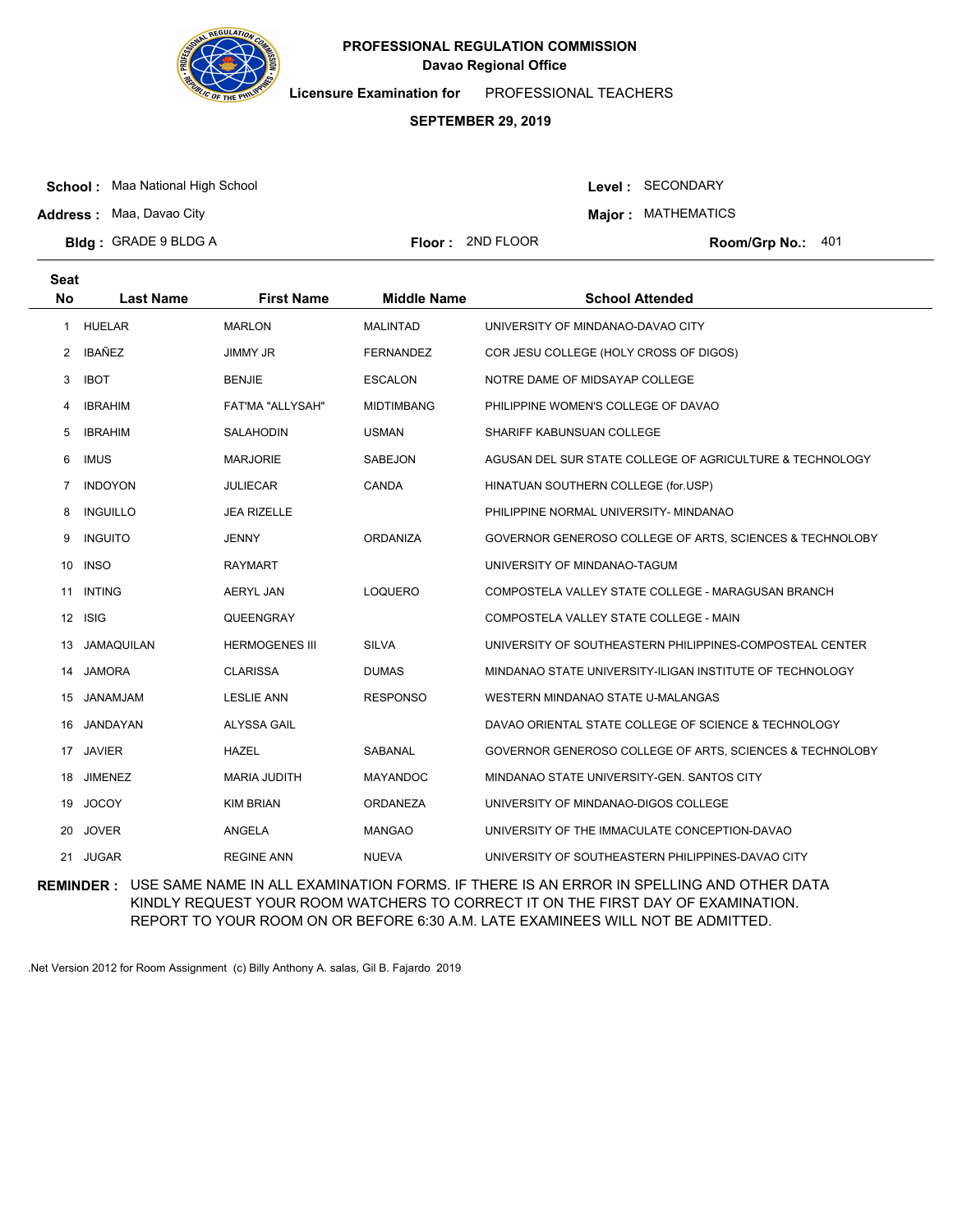

**Licensure Examination for**  PROFESSIONAL TEACHERS

#### **SEPTEMBER 29, 2019**

**School :** Maa National High School

Level : SECONDARY **Major : MATHEMATICS** 

**Address :** Maa, Davao City

**Bldg : Floor : Room/Grp No.:** GRADE 9 BLDG A Floor: 3RD FLOOR Room/Grp No.: 402

**Last Name First Name Middle Name School Attended Seat No** 1 JULIANE SHELLA JANE CASIS SOUTHERN PHILS.AGRI,BUSS,MARINE & AQUATIC SCH.OF TECH-MALITA 2 JUMANGIT ELLAME ALBARRACIN SOUTHERN PHILS.AGRI,BUSS,MARINE & AQUATIC SCH.OF TECH-MALITA 3 JUMAO-AS RODULFO CAGOROL COR JESU COLLEGE (HOLY CROSS OF DIGOS) 4 JUNIO JULIUS INTE ANDRES SORIANO COLLEGE 5 JUSTINIANE ETHEL LORRAINE IDULSA HOLY CROSS OF DAVAO COLLEGE 6 KALID HARON SALAPANDI MINDANAO STATE UNIVERSITY-MAGUINDANAO 7 KARIM NORHAYA RANGGAL COTABATO CITY STATE POLYTECHNIC COLLEGE 8 KARIS NORHAIMA MIDTIMBANG COTABATO CITY STATE POLYTECHNIC COLLEGE 9 KASIL SHEILA MAE SABIO HOLY CROSS COLLEGE OF CALINAN 10 KASIM ADSNAIN ABDUL GANI L. ABPI COLLEGES, INC. 11 LABANDERO AILAINE ROSE DATULIO ASSUMPTION COLLEGE OF DAVAO 12 LABANDIRO VIRGIL OMAPAS UNIVERSITY OF MINDANAO-DAVAO CITY 13 LABE NILBERT RULONA AGUSAN DEL SUR STATE COLLEGE OF AGRICULTURE & TECHNOLOGY 14 LABNAO APRIL KENT DECORION UNIVERSITY OF SOUTHEASTERN PHILIPPINES-DAVAO CITY 15 LACADWE DANNE LYNN ICOY JOHN PAUL II COLLEGE 16 LACBAYO MARIEL LABADOR AGUSAN DEL SUR STATE COLLEGE OF AGRICULTURE & TECHNOLOGY 17 LACDAYING ROGER JR JEMINA COMPOSTELA VALLEY STATE COLLEGE - MONTEVISTA BRANCH 18 LAD JANLY JABAGAT HINATUAN SOUTHERN COLLEGE (for.USP) 19 LADERO ISABEL BUAO HINATUAN SOUTHERN COLLEGE (for.USP) 20 LADEZA RODEL RODEL MORASTIL UNIVERSITY OF SOUTHEASTERN PHILIPPINES-DAVAO CITY 21 LAGAPA KAREN RAAGAS CARAGA STATE UNIVERSITY-BUTUAN CITY

**REMINDER :** USE SAME NAME IN ALL EXAMINATION FORMS. IF THERE IS AN ERROR IN SPELLING AND OTHER DATA KINDLY REQUEST YOUR ROOM WATCHERS TO CORRECT IT ON THE FIRST DAY OF EXAMINATION. REPORT TO YOUR ROOM ON OR BEFORE 6:30 A.M. LATE EXAMINEES WILL NOT BE ADMITTED.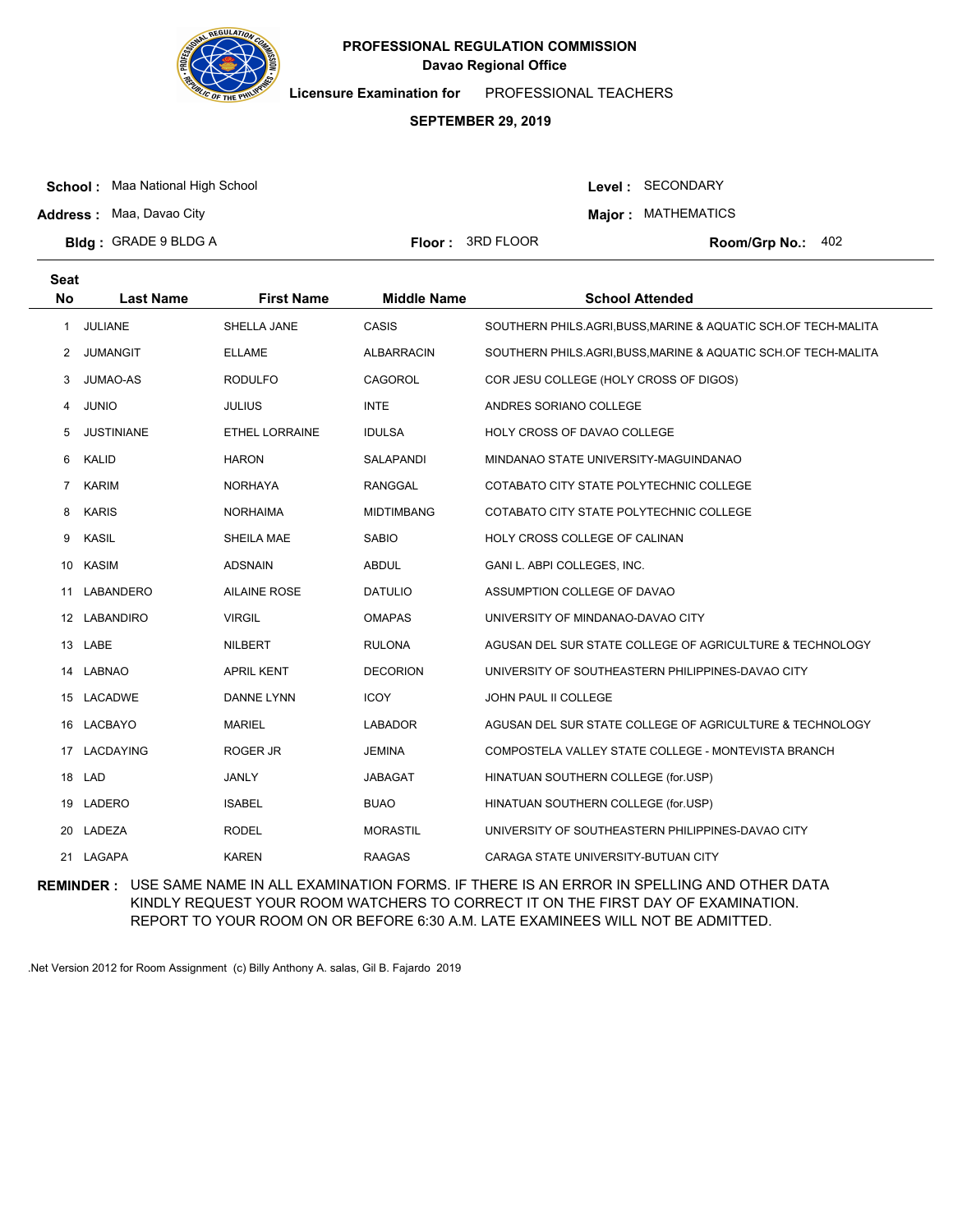

**Licensure Examination for**  PROFESSIONAL TEACHERS

### **SEPTEMBER 29, 2019**

**School :** Maa National High School

**Address :** Maa, Davao City

Level : SECONDARY

**Major : MATHEMATICS** 

**Bldg : Floor : Room/Grp No.:** GRADE 9 BLDG A

Floor: 3RD FLOOR Room/Grp No.: 403

| <b>Seat</b>           |                  |                     |                     |                                                    |
|-----------------------|------------------|---------------------|---------------------|----------------------------------------------------|
| <b>No</b>             | <b>Last Name</b> | <b>First Name</b>   | <b>Middle Name</b>  | <b>School Attended</b>                             |
| 1.                    | <b>LAGBAS</b>    | <b>MARY ANGEL</b>   | <b>LISONDRA</b>     | UNIVERSITY OF SOUTHEASTERN PHILIPPINES-DAVAO CITY  |
| $\mathbf{2}^{\prime}$ | LAGRIMAS         | <b>CRISEL MAE</b>   |                     | KOLEHIYO NG PANTUKAN - COMPOSTELA VALLEY           |
| 3                     | LAGUIAMUDA       | <b>HARON</b>        | <b>BALAM</b>        | MINDANAO STATE UNIVERSITY-MAGUINDANAO              |
| 4                     | <b>LAGUIDAO</b>  | <b>CLYDEL ROW'S</b> | <b>BARANDA</b>      | UNIVERSITY OF SOUTHEASTERN PHILIPPINES-DAVAO CITY  |
| 5                     | LAGUNA           | <b>DENISE</b>       | <b>BANIAS</b>       | UNIVERSITY OF SOUTHEASTERN PHILIPPINES-TAGUM       |
| 6                     | LAMBAN           | <b>MELECYN</b>      | <b>REGIDOR</b>      | UNIVERSITY OF MINDANAO-PANABO                      |
| $7^{\circ}$           | <b>LAMPIOS</b>   | <b>JOCELYN</b>      | <b>MACALIS</b>      | UNIVERSITY OF MINDANAO-TAGUM                       |
| 8                     | LANAJA           | ANGELINE            | AMAN                | UNIVERSITY OF MINDANAO-DIGOS COLLEGE               |
| 9                     | LANCERO          | <b>GREG</b>         | <b>CUCHARO</b>      | SOUTHERN CHRISTIAN COLLEGE                         |
| 10                    | LANTICSE         | KISAIRA NOVA        |                     | UNIVERSITY OF MINDANAO-DIGOS COLLEGE               |
| 11                    | LANZADERAS       | ANA GRACE           | <b>GUADALQUIVER</b> | UNIVERSITY OF SOUTHEASTERN PHILIPPINES-TAGUM       |
| 12                    | <b>LAO</b>       | <b>APRIL ROSE</b>   | <b>TEOLA</b>        | PHILIPPINE NORMAL UNIVERSITY- MINDANAO             |
|                       | 13 LAPIZ         | XYRHA MAE           | <b>CAÑETE</b>       | JOHN PAUL II COLLEGE                               |
|                       | 14 LAQUINTO      | JOVEL JANE          | <b>VERONAS</b>      | COMPOSTELA VALLEY STATE COLLEGE - MARAGUSAN BRANCH |
| 15                    | LARAYOS          | <b>ARPI</b>         | <b>SANTIAGO</b>     | UNIVERSITY OF SOUTHEASTERN PHILIPPINES-DAVAO CITY  |
|                       | 16 LASCUÑA       | <b>HARA JOY</b>     | <b>TIPAN</b>        | COMPOSTELA VALLEY STATE COLLEGE - MARAGUSAN BRANCH |
| 17                    | <b>LAURENTE</b>  | <b>JUNIEL</b>       | <b>MALIJAO</b>      | HINATUAN SOUTHERN COLLEGE (for.USP)                |
| 18                    | LEBRERO          | <b>KATHRENA</b>     | <b>LEANO</b>        | SOUTHERN CHRISTIAN COLLEGE                         |
|                       | 19 LECIRA        | <b>CHERRY ANN</b>   | <b>BASALO</b>       | UNIVERSITY OF SOUTHEASTERN PHILIPPINES-DAVAO CITY  |
| 20                    | LEDESMA          | <b>ARGIE</b>        | <b>AGRAMON</b>      | UNIVERSITY OF SOUTHEASTERN PHILIPPINES-TAGUM       |
|                       | 21 LEYSON        | ANNA LOU            | <b>CAMBARIHAN</b>   | HOLY CROSS OF DAVAO COLLEGE-BABAK                  |

**REMINDER :** USE SAME NAME IN ALL EXAMINATION FORMS. IF THERE IS AN ERROR IN SPELLING AND OTHER DATA KINDLY REQUEST YOUR ROOM WATCHERS TO CORRECT IT ON THE FIRST DAY OF EXAMINATION. REPORT TO YOUR ROOM ON OR BEFORE 6:30 A.M. LATE EXAMINEES WILL NOT BE ADMITTED.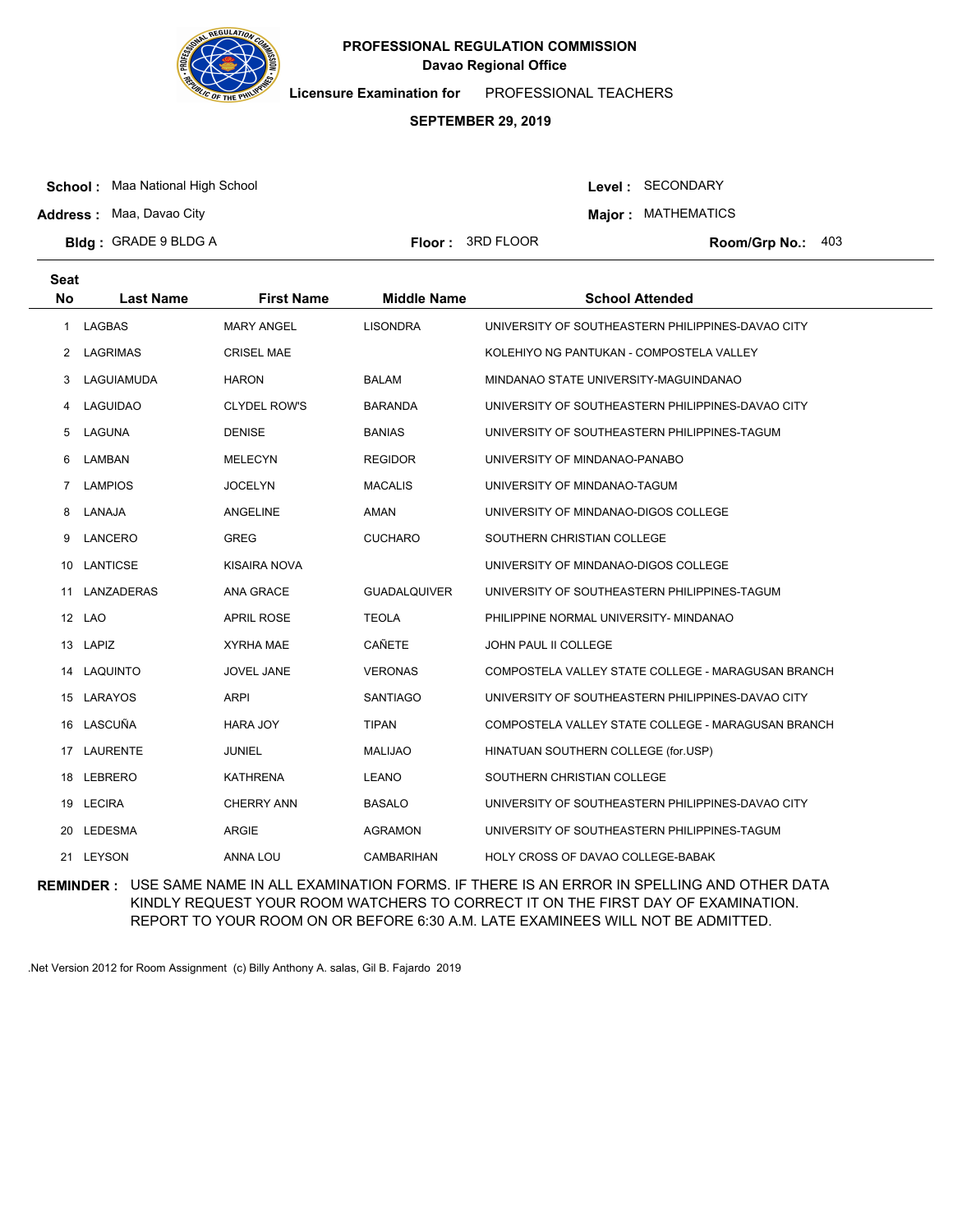

**Licensure Examination for**  PROFESSIONAL TEACHERS

### **SEPTEMBER 29, 2019**

**School :** Maa National High School

**Address :** Maa, Davao City

Level : SECONDARY

**Major : MATHEMATICS** 

**Bldg : Floor : Room/Grp No.:** GRADE 9 BLDG B

Floor: 1ST FLOOR Room/Grp No.: 404

| Seat        |                  |                        |                    |                                                                |
|-------------|------------------|------------------------|--------------------|----------------------------------------------------------------|
| <b>No</b>   | <b>Last Name</b> | <b>First Name</b>      | <b>Middle Name</b> | <b>School Attended</b>                                         |
| 1           | <b>LIBOSADA</b>  | <b>TEOFANIO JR</b>     | <b>GUZMAN</b>      | ASSUMPTION COLLEGE OF NABUNTURAN                               |
|             | 2 LIBRADO        | <b>MARY GRACE</b>      | <b>ROSETE</b>      | ATENEO DE DAVAO UNIVERSITY                                     |
| 3           | <b>LIBRES</b>    | <b>LADIE MAY</b>       | <b>PARDILLO</b>    | UNIVERSITY OF MINDANAO-PANABO                                  |
| 4           | LIM              | <b>BRIAN</b>           | ABAYON             | NOTRE DAME OF MIDSAYAP COLLEGE                                 |
| 5           | LIM              | <b>JOHN KEVIN</b>      | <b>JUSAY</b>       | SOUTHERN PHILS.AGRI, BUSS, MARINE & AQUATIC SCH.OF TECH-MALITA |
| 6           | LIM              | <b>NOEL</b>            | <b>RONDARIO</b>    | UNIVERSITY OF MINDANAO-DIGOS COLLEGE                           |
| $7^{\circ}$ | LINAZA           | <b>JOEL</b>            | <b>SIMBANAN</b>    | ANDRES SORIANO COLLEGE                                         |
| 8           | LISTANA          | <b>DULCE</b>           | <b>LARIOSA</b>     | KOLEHIYO NG PANTUKAN - COMPOSTELA VALLEY                       |
| 9           | LIZADA           | <b>SHARIFFA</b>        | ABBAS              | GABRIEL TABORIN COLLEGE OF DAVAO FOUND.-DAVAO CITY             |
|             | 10 LLUP          | LALAINE                | LAPORE             | UNIVERSITY OF MINDANAO-DAVAO CITY                              |
|             | 11 LOPEZ         | <b>ELLA MAE</b>        | <b>MILLAROSA</b>   | SOUTHERN PHILS.AGRI, BUSS, MARINE & AQUATIC SCH.OF TECH-MALITA |
| 12          | LOPEZ            | <b>JENIFFER</b>        | <b>TENORIO</b>     | UNIVERSITY OF MINDANAO-DIGOS COLLEGE                           |
|             | 13 LOPEZ         | <b>MICHELLE</b>        | <b>CACAYURIN</b>   | <b>JOSE MARIA COLLEGE</b>                                      |
| 14          | LORONO           | <b>FEL</b>             | <b>COJETIA</b>     | ASSUMPTION COLLEGE OF NABUNTURAN                               |
| 15          | LUCHAVEZ         | <b>DOMINIC</b>         | <b>MENORIAS</b>    | DAVAO DEL NORTE STATE COLLEGE                                  |
| 16          | LUCHAVEZ         | <b>JOPETH</b>          | CAHAPAY            | GOVERNOR GENEROSO COLLEGE OF ARTS, SCIENCES & TECHNOLOBY       |
|             | 17 LUCIN         | <b>FRANCIS DOMINIC</b> | LIM                | PHILIPPINE NORMAL UNIVERSITY- MINDANAO                         |
| 18          | LUGOD            | <b>CATHERINE</b>       | <b>JARDIN</b>      | EASTERN VISAYAS STATE UNIV. (for. L.I.T.)-ORMOC CAMPUS         |
|             | 19 LUIB          | <b>EVANGELINE</b>      | <b>OHAO</b>        | SURIGAO DEL SUR STATE UNIVERSITY- MAIN CAMPUS                  |
| 20          | LUMAAD           | <b>SAMMY</b>           | PAGHASIAN          | UNIVERSITY OF MINDANAO-DAVAO CITY                              |
|             | 21 LUMANTAO      | <b>VELMAR</b>          | <b>ALCANO</b>      | <b>HOLY CROSS COLLEGE OF CALINAN</b>                           |

**REMINDER :** USE SAME NAME IN ALL EXAMINATION FORMS. IF THERE IS AN ERROR IN SPELLING AND OTHER DATA KINDLY REQUEST YOUR ROOM WATCHERS TO CORRECT IT ON THE FIRST DAY OF EXAMINATION. REPORT TO YOUR ROOM ON OR BEFORE 6:30 A.M. LATE EXAMINEES WILL NOT BE ADMITTED.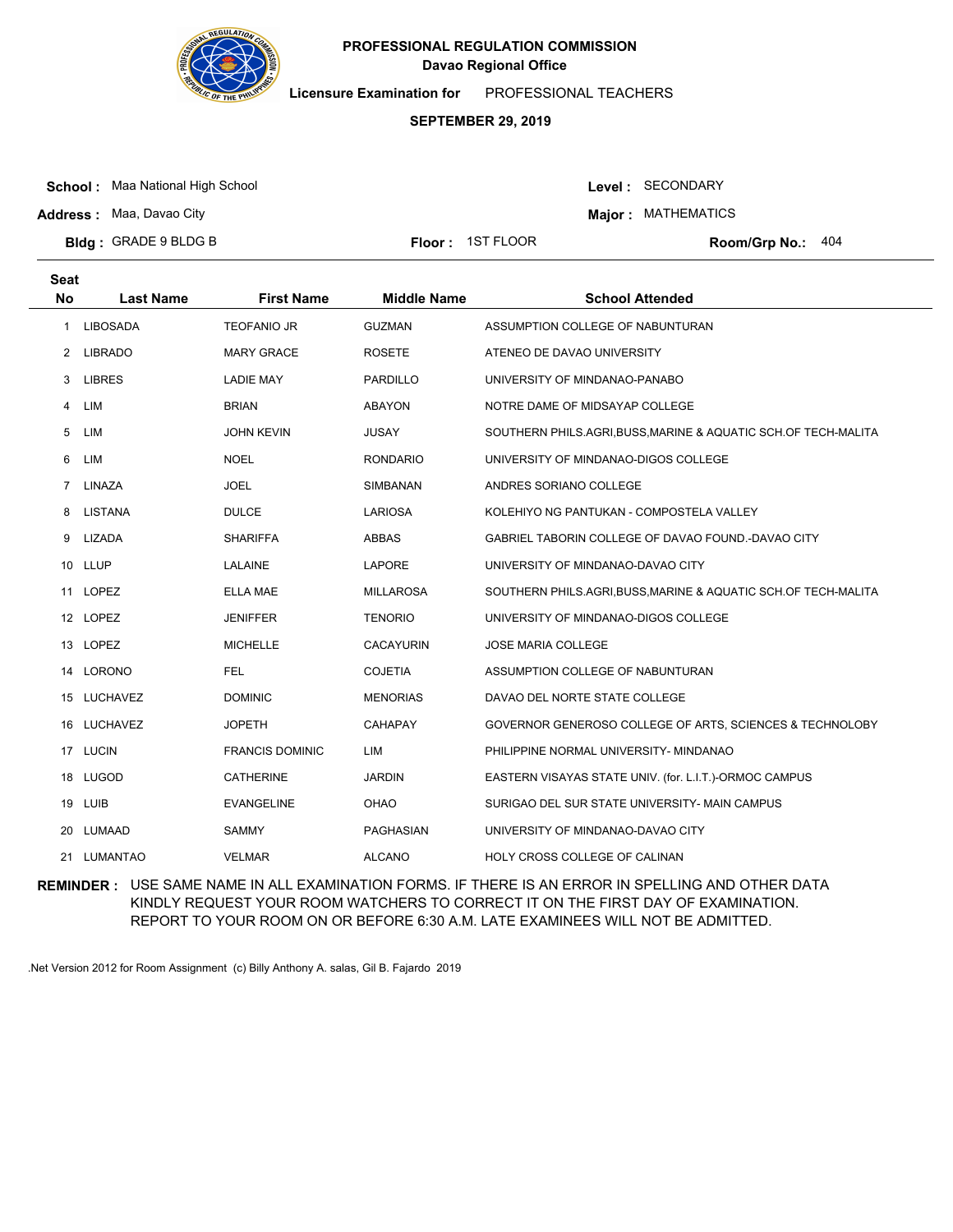

**Licensure Examination for**  PROFESSIONAL TEACHERS

### **SEPTEMBER 29, 2019**

**School :** Maa National High School

Level : SECONDARY **Major : MATHEMATICS** 

**Address :** Maa, Davao City

**Bldg : Floor : Room/Grp No.:** GRADE 9 BLDG B Floor: 1ST FLOOR Room/Grp No.: 405

| <b>Seat</b> |                   |                        |                    |                                                          |
|-------------|-------------------|------------------------|--------------------|----------------------------------------------------------|
| <b>No</b>   | <b>Last Name</b>  | <b>First Name</b>      | <b>Middle Name</b> | <b>School Attended</b>                                   |
| 1           | <b>LUSBOG</b>     | <b>MANUEL JR</b>       | <b>OBGUIA</b>      | UNIVERSITY OF MINDANAO-DIGOS COLLEGE                     |
| 2           | LUZON             | <b>JESSA</b>           | <b>LAPICEROS</b>   | UNIVERSITY OF MINDANAO-DAVAO CITY                        |
| 3           | <b>MABALO</b>     | <b>CHARRY LOU</b>      | <b>VINSON</b>      | NORTH DAVAO COLLEGES-PANABO                              |
| 4           | <b>MABONG</b>     | <b>JIMLY MAR JOHN</b>  | <b>GEVERO</b>      | AGUSAN DEL SUR STATE COLLEGE OF AGRICULTURE & TECHNOLOGY |
| 5           | <b>MACALISANG</b> | <b>CHRISTINE</b>       | <b>MANEJA</b>      | COMPOSTELA VALLEY STATE COLLEGE - MARAGUSAN BRANCH       |
| 6           | <b>MACASASA</b>   | SANIP                  | <b>DURUAN</b>      | UNIVERSITY OF SOUTHERN MINDANAO-KABACAN                  |
| 7           | <b>MACAYA</b>     | <b>KATHERINE</b>       | <b>MAKASULAY</b>   | STI COLLEGE - COTABATO CITY                              |
| 8           | <b>MACEDA</b>     | <b>HASTLEY</b>         | <b>MAASIN</b>      | <b>HOLY CROSS OF DAVAO COLLEGE</b>                       |
| 9           | <b>MACMOD</b>     | <b>ESMAEL</b>          | <b>BASAG</b>       | DE LA VIDA COLLEGE                                       |
| 10          | MADANGUIT         | <b>JEFREY</b>          | <b>VALMORIA</b>    | DAVAO ORIENTAL STATE COLLEGE OF SCIENCE & TECHNOLOGY     |
| 11          | <b>MADANGUIT</b>  | <b>MARK ELDON</b>      | <b>RANES</b>       | COMPOSTELA VALLEY STATE COLLEGE - MARAGUSAN BRANCH       |
|             | 12 MADELO         | <b>JAKE STEPHEN</b>    | <b>QUISAY</b>      | COR JESU COLLEGE (HOLY CROSS OF DIGOS)                   |
| 13          | <b>MADRIAGA</b>   | <b>WARREN</b>          | <b>AQUINO</b>      | NOTRE DAME RVM COLLEGE OF COTABATO-COTABATO CITY         |
| 14          | <b>MAGALLANES</b> | <b>JANICE</b>          | <b>TEDLIS</b>      | MATS COLLEGE OF TECHNOLOGY                               |
|             | 15 MAGANA         | EDEN                   | <b>MARGATE</b>     | <b>LAAK INSTITUTE FOUNDATION</b>                         |
| 16          | MAGBANUA          | EL PHILIP FRED         |                    | UNIVERSITY OF MINDANAO-DAVAO CITY                        |
| 17          | <b>MAGDADARO</b>  | <b>JANRIEL CLOYDE</b>  | <b>BUSCADO</b>     | AGUSAN DEL SUR STATE COLLEGE OF AGRICULTURE & TECHNOLOGY |
| 18          | <b>MAGHUYOP</b>   | MA. JOLINA             | <b>ISIDORO</b>     | COMPOSTELA VALLEY STATE COLLEGE - MARAGUSAN BRANCH       |
| 19          | MAGLASANG         | <b>RAQUEL</b>          | <b>DY</b>          | KOLEHIYO NG PANTUKAN - COMPOSTELA VALLEY                 |
| 20          | <b>MAGLONSO</b>   | <b>CHRIS RHAYNAIRE</b> | <b>MEJIA</b>       | UNIVERSITY OF SOUTHEASTERN PHILIPPINES-DAVAO CITY        |
| 21          | <b>MAGNO</b>      | <b>BOBBY</b>           | <b>BERSUSA</b>     | UNIVERSITY OF SOUTHEASTERN PHILIPPINES-TAGUM             |

**REMINDER :** USE SAME NAME IN ALL EXAMINATION FORMS. IF THERE IS AN ERROR IN SPELLING AND OTHER DATA KINDLY REQUEST YOUR ROOM WATCHERS TO CORRECT IT ON THE FIRST DAY OF EXAMINATION. REPORT TO YOUR ROOM ON OR BEFORE 6:30 A.M. LATE EXAMINEES WILL NOT BE ADMITTED.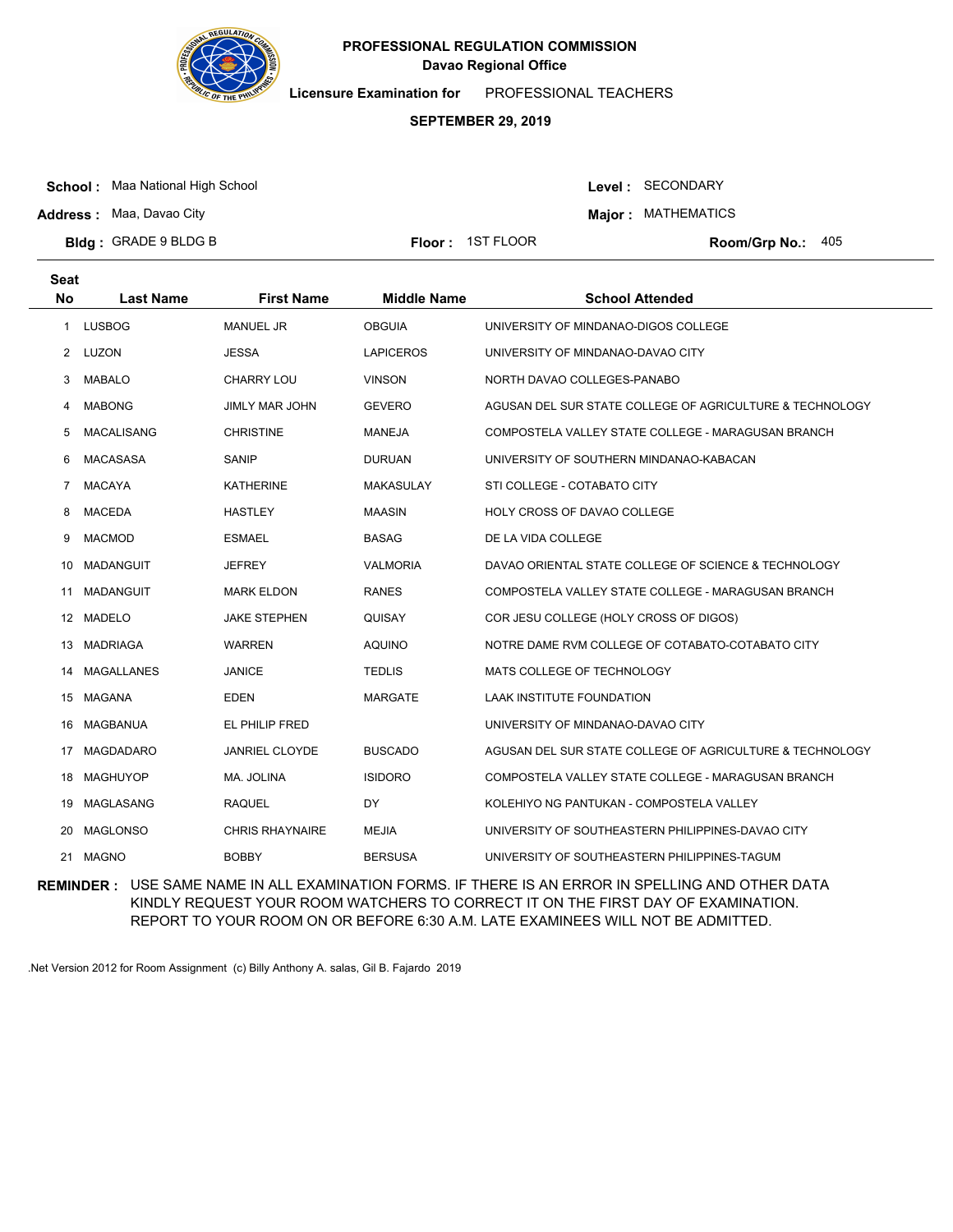

**Licensure Examination for**  PROFESSIONAL TEACHERS

### **SEPTEMBER 29, 2019**

**School :** Holy Cross-High School(Bajada Campus)

**Address :** Bajada, Davao City

Level : SECONDARY

**Major : MATHEMATICS** 

**Bldg : Floor : Room/Grp No.:** Holy Cross-Bajada

Floor: 2/F Room/Grp No.: 406

| <b>Seat</b><br><b>No</b> | <b>Last Name</b>   | <b>First Name</b>    | <b>Middle Name</b> | <b>School Attended</b>                               |
|--------------------------|--------------------|----------------------|--------------------|------------------------------------------------------|
|                          |                    |                      |                    |                                                      |
| 1                        | <b>MAGNO</b>       | <b>KHATE ROWEEN</b>  | <b>REYES</b>       | NOTRE DAME RVM COLLEGE OF COTABATO-COTABATO CITY     |
| 2                        | <b>MAGNO</b>       | <b>MARIELLE</b>      | <b>DAGOHOY</b>     | COTABATO CITY STATE POLYTECHNIC COLLEGE              |
| 3                        | <b>MAGNO</b>       | <b>MILJUN</b>        | <b>PALOMA</b>      | SURIGAO STATE COLLEGE OF TECHNOLOGY                  |
| 4                        | <b>MAGUILANG</b>   | <b>CRISTIN MAE</b>   | <b>BAYUBAY</b>     | COMPOSTELA VALLEY STATE COLLEGE - MAIN               |
| 5                        | <b>MAGUINDANAO</b> | DA'UD                | <b>AMIRIL</b>      | UNIVERSITY OF SOUTHEASTERN PHILIPPINES-DAVAO CITY    |
| 6                        | <b>MALABAD</b>     | MA. AMOR             | <b>ECHAVEZ</b>     | <b>JOSE MARIA COLLEGE</b>                            |
| 7                        | <b>MALABO</b>      | <b>QUEENIE ANN</b>   | <b>RAMIREZ</b>     | UNIVERSITY OF SOUTHERN MINDANAO-KABACAN              |
| 8                        | <b>MALALUAN</b>    | <b>EDERLYN QUINE</b> | <b>MONTILLA</b>    | UNIVERSITY OF SOUTHEASTERN PHILIPPINES-DAVAO CITY    |
| 9                        | <b>MALAO</b>       | <b>SHIERWIN</b>      | <b>MAMA</b>        | SOUTHERN MINDANAO INSTITUTE OF TECHNOLOGY            |
| 10                       | MALAYAN            | <b>GRACILE</b>       | <b>ESPRA</b>       | COMPOSTELA VALLEY STATE COLLEGE - MARAGUSAN BRANCH   |
| 11                       | <b>MALIC</b>       | <b>SALMAINA</b>      | <b>SABIRON</b>     | COTABATO CITY STATE POLYTECHNIC COLLEGE              |
| 12                       | <b>MALIGA</b>      | <b>FLORIE MAE</b>    | <b>BELONG</b>      | MATS COLLEGE OF TECHNOLOGY                           |
| 13                       | <b>MAMA</b>        | <b>NOROLYAM</b>      | <b>TABUNAWAY</b>   | SULTAN KUDARAT ISLAMIC ACADEMY                       |
| 14                       | <b>MAMANTAL</b>    | SHARYNAROSE          | <b>KANDAY</b>      | SOUTHERN MINDANAO INSTITUTE OF TECHNOLOGY            |
| 15                       | <b>MAMOLINTAO</b>  | <b>KAHARODIN</b>     | <b>NAWAL</b>       | UNIVERSITY OF SOUTHERN MINDANAO-KABACAN              |
| 16                       | <b>MAMUSOG</b>     | <b>ERIC JOHN</b>     | <b>PONTO</b>       | DAVAO ORIENTAL STATE COLLEGE OF SCIENCE & TECHNOLOGY |
| 17                       | <b>MANDABON</b>    | <b>JOSHUA KYLE</b>   | <b>TIPUDAN</b>     | HOLY CROSS OF DAVAO COLLEGE                          |
| 18                       | <b>MANDIG</b>      | <b>JOHN RAY</b>      | <b>MONTILDE</b>    | UNIVERSITY OF SOUTHEASTERN PHILIPPINES-TAGUM         |
| 19                       | <b>MANGGOB</b>     | ACI                  | <b>PINANDAY</b>    | UNIVERSITY OF MINDANAO-TAGUM                         |
| 20                       | <b>MANGUMPIG</b>   | <b>ANNALYN</b>       | <b>USOP</b>        | COTABATO CITY STATE POLYTECHNIC COLLEGE              |
| 21                       | <b>MANIBAD</b>     | <b>MARK VON RYAN</b> | <b>PALMITA</b>     | DAVAO ORIENTAL STATE COLLEGE OF SCIENCE & TECHNOLOGY |

**REMINDER :** USE SAME NAME IN ALL EXAMINATION FORMS. IF THERE IS AN ERROR IN SPELLING AND OTHER DATA KINDLY REQUEST YOUR ROOM WATCHERS TO CORRECT IT ON THE FIRST DAY OF EXAMINATION. REPORT TO YOUR ROOM ON OR BEFORE 6:30 A.M. LATE EXAMINEES WILL NOT BE ADMITTED.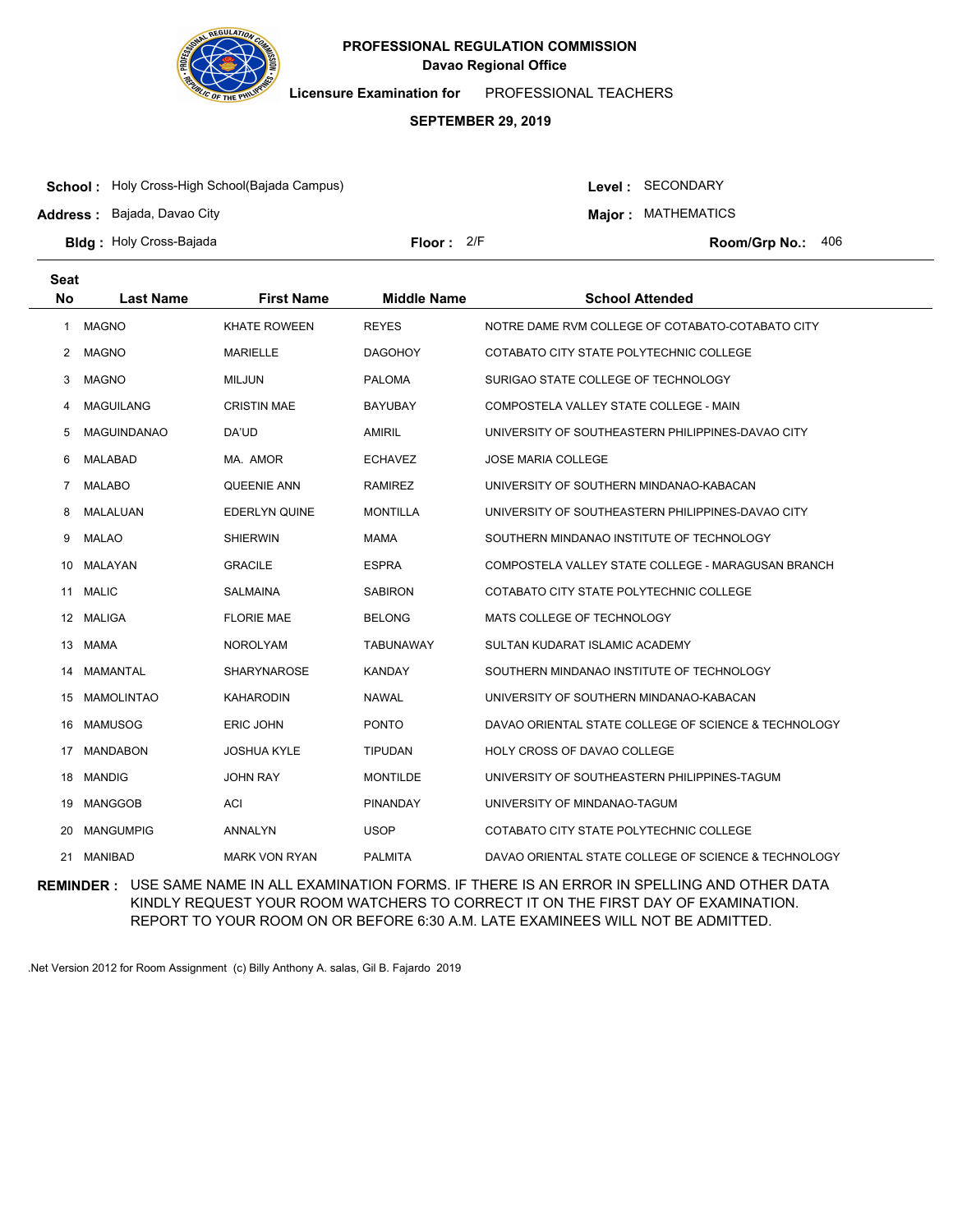

**Licensure Examination for**  PROFESSIONAL TEACHERS

### **SEPTEMBER 29, 2019**

**School :** Holy Cross-High School(Bajada Campus)

**Address :** Bajada, Davao City

Level : SECONDARY

**Major : MATHEMATICS** 

**Bldg : Floor : Room/Grp No.:** Holy Cross-Bajada

Floor:  $2/F$  Room/Grp No.: 407

| <b>Seat</b> |                    |                      |                    |                                                                |
|-------------|--------------------|----------------------|--------------------|----------------------------------------------------------------|
| <b>No</b>   | <b>Last Name</b>   | <b>First Name</b>    | <b>Middle Name</b> | <b>School Attended</b>                                         |
| 1           | <b>MANICO</b>      | <b>FRANCIS</b>       | <b>ALPEREZ</b>     | UNIVERSITY OF SOUTHEASTERN PHILIPPINES-DAVAO CITY              |
| 2           | <b>MANINGULA</b>   | ANALYN               | BALALA             | COTABATO CITY STATE POLYTECHNIC COLLEGE                        |
| 3           | MANLANAT           | <b>FLORENCE</b>      | GONZALES           | JOHN PAUL II COLLEGE                                           |
| 4           | <b>MANUALES</b>    | <b>AILYN</b>         | <b>LAMPARAS</b>    | UNIVERSITY OF MINDANAO-TAGUM                                   |
| 5           | <b>MANULAT</b>     | <b>MAYEEN</b>        | <b>GELOCA</b>      | COTABATO CITY STATE POLYTECHNIC COLLEGE                        |
| 6           | <b>MAQUIDATO</b>   | <b>JAN NIKKIE</b>    | <b>CABIARA</b>     | UNIVERSITY OF SOUTHEASTERN PHILIPPINES-TAGUM                   |
| 7           | <b>MAQUILING</b>   | <b>LOURDES</b>       | <b>ESPERON</b>     | UNIVERSITY OF MINDANAO-TAGUM                                   |
| 8           | <b>MAQUIZO</b>     | <b>MARLON</b>        | <b>GARAY</b>       | ANDRES SORIANO COLLEGE                                         |
| 9           | <b>MARIMON</b>     | ANALYN               | <b>SEFUENTES</b>   | COMPOSTELA VALLEY STATE COLLEGE - MAIN                         |
| 10          | <b>MARTIN</b>      | <b>JUNREY</b>        | <b>NASUNG</b>      | COMPOSTELA VALLEY STATE COLLEGE - MARAGUSAN BRANCH             |
| 11          | <b>MARTINEZ</b>    | <b>JANE ROSE</b>     | <b>URSAL</b>       | UNIVERSITY OF SOUTHEASTERN PHILIPPINES-TAGUM                   |
|             | 12 MASAYON         | <b>CHARNETH EVE</b>  | <b>GAYEM</b>       | COMPOSTELA VALLEY STATE COLLEGE - MAIN                         |
| 13          | <b>MASINADIONG</b> | <b>CHERRY ANN</b>    | BURAGAY            | GOVERNOR GENEROSO COLLEGE OF ARTS, SCIENCES & TECHNOLOBY       |
| 14          | <b>MATAIS</b>      | <b>ALFONSO JR</b>    | <b>MAGBUTONG</b>   | DAVAO ORIENTAL STATE COLLEGE OF SCIENCE & TECHNOLOGY           |
| 15          | <b>MATANGGO</b>    | <b>BRENDON</b>       | <b>GINTULON</b>    | SOUTHERN PHILS.AGRI, BUSS, MARINE & AQUATIC SCH.OF TECH-MALITA |
| 16          | <b>MATILAC</b>     | <b>CHRISTIAN</b>     | <b>MANIQUEZ</b>    | KOLEHIYO NG PANTUKAN - COMPOSTELA VALLEY                       |
|             | 17 MATOS           | <b>MARJUN</b>        | <b>ALEJO</b>       | SOUTHERN CHRISTIAN COLLEGE                                     |
| 18          | <b>MATUCOL</b>     | <b>DANIEL</b>        | PAGSAC             | DAVAO ORIENTAL STATE COLLEGE OF SCIENCE & TECHNOLOGY           |
| 19          | MAYA               | <b>BLESSIE GRACE</b> | <b>SALVADOR</b>    | GOVERNOR GENEROSO COLLEGE OF ARTS, SCIENCES & TECHNOLOBY       |
| 20          | <b>MAYORDOMO</b>   | <b>JESIELYN</b>      | <b>LOPEZ</b>       | <b>ACES TAGUM COLLEGE</b>                                      |
| 21          | MEGARBIO           | <b>REYMART</b>       | <b>RIVAS</b>       | SURIGAO DEL SUR STATE UNIVERSITY- MAIN CAMPUS                  |

**REMINDER :** USE SAME NAME IN ALL EXAMINATION FORMS. IF THERE IS AN ERROR IN SPELLING AND OTHER DATA KINDLY REQUEST YOUR ROOM WATCHERS TO CORRECT IT ON THE FIRST DAY OF EXAMINATION. REPORT TO YOUR ROOM ON OR BEFORE 6:30 A.M. LATE EXAMINEES WILL NOT BE ADMITTED.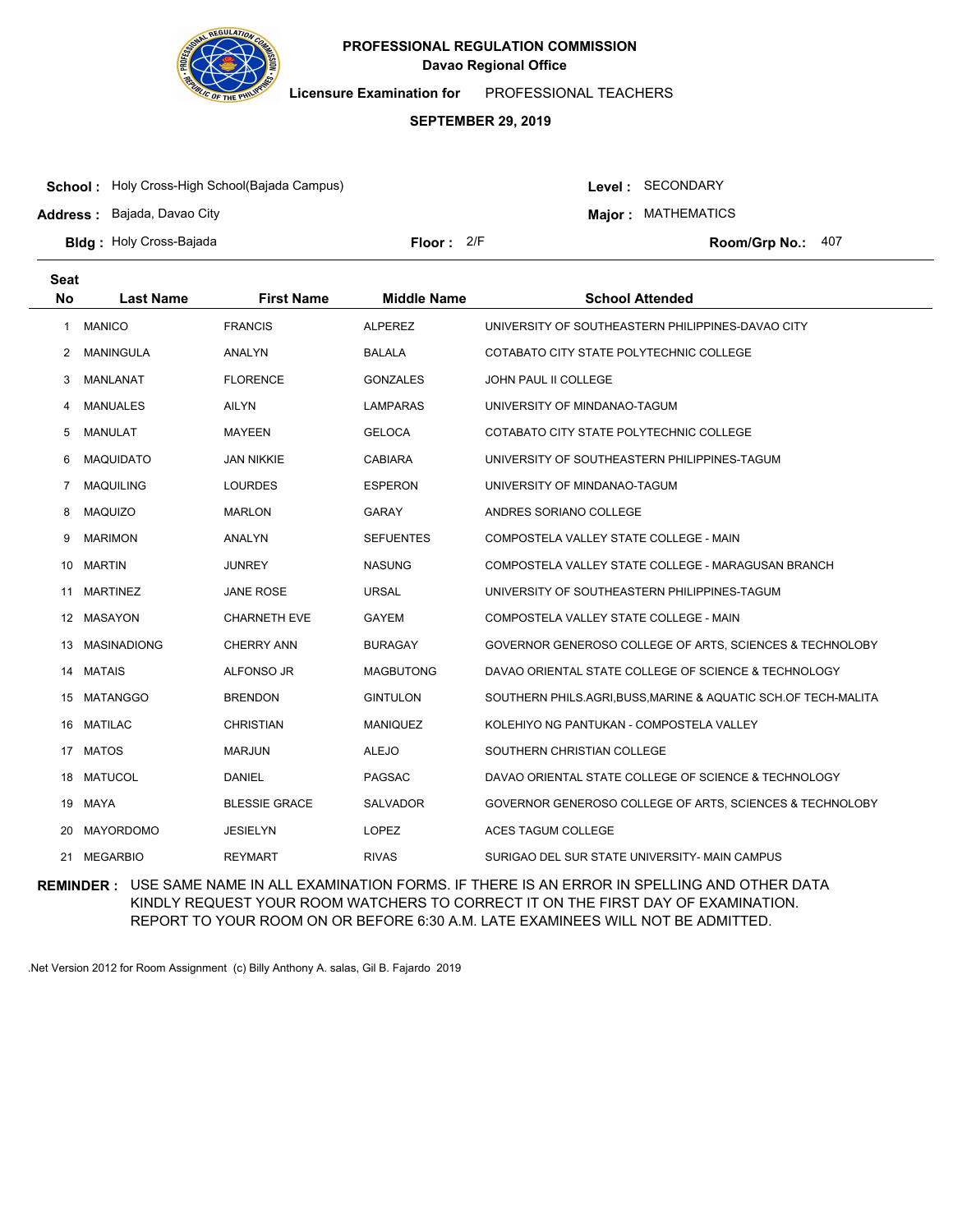

**Licensure Examination for**  PROFESSIONAL TEACHERS

### **SEPTEMBER 29, 2019**

**School :** Holy Cross-High School(Bajada Campus)

**Address :** Bajada, Davao City

Level : SECONDARY

**Major : MATHEMATICS** 

**Bldg : Floor : Room/Grp No.:** Holy Cross-Bajada

Floor:  $2/F$  Room/Grp No.: 408

| <b>Seat</b>    |                    |                      |                    |                                                              |
|----------------|--------------------|----------------------|--------------------|--------------------------------------------------------------|
| <b>No</b>      | <b>Last Name</b>   | <b>First Name</b>    | <b>Middle Name</b> | <b>School Attended</b>                                       |
| 1              | <b>MELENDEZ</b>    | <b>KEMUEL PAUL</b>   | <b>PURACAN</b>     | UNIVERSITY OF MINDANAO-DIGOS COLLEGE                         |
| 2              | <b>MENGULLO</b>    | ALEXIS JOHN II II    | <b>LECIAS</b>      | COMPOSTELA VALLEY STATE COLLEGE - MARAGUSAN BRANCH           |
| 3              | <b>MIJARES</b>     | <b>ALYSSA</b>        | <b>GILVES</b>      | SOUTHERN PHILS.AGRI,BUSS,MARINE & AQUATIC SCH.OF TECH-MATI   |
| 4              | <b>MIJARES</b>     | <b>AUGEL MONIQUE</b> | <b>DUCO</b>        | MINDANAO STATE UNIVERSITY-GEN, SANTOS CITY                   |
| 5              | MIÑOZA             | <b>JUCYL</b>         | <b>TANIO</b>       | DAVAO ORIENTAL STATE COLLEGE OF SCIENCE & TECHNOLOGY         |
| 6              | <b>MIRAFUENTES</b> | <b>JENNIS DAVE</b>   | <b>GUDES</b>       | CHRISTIAN COLLEGES OF SOUTHEAST ASIA                         |
| $\overline{7}$ | <b>MISTOSO</b>     | <b>WINDEL CLAIRE</b> | <b>BORREROS</b>    | COTABATO CITY STATE POLYTECHNIC COLLEGE                      |
| 8              | <b>MOCALLAY</b>    | <b>LOVER FAITH</b>   | <b>BELOG</b>       | COMPOSTELA VALLEY STATE COLLEGE - MAIN                       |
| 9              | <b>MOLINA</b>      | <b>EILEEN</b>        | <b>TALIDANO</b>    | UNIVERSITY OF SOUTHEASTERN PHILIPPINES-TAGUM                 |
| 10             | <b>MOLOK</b>       | BAI SHAYMA           | <b>LAMLA</b>       | COTABATO CITY STATE POLYTECHNIC COLLEGE                      |
| 11             | <b>MONEBA</b>      | <b>NIEL JAMES</b>    | <b>GIMARANGAN</b>  | COR JESU COLLEGE (HOLY CROSS OF DIGOS)                       |
|                | 12 MONTALBAN       | <b>MARIETA GRACE</b> | <b>THOBIAS</b>     | SOUTHERN PHILS.AGRI,BUSS,MARINE & AQUATIC SCH.OF TECH-MALITA |
| 13             | <b>MONTECALVO</b>  | <b>ELBERT JOHN</b>   | <b>ROILO</b>       | UNIVERSITY OF MINDANAO-DIGOS COLLEGE                         |
| 14             | <b>MONTECALVO</b>  | LESLEY               | <b>TABANAO</b>     | SOUTHERN PHILS.AGRI, BUSS, MARINE & AQUATIC SCH.OF TECH-MATI |
|                | 15 MONTECILLO      | <b>MARY GRACE</b>    | <b>MANDAO</b>      | COMPOSTELA VALLEY STATE COLLEGE - MARAGUSAN BRANCH           |
| 16             | <b>MONTENEGRO</b>  | <b>JOVELYN</b>       | <b>LOON</b>        | RIZAL MEMORIAL COLLEGE                                       |
| 17             | <b>MONTERA</b>     | <b>KARYL JEAN</b>    | <b>LICO</b>        | UNIVERSITY OF MINDANAO-DAVAO CITY                            |
| 18             | <b>MONTERO</b>     | <b>JEMUEL</b>        | <b>CANTONES</b>    | SURIGAO DEL SUR STATE UNIVERSITY- MAIN CAMPUS                |
| 19             | <b>MONTES</b>      | <b>ELVIE</b>         | <b>MESA</b>        | AGUSAN DEL SUR STATE COLLEGE OF AGRICULTURE & TECHNOLOGY     |
| 20             | <b>MONTIBON</b>    | <b>JOVER</b>         | <b>MALILA</b>      | <b>JOHN PAUL II COLLEGE</b>                                  |
| 21             | <b>MORALES</b>     | <b>ELMEROID</b>      | <b>BALUG</b>       | UNIVERSITY OF MINDANAO-PANABO                                |

**REMINDER :** USE SAME NAME IN ALL EXAMINATION FORMS. IF THERE IS AN ERROR IN SPELLING AND OTHER DATA KINDLY REQUEST YOUR ROOM WATCHERS TO CORRECT IT ON THE FIRST DAY OF EXAMINATION. REPORT TO YOUR ROOM ON OR BEFORE 6:30 A.M. LATE EXAMINEES WILL NOT BE ADMITTED.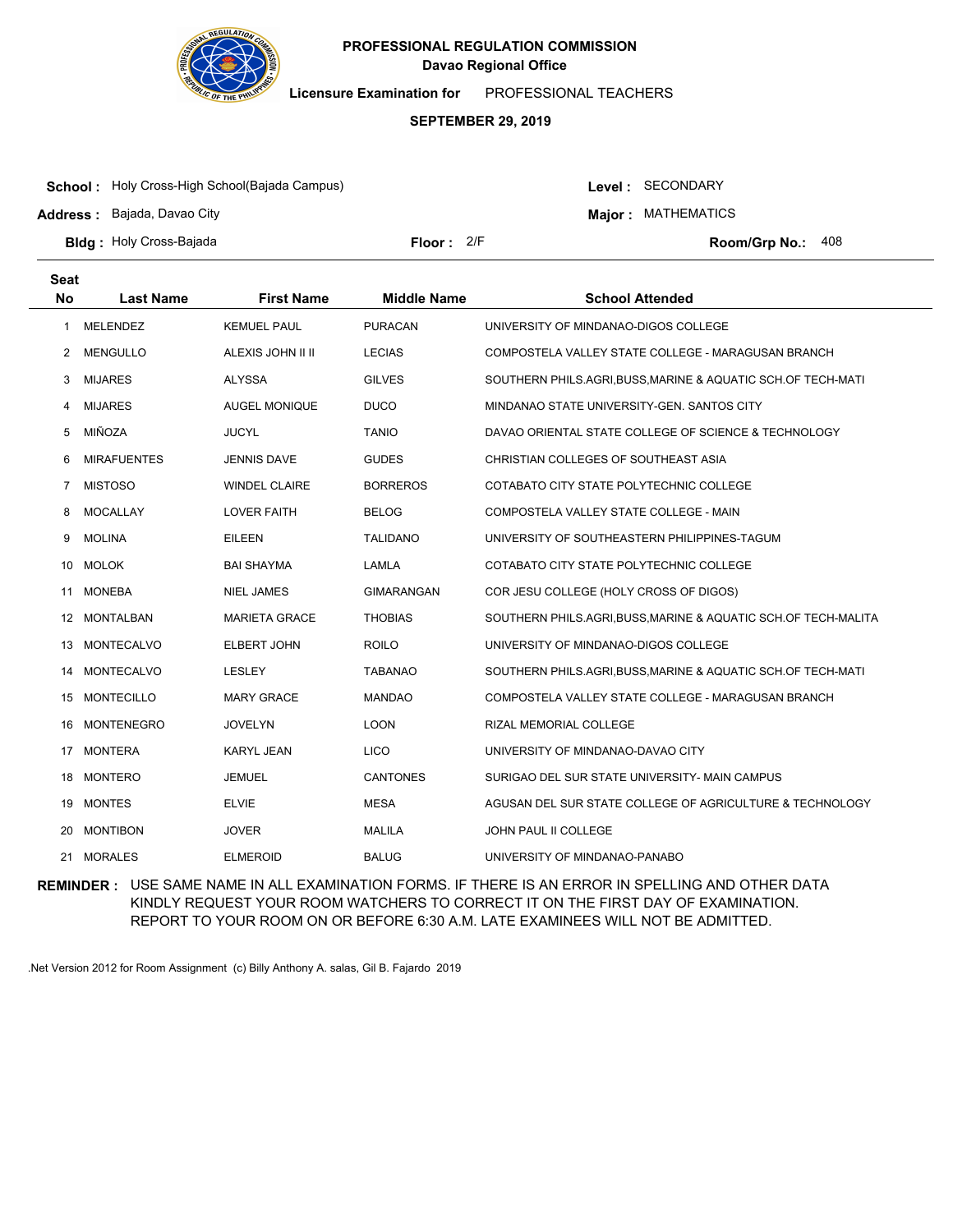

**Licensure Examination for**  PROFESSIONAL TEACHERS

### **SEPTEMBER 29, 2019**

**School :** Holy Cross-High School(Bajada Campus)

**Address :** Bajada, Davao City

Level : SECONDARY

**Major : MATHEMATICS** 

**Bldg : Floor : Room/Grp No.:** Holy Cross-Bajada

Floor:  $3/F$  Room/Grp No.: 409

| <b>Seat</b><br><b>No</b> | <b>Last Name</b> | <b>First Name</b>       | <b>Middle Name</b> | <b>School Attended</b>                                   |
|--------------------------|------------------|-------------------------|--------------------|----------------------------------------------------------|
|                          |                  |                         |                    |                                                          |
| 1                        | <b>MORANTA</b>   | <b>AIRESLY</b>          | <b>BANQUIL</b>     | HOLY CROSS OF DAVAO COLLEGE                              |
| $^{2}$                   | <b>MORANTE</b>   | <b>LEONARD</b>          | <b>AMORA</b>       | LAAK INSTITUTE FOUNDATION                                |
| 3                        | <b>MORENO</b>    | ARGEFEL                 | LAYNO              | CARAGA STATE UNIVERSITY-BUTUAN CITY                      |
| 4                        | <b>MORENO</b>    | <b>IVAN REX</b>         | <b>ACEDO</b>       | UNIVERSITY OF SOUTHEASTERN PHILIPPINES-DAVAO CITY        |
| 5                        | <b>MOTOC</b>     | LIZA JOY                | <b>SENAJONON</b>   | JOHN PAUL II COLLEGE                                     |
| 6                        | <b>MUNSAD</b>    | <b>RAFELYN</b>          | <b>PAGANTIAN</b>   | UNIVERSITY OF MINDANAO-TAGUM                             |
| 7                        | <b>MURCILLA</b>  | <b>SENNE VON</b>        | <b>LOGRONIO</b>    | DAVAO DEL NORTE STATE COLLEGE                            |
| 8                        | <b>MUSA</b>      | <b>NORAISA</b>          | <b>KALIS</b>       | COTABATO CITY STATE POLYTECHNIC COLLEGE                  |
| 9                        | <b>MUTI</b>      | <b>FATIMA BERNADETH</b> | <b>ALLADO</b>      | MINDANAO STATE UNIVERSITY-ILIGAN INSTITUTE OF TECHNOLOGY |
|                          | 10 NACUA         | <b>CYRELLE JOY</b>      | CO                 | UNIVERSITY OF MINDANAO-DAVAO CITY                        |
|                          | 11 NALAM         | <b>LECEL MAE</b>        | <b>MARFIL</b>      | UNIVERSITY OF MINDANAO-DIGOS COLLEGE                     |
|                          | 12 NALASA        | ANGIE                   | <b>COSTAN</b>      | HINATUAN SOUTHERN COLLEGE (for.USP)                      |
|                          | 13 NALO          | MA. RUSSENETH JOY       | <b>NAVARES</b>     | COR JESU COLLEGE (HOLY CROSS OF DIGOS)                   |
| 14                       | <b>NAMLA</b>     | <b>ZOKRA</b>            | LANDASAN           | NOTRE DAME OF MIDSAYAP COLLEGE                           |
|                          | 15 NARIT         | <b>MELROSE</b>          | ANDAGAN            | UNIVERSITY OF SOUTHEASTERN PHILIPPINES-DAVAO CITY        |
| 16                       | <b>NARRETO</b>   | <b>ROJEANIA</b>         | <b>MADRIAGA</b>    | UNIVERSITY OF MINDANAO-DAVAO CITY                        |
| 17                       | <b>NASSER</b>    | <b>SAMINA</b>           | H.ALI              | COTABATO CITY STATE POLYTECHNIC COLLEGE                  |
| 18                       | NAUNGAYAN        | <b>KIMBERLY</b>         | <b>EBORDA</b>      | DAVAO DEL NORTE STATE COLLEGE                            |
| 19                       | <b>NAVARRO</b>   | <b>RINGO</b>            | <b>BALDESTAMON</b> | NOTRE DAME OF SALAMAN COLLEGE                            |
| 20                       | <b>NAZARENO</b>  | <b>JEAN VALLARY</b>     | VILLANUEVA         | RIZAL MEMORIAL COLLEGE                                   |
|                          | 21 NAZARENO      | <b>KENNETH JOHN</b>     | <b>APARECE</b>     | UNIVERSITY OF THE IMMACULATE CONCEPTION-DAVAO            |

**REMINDER :** USE SAME NAME IN ALL EXAMINATION FORMS. IF THERE IS AN ERROR IN SPELLING AND OTHER DATA KINDLY REQUEST YOUR ROOM WATCHERS TO CORRECT IT ON THE FIRST DAY OF EXAMINATION. REPORT TO YOUR ROOM ON OR BEFORE 6:30 A.M. LATE EXAMINEES WILL NOT BE ADMITTED.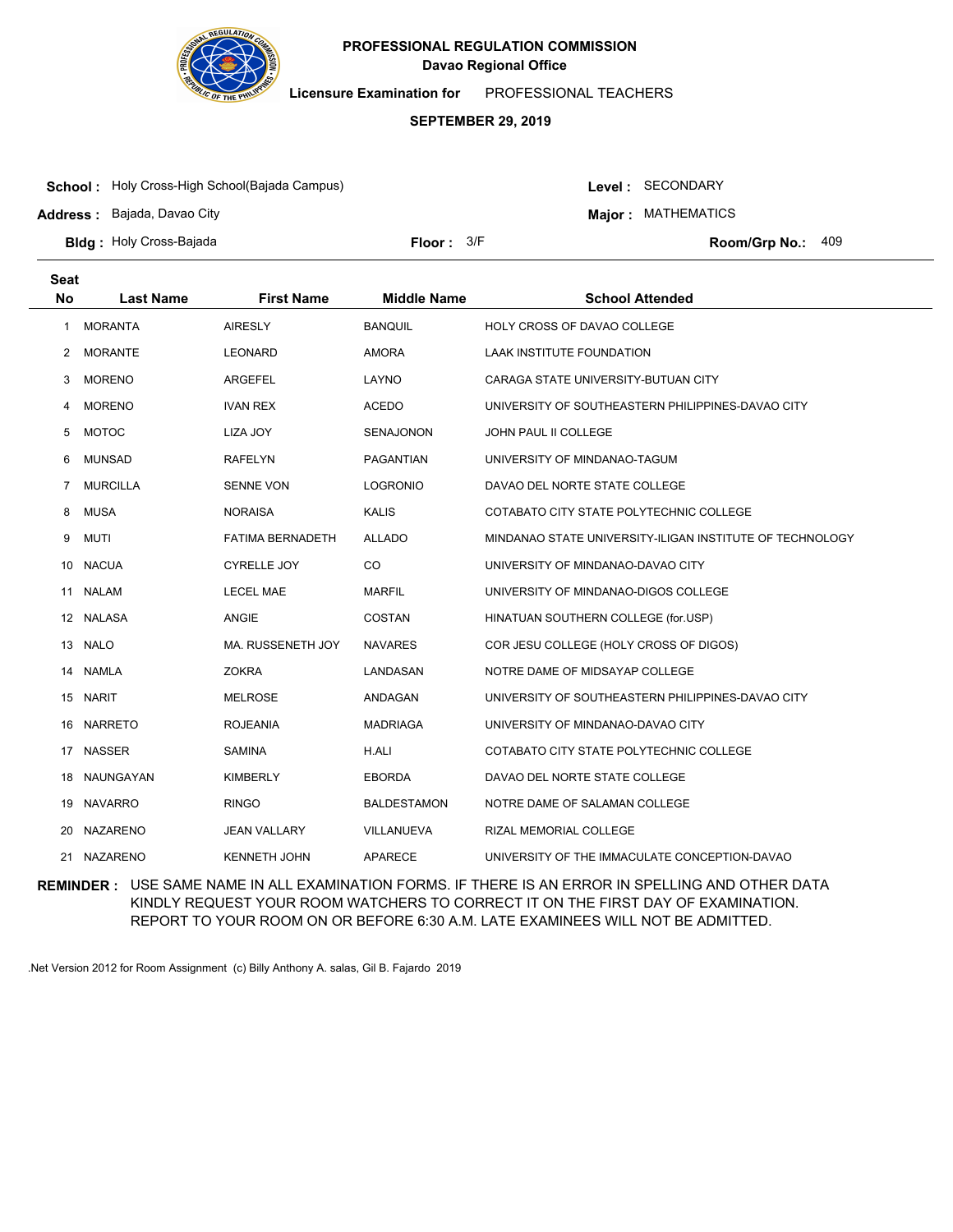

**Licensure Examination for**  PROFESSIONAL TEACHERS

### **SEPTEMBER 29, 2019**

**School :** Holy Cross-High School(Bajada Campus)

**Address :** Bajada, Davao City

Level : SECONDARY

**Major : MATHEMATICS** 

**Bldg : Floor : Room/Grp No.:** Holy Cross-Bajada

Floor: 3/F Room/Grp No.: 410

| <b>Seat</b>    |                  |                    |                    |                                                          |
|----------------|------------------|--------------------|--------------------|----------------------------------------------------------|
| <b>No</b>      | <b>Last Name</b> | <b>First Name</b>  | <b>Middle Name</b> | <b>School Attended</b>                                   |
| 1              | <b>NERI</b>      | <b>XAVIERA FAY</b> | <b>SINARIMBO</b>   | SAINT MARY'S COLLEGE-TAGUM                               |
| 2              | <b>NEROSA</b>    | <b>JENNY</b>       | LUNA               | RIZAL MEMORIAL COLLEGE                                   |
| 3              | <b>NIOG</b>      | <b>FELS NICOLE</b> | <b>ALMENCION</b>   | UNIVERSITY OF SOUTHEASTERN PHILIPPINES-DAVAO CITY        |
| 4              | <b>NOCETE</b>    | MA, ANGELICA       | <b>SALINO</b>      | HOLY CHILD SCHOOL OF DAVAO                               |
| 5              | <b>OBEJA</b>     | <b>SHAINA MAE</b>  | <b>GUMBAN</b>      | UNIVERSITY OF MINDANAO-TAGUM                             |
| 6              | <b>OCBA</b>      | <b>JEZEL</b>       | <b>GEOLAGON</b>    | DAVAO DEL NORTE STATE COLLEGE                            |
| $\overline{7}$ | <b>OCUMEN</b>    | <b>MARCO</b>       | <b>RECLA</b>       | SAINT PETER'S COLLEGE OF TORIL                           |
| 8              | <b>ODTOHAN</b>   | <b>JESSA</b>       | <b>OMANDAM</b>     | AGUSAN DEL SUR STATE COLLEGE OF AGRICULTURE & TECHNOLOGY |
| 9              | <b>OLAER</b>     | <b>ELTON MAE</b>   | LAMBAYONG          | UNIVERSITY OF SOUTHEASTERN PHILIPPINES-TAGUM             |
| 10             | <b>OLAYVAR</b>   | <b>ELLA</b>        | <b>ALBERCA</b>     | UNIVERSITY OF MINDANAO-DIGOS COLLEGE                     |
| 11             | <b>OLITA</b>     | <b>ELIZABETH</b>   | <b>ACOJA</b>       | DAVAO ORIENTAL STATE COLLEGE OF SCIENCE & TECHNOLOGY     |
|                | 12 OMBAJEN       | RITCHIE, JR.       | <b>BOLIVAR</b>     | PHILIPPINE WOMEN'S COLLEGE OF DAVAO                      |
| 13             | <b>OMBINA</b>    | <b>JENNY ROSE</b>  | <b>NOBLEZA</b>     | NOTRE DAME OF SALAMAN COLLEGE                            |
| 14             | OMPAD            | <b>FERDINAND</b>   | <b>MORALES</b>     | GOVERNOR GENEROSO COLLEGE OF ARTS, SCIENCES & TECHNOLOBY |
| 15             | ONGGAD           | <b>ARMANDO</b>     | <b>SALID</b>       | PHILIPPINE HARVARDIAN COLLEGE                            |
| 16             | <b>OPISAN</b>    | <b>VANESSA</b>     | <b>TACABA</b>      | UNIVERSITY OF SOUTHEASTERN PHILIPPINES-TAGUM             |
| 17             | <b>OPPUS</b>     | <b>LESLIE MAY</b>  | <b>NATAD</b>       | MATS COLLEGE OF TECHNOLOGY                               |
| 18             | <b>ORBINO</b>    | <b>CHENBE</b>      | CANSANCIO          | AGUSAN DEL SUR STATE COLLEGE OF AGRICULTURE & TECHNOLOGY |
| 19             | ORCULLO          | EVE KAREN MAE      | <b>MAGDOSA</b>     | UNIVERSITY OF SOUTHEASTERN PHILIPPINES-TAGUM             |
| 20             | ORIO             | <b>AIREN</b>       | <b>LUMPOT</b>      | COMPOSTELA VALLEY STATE COLLEGE - MONTEVISTA BRANCH      |
| 21             | <b>OROZCO</b>    | ANALIZA            | <b>MACACHOR</b>    | HINATUAN SOUTHERN COLLEGE (for.USP)                      |

**REMINDER :** USE SAME NAME IN ALL EXAMINATION FORMS. IF THERE IS AN ERROR IN SPELLING AND OTHER DATA KINDLY REQUEST YOUR ROOM WATCHERS TO CORRECT IT ON THE FIRST DAY OF EXAMINATION. REPORT TO YOUR ROOM ON OR BEFORE 6:30 A.M. LATE EXAMINEES WILL NOT BE ADMITTED.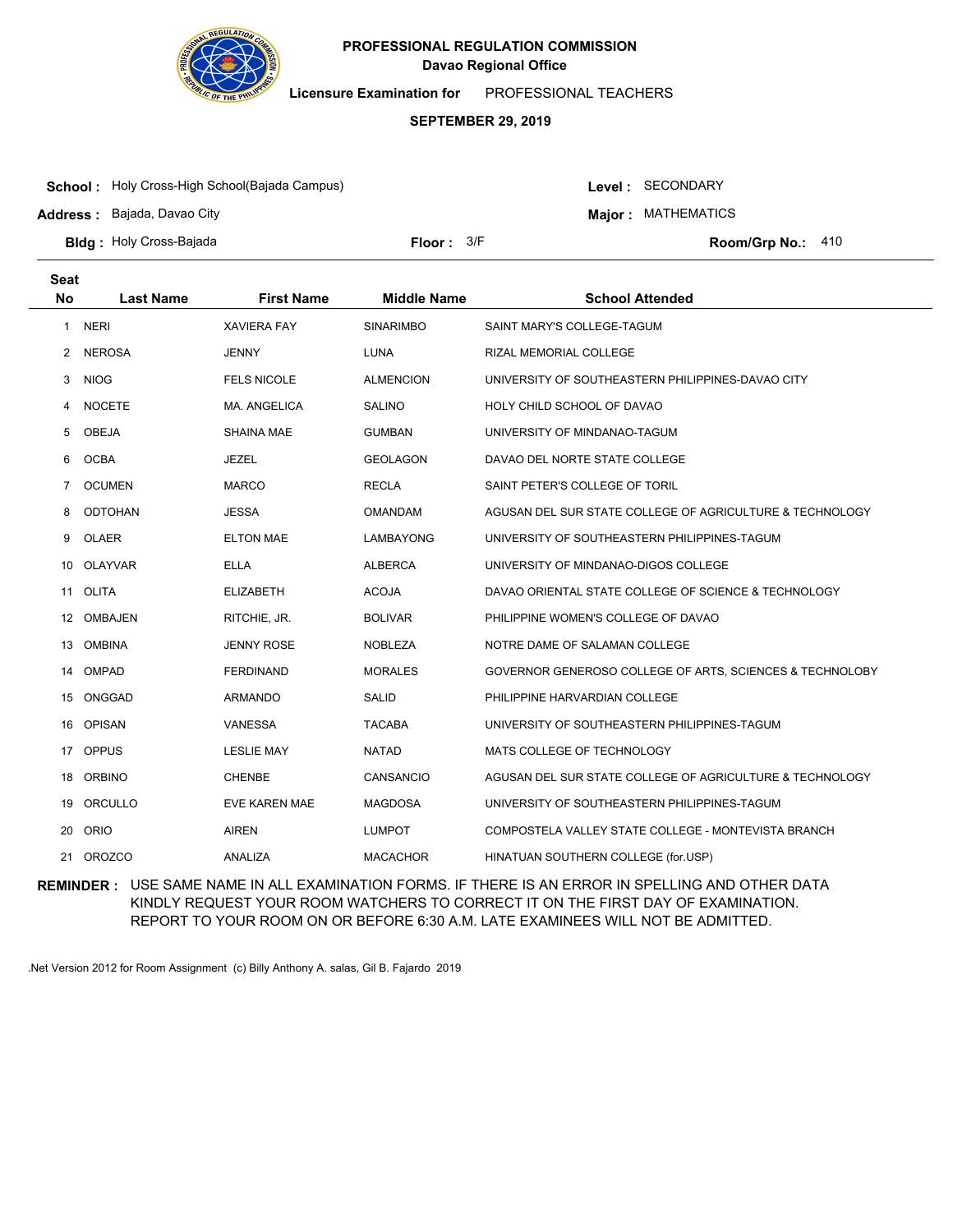

**Licensure Examination for**  PROFESSIONAL TEACHERS

### **SEPTEMBER 29, 2019**

**School :** Holy Cross-High School(Bajada Campus)

**Address :** Bajada, Davao City

Level : SECONDARY

**Major : MATHEMATICS** 

**Bldg : Floor : Room/Grp No.:** Holy Cross-Bajada

Floor:  $3/F$  Room/Grp No.: 411

| Seat<br><b>No</b> | <b>Last Name</b> | <b>First Name</b>     | <b>Middle Name</b> | <b>School Attended</b>                                       |
|-------------------|------------------|-----------------------|--------------------|--------------------------------------------------------------|
|                   |                  |                       | <b>IBAÑEZ</b>      |                                                              |
| $\mathbf{1}$      | <b>ORTEGA</b>    | <b>MICHAEL</b>        |                    | ACES TAGUM COLLEGE                                           |
| 2                 | OSANO            | <b>EZRA LLOYD</b>     | <b>NAMOLATA</b>    | UNIVERSITY OF SOUTHEASTERN PHILIPPINES-TAGUM                 |
| 3                 | <b>OTACAN</b>    | <b>GLENDA</b>         | <b>CARREON</b>     | SOUTHERN PHILS.AGRI, BUSS, MARINE & AQUATIC SCH.OF TECH-MATI |
| 4                 | <b>OVERIZ</b>    | <b>IMELDA</b>         | <b>CAJERA</b>      | RIZAL MEMORIAL COLLEGE                                       |
| 5                 | <b>OZARAGA</b>   | <b>AUDREY MAE</b>     | <b>GIANGAN</b>     | UNIVERSITY OF SOUTHEASTERN PHILIPPINES-TAGUM                 |
| 6                 | <b>PACQUIAO</b>  | <b>JERWIN</b>         |                    | UNIVERSITY OF SOUTHEASTERN PHILIPPINES-DAVAO CITY            |
| 7                 | PADZA            | <b>OMAYA</b>          | <b>AYOB</b>        | NOTRE DAME RVM COLLEGE OF COTABATO-COTABATO CITY             |
| 8                 | PAGALAN          | LORRAINE              | <b>ESCALANTE</b>   | CHRISTIAN COLLEGES OF SOUTHEAST ASIA                         |
| 9                 | <b>PAGAPONG</b>  | <b>RANIEL</b>         | <b>ANDONGA</b>     | SURIGAO SUR COLLEGE                                          |
| 10                | <b>PAGUIA</b>    | <b>RESABEL</b>        | <b>NAVACILLA</b>   | BUKIDNON STATE UNIVERSITY-(FOR BUKIDNON STATE COLL)- MAIN    |
| 11                | PAGUTAYAO        | LAIDAME               | <b>CABILLO</b>     | AGUSAN DEL SUR STATE COLLEGE OF AGRICULTURE & TECHNOLOGY     |
| 12                | PAILAGO          | PAUL                  | <b>WALKER</b>      | UNIVERSITY OF MINDANAO-DAVAO CITY                            |
| 13                | PALEN            | <b>ROSALIE</b>        |                    | CARAGA STATE UNIVERSITY-BUTUAN CITY                          |
| 14                | PALMA            | <b>FLORENCE JAYNE</b> | <b>POLIQUIT</b>    | UNIVERSITY OF MINDANAO-DAVAO CITY                            |
| 15                | <b>PALMA GIL</b> | CELSO JR              | <b>HERMOSA</b>     | GOVERNOR GENEROSO COLLEGE OF ARTS, SCIENCES & TECHNOLOBY     |
| 16                | <b>PALMONES</b>  | <b>JULIE ANN</b>      | <b>BARRIENTOS</b>  | SOUTHERN MINDANAO INSTITUTE OF TECHNOLOGY                    |
| 17                | PALOMAR          | <b>KENNIE JANE</b>    | <b>GURON</b>       | UNIVERSITY OF MINDANAO-TAGUM                                 |
| 18                | PALOMAR          | LIEZEL JOY            | <b>OCBEÑA</b>      | UNIVERSITY OF MINDANAO-DAVAO CITY                            |
| 19                | PAÑA             | <b>KEY AMOR</b>       | ABALLE             | UNIVERSITY OF MINDANAO-TAGUM                                 |
| 20                | PANAGUITON       | <b>JANRYL</b>         | CANDADO            | NOTRE DAME OF SALAMAN COLLEGE                                |
|                   | 21 PANARA        | <b>KAREN MAY</b>      | YAP                | SOUTHERN CHRISTIAN COLLEGE                                   |

**REMINDER :** USE SAME NAME IN ALL EXAMINATION FORMS. IF THERE IS AN ERROR IN SPELLING AND OTHER DATA KINDLY REQUEST YOUR ROOM WATCHERS TO CORRECT IT ON THE FIRST DAY OF EXAMINATION. REPORT TO YOUR ROOM ON OR BEFORE 6:30 A.M. LATE EXAMINEES WILL NOT BE ADMITTED.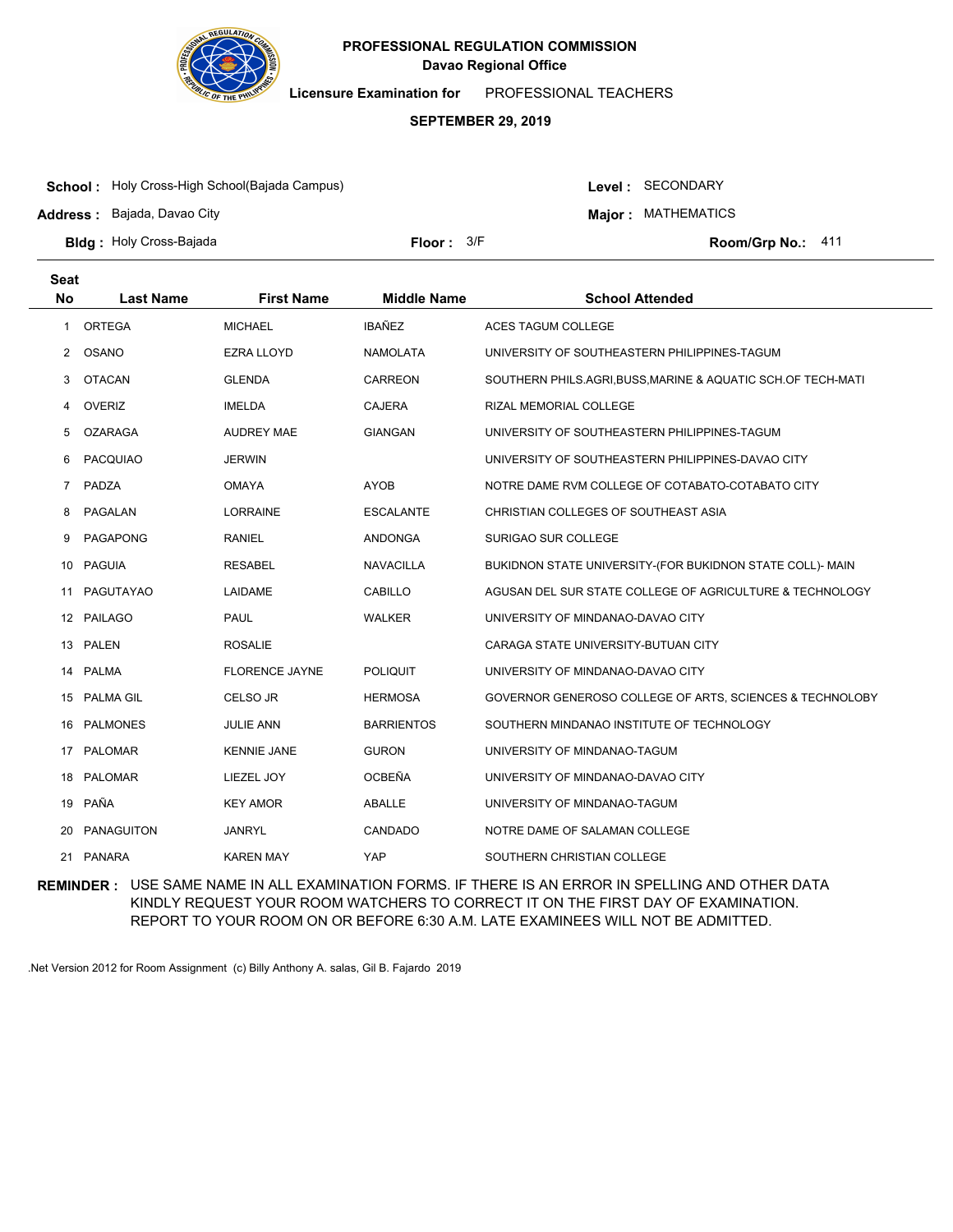

**Licensure Examination for**  PROFESSIONAL TEACHERS

### **SEPTEMBER 29, 2019**

**School :** Holy Cross-High School(Bajada Campus)

**Address :** Bajada, Davao City

Level : SECONDARY

**Major : MATHEMATICS** 

**Bldg : Floor : Room/Grp No.:** Holy Cross-Bajada

Floor: 3/F Room/Grp No.: 412

| <b>Seat</b><br><b>No</b> | <b>Last Name</b> | <b>First Name</b>    | <b>Middle Name</b> | <b>School Attended</b>                                   |
|--------------------------|------------------|----------------------|--------------------|----------------------------------------------------------|
|                          |                  |                      |                    |                                                          |
| 1                        | <b>PANDO</b>     | <b>ROHAMIN</b>       | <b>DULOA</b>       | COTABATO CITY STATE POLYTECHNIC COLLEGE                  |
| 2                        | <b>PANGILAN</b>  | <b>XELVA IHSAN</b>   | <b>DIUDA</b>       | UNIVERSITY OF SOUTHEASTERN PHILIPPINES-DAVAO CITY        |
| 3                        | PANUNCIALMAN     | <b>EDBERT</b>        | <b>ORO</b>         | UNIVERSITY OF SOUTHEASTERN PHILIPPINES-TAGUM             |
| 4                        | PAQUIBULAN       | <b>KENNETH</b>       | <b>TABANAO</b>     | UNIVERSITY OF MINDANAO-TAGUM                             |
| 5                        | PARADAN          | <b>GEV</b>           | <b>BARCENA</b>     | RIZAL MEMORIAL COLLEGE                                   |
| 6                        | PARAGUYA         | <b>JERLYN</b>        | <b>BRETANIA</b>    | COMPOSTELA VALLEY STATE COLLEGE - MARAGUSAN BRANCH       |
| 7                        | PAREJA           | <b>STER FRANZ</b>    | <b>BAYUBAY</b>     | UNIVERSITY OF MINDANAO-TAGUM                             |
| 8                        | <b>PARIS</b>     | <b>JACK</b>          | <b>PASCO</b>       | LYCEUM OF ILIGAN FOUNDATION                              |
| 9                        | <b>PARPAN</b>    | <b>BENJAMIN</b>      | <b>AYUBAN</b>      | UNIVERSITY OF SOUTHERN MINDANAO-KABACAN                  |
| 10                       | PASCAN           | <b>JASMIN</b>        | <b>PILAPIL</b>     | UNIVERSITY OF SOUTHEASTERN PHILIPPINES-DAVAO CITY        |
| 11                       | <b>PATRA</b>     | <b>JHAMBO</b>        | <b>LOPAWAN</b>     | COTABATO CITY STATE POLYTECHNIC COLLEGE                  |
| 12                       | <b>PAVIA</b>     | SHEENA MAE           | <b>PAILAGO</b>     | MINDANAO STATE UNIVERSITY-ILIGAN INSTITUTE OF TECHNOLOGY |
| 13                       | PAYUMO           | <b>RITCHIE</b>       | COSARE             | RIZAL MEMORIAL COLLEGE                                   |
|                          | 14 PAZ           | <b>JUMEL</b>         | <b>GULANDRINA</b>  | COMPOSTELA VALLEY STATE COLLEGE - MAIN                   |
| 15                       | <b>PELARIS</b>   | <b>JAIMEN</b>        | <b>GALLARDO</b>    | <b>JOHN PAUL II COLLEGE</b>                              |
| 16                       | PELIEN           | <b>CYRIELLE DANE</b> | <b>HERMOSA</b>     | UNIVERSITY OF MINDANAO-PANABO                            |
|                          | 17 PENASO        | <b>KYLE DAVE</b>     | <b>JOSEPH</b>      | AGUSAN DEL SUR STATE COLLEGE OF AGRICULTURE & TECHNOLOGY |
| 18                       | PENGOLIO         | <b>EDZIEL</b>        | <b>GUNIO</b>       | COMPOSTELA VALLEY STATE COLLEGE - MARAGUSAN BRANCH       |
| 19                       | <b>PEPITO</b>    | <b>JOHN DAVE</b>     | <b>BALA</b>        | JOHN PAUL II COLLEGE                                     |
| 20                       | <b>PEPITO</b>    | <b>MARIBEL</b>       | <b>DEVELA</b>      | AGUSAN DEL SUR STATE COLLEGE OF AGRICULTURE & TECHNOLOGY |
|                          | 21 PEPITO        | RODOLFO JR           | <b>CARTING</b>     | <b>HOLY CROSS OF DAVAO COLLEGE</b>                       |

**REMINDER :** USE SAME NAME IN ALL EXAMINATION FORMS. IF THERE IS AN ERROR IN SPELLING AND OTHER DATA KINDLY REQUEST YOUR ROOM WATCHERS TO CORRECT IT ON THE FIRST DAY OF EXAMINATION. REPORT TO YOUR ROOM ON OR BEFORE 6:30 A.M. LATE EXAMINEES WILL NOT BE ADMITTED.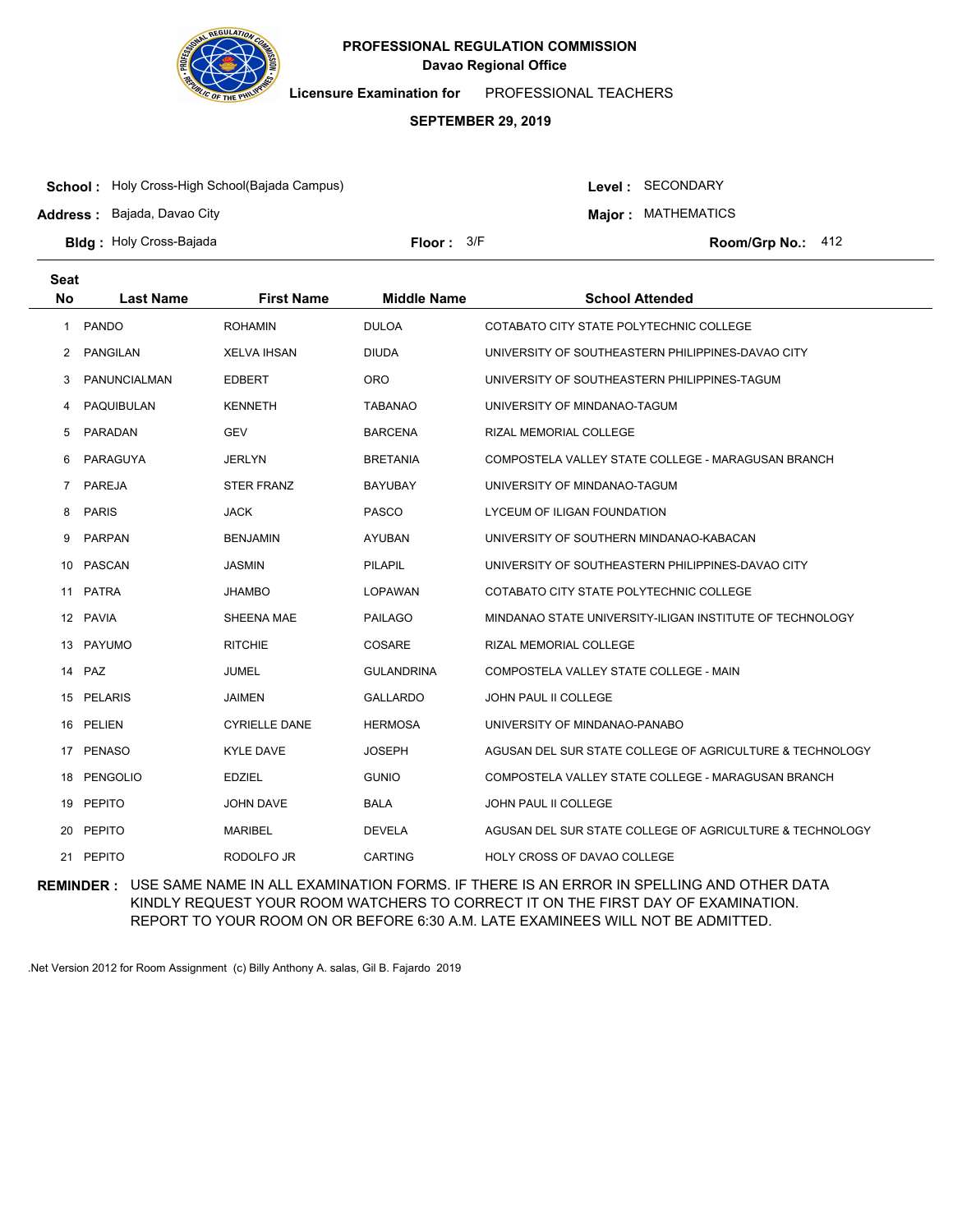

**Licensure Examination for**  PROFESSIONAL TEACHERS

### **SEPTEMBER 29, 2019**

**School :** Holy Cross-High School(Bajada Campus)

**Address :** Bajada, Davao City

Level : SECONDARY

**Major : MATHEMATICS** 

**Bldg : Floor : Room/Grp No.:** Holy Cross-Bajada

Floor: 3/F Room/Grp No.: 413

| <b>Seat</b><br><b>No</b> | <b>Last Name</b> | <b>First Name</b>    | <b>Middle Name</b> | <b>School Attended</b>                                   |
|--------------------------|------------------|----------------------|--------------------|----------------------------------------------------------|
|                          |                  |                      |                    |                                                          |
| $\mathbf{1}$             | <b>PERLAS</b>    | RODINO JR            | <b>COLANAG</b>     | KOLEHIYO NG PANTUKAN - COMPOSTELA VALLEY                 |
| 2                        | <b>PEROCHO</b>   | <b>ALVIN</b>         | <b>UMADHAY</b>     | ANTONIO R. PACHECO COLLEGE, INC                          |
| 3                        | <b>PERPETUA</b>  | <b>FAE MARIE</b>     | <b>GENAYAS</b>     | UNIVERSITY OF THE IMMACULATE CONCEPTION-DAVAO            |
| 4                        | PESCADERO        | <b>ROQUE</b>         | <b>ERA</b>         | KOLEHIYO NG PANTUKAN - COMPOSTELA VALLEY                 |
| 5                        | <b>PIAMONTE</b>  | <b>JOCO</b>          | <b>MAGALSO</b>     | UNIVERSITY OF SOUTHERN MINDANAO-KABACAN                  |
| 6                        | <b>PIANO</b>     | <b>DYNA</b>          | <b>PAREDES</b>     | DAVAO DEL NORTE STATE COLLEGE                            |
| 7                        | PIAOAN           | <b>SUNSHINE</b>      | <b>TELIN</b>       | AGUSAN DEL SUR STATE COLLEGE OF AGRICULTURE & TECHNOLOGY |
| 8                        | PILI             | ANGELO               | <b>MAGDOBOY</b>    | DAVAO ORIENTAL STATE COLLEGE OF SCIENCE & TECHNOLOGY     |
| 9                        | PILON            | <b>JERSON LLOYD</b>  | MASIPEQUIÑA        | UNIVERSITY OF SOUTHEASTERN PHILIPPINES-TAGUM             |
| 10                       | PILOS            | <b>KRISTAL SHANE</b> | <b>GUTIERREZ</b>   | DAVAO DEL NORTE STATE COLLEGE                            |
| 11                       | <b>PINSOY</b>    | MICHAEL FRANCES      | <b>VILLAGANAS</b>  | LAAK INSTITUTE FOUNDATION                                |
|                          | 12 PISLAN        | <b>MEZCHEL JEAN</b>  | LIGASAN            | COMPOSTELA VALLEY STATE COLLEGE - MAIN                   |
| 13                       | <b>PITOGO</b>    | <b>CRISDEL JAMES</b> | <b>ESPERIL</b>     | UNIVERSITY OF SOUTHEASTERN PHILIPPINES-TAGUM             |
| 14                       | PIZAÑA           | <b>KENT JOEL</b>     | <b>OCHEA</b>       | HOLY CROSS OF DAVAO COLLEGE                              |
| 15                       | <b>PIZARRAS</b>  | <b>ARDEE</b>         | <b>CUAJAO</b>      | HINATUAN SOUTHERN COLLEGE (for.USP)                      |
| 16                       | PLANA            | ROSE JEAN            | <b>CALIMPUSAN</b>  | SURIGAO STATE COLLEGE OF TECHNOLOGY                      |
|                          | 17 PLANAS        | <b>REMELYN</b>       | <b>BASON</b>       | HINATUAN SOUTHERN COLLEGE (for.USP)                      |
|                          | 18 PLAZA         | MELODY JOYCE         | <b>AMINE</b>       | AGUSAN DEL SUR STATE COLLEGE OF AGRICULTURE & TECHNOLOGY |
|                          | 19 PO            | <b>LEONORA</b>       | <b>RUÑA</b>        | UNIVERSITY OF SAN JOSE-RECOLETOS                         |
| 20                       | POLICARPIO       | RONALD               | <b>DESTUA</b>      | MINDANAO STATE UNIVERSITY-GEN. SANTOS CITY               |
|                          | 21 POLONIO       | <b>ERWIN</b>         | <b>MANTOG</b>      | DAVAO ORIENTAL STATE COLLEGE OF SCIENCE & TECHNOLOGY     |

**REMINDER :** USE SAME NAME IN ALL EXAMINATION FORMS. IF THERE IS AN ERROR IN SPELLING AND OTHER DATA KINDLY REQUEST YOUR ROOM WATCHERS TO CORRECT IT ON THE FIRST DAY OF EXAMINATION. REPORT TO YOUR ROOM ON OR BEFORE 6:30 A.M. LATE EXAMINEES WILL NOT BE ADMITTED.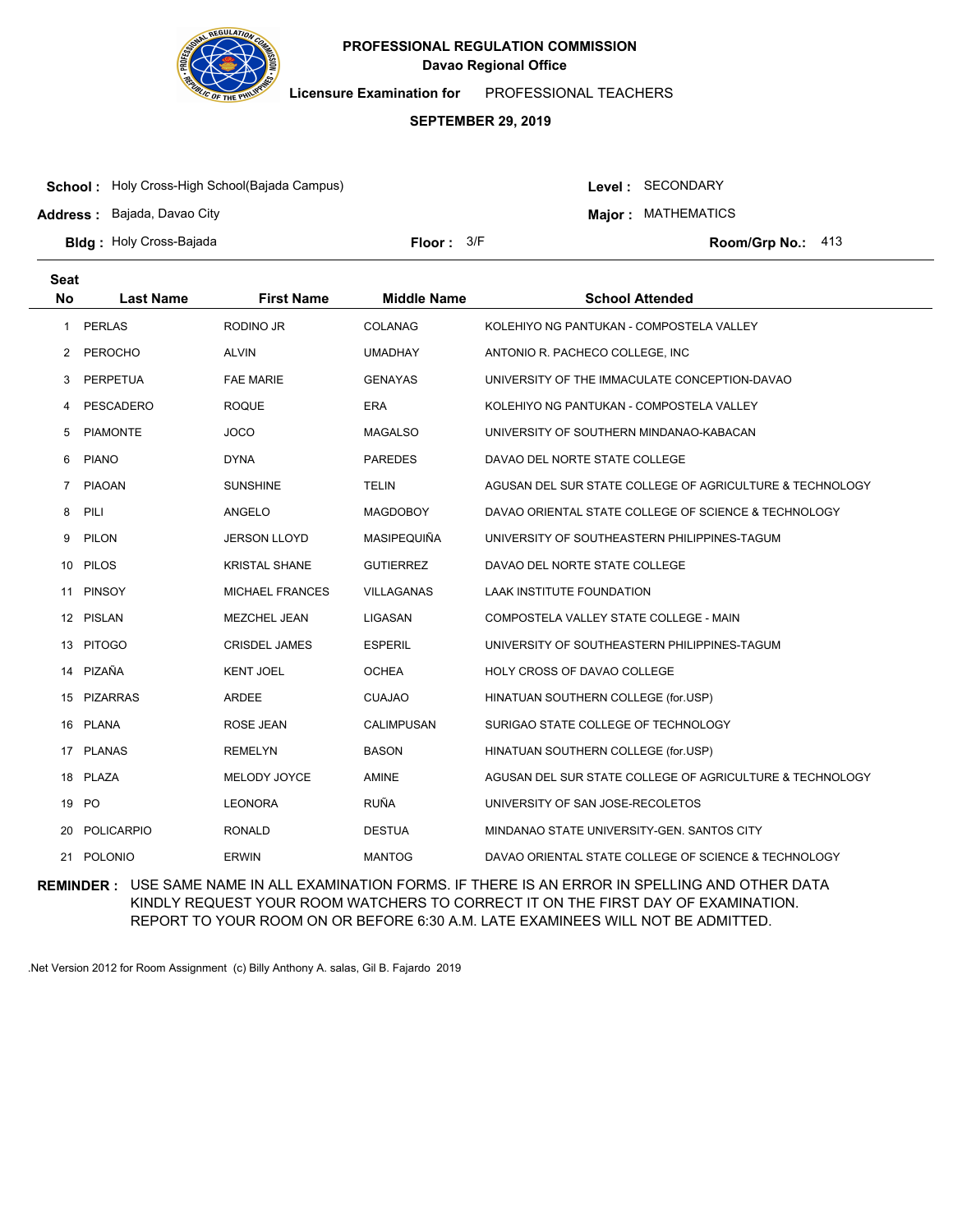

**Licensure Examination for**  PROFESSIONAL TEACHERS

### **SEPTEMBER 29, 2019**

**School :** Holy Cross-High School(Bajada Campus)

**Address :** Bajada, Davao City

Level : SECONDARY

**Major : MATHEMATICS** 

**Bldg : Floor : Room/Grp No.:** Holy Cross-Bajada

Floor: 3/F Room/Grp No.: 414

| <b>Seat</b><br><b>No</b> | <b>Last Name</b> | <b>First Name</b>   | <b>Middle Name</b> | <b>School Attended</b>                             |
|--------------------------|------------------|---------------------|--------------------|----------------------------------------------------|
| 1                        | <b>PONCE</b>     | <b>MYKA SOCORRO</b> | <b>VILLACOTE</b>   | UNIVERSITY OF MINDANAO-TAGUM                       |
| 2                        | <b>POND</b>      | <b>SHEVA</b>        | <b>DEE</b>         | KOLEHIYO NG PANTUKAN - COMPOSTELA VALLEY           |
| 3                        | PONGCOL          | <b>ROCKY</b>        | <b>BRITANICO</b>   | KOLEHIYO NG PANTUKAN - COMPOSTELA VALLEY           |
| 4                        | <b>PORLARES</b>  | <b>ROSELLE</b>      | <b>UBAY</b>        | UNIVERSITY OF MINDANAO-DAVAO CITY                  |
| 5                        | PORTALLO         | <b>CHERISH</b>      | <b>DELLONA</b>     | UNIVERSITY OF SOUTHEASTERN PHILIPPINES-DAVAO CITY  |
| 6                        | <b>PROTASIO</b>  | <b>RAQUEL</b>       | <b>LEGANDIN</b>    | NOTRE DAME OF SALAMAN COLLEGE                      |
| $\overline{7}$           | <b>PUGO</b>      | <b>KEN CLARK</b>    | LUMINARIAS         | COMPOSTELA VALLEY STATE COLLEGE - MARAGUSAN BRANCH |
| 8                        | <b>PUGOY</b>     | <b>HAZEL</b>        | <b>RAMOS</b>       | COMPOSTELA VALLEY STATE COLLEGE - MARAGUSAN BRANCH |
| 9                        | <b>PULIDO</b>    | PHIL MARK           | <b>DENOY</b>       | UNIVERSITY OF MINDANAO-DIGOS COLLEGE               |
| 10                       | <b>PURISIMA</b>  | JUNNALIZA           | <b>AGRABIO</b>     | NORTH DAVAO COLLEGES-PANABO                        |
| 11                       | <b>PURISIMA</b>  | <b>WENDY</b>        | <b>BASIG</b>       | COMPOSTELA VALLEY STATE COLLEGE - MAIN             |
|                          | 12 PUSDAN        | NOR-AYNA            | <b>MANGADTA</b>    | NOTRE DAME OF MIDSAYAP COLLEGE                     |
| 13                       | QUIBOD           | <b>CRISTY PEARL</b> | <b>GOMEZ</b>       | ATENEO DE DAVAO UNIVERSITY                         |
| 14                       | QUIJADA          | <b>MARY JOY</b>     | <b>DAGASDAS</b>    | ASSUMPTION COLLEGE OF DAVAO                        |
|                          | 15 QUIMBA        | <b>JOCELYN</b>      | <b>PARAN</b>       | COMPOSTELA VALLEY STATE COLLEGE - MARAGUSAN BRANCH |
| 16                       | QUINES           | <b>MYLYN</b>        |                    | PHILIPPINE NORMAL UNIVERSITY- MINDANAO             |
| 17                       | QUISEO           | <b>MYRA FLOR</b>    | <b>DAUB</b>        | UNIVERSITY OF MINDANAO-DIGOS COLLEGE               |
|                          | 18 RABARA        | <b>JOSEPH RYAN</b>  | <b>DELIGERO</b>    | SAINT PETER'S COLLEGE OF TORIL                     |
| 19                       | <b>RACHO</b>     | SHIELA MAE          | LLANAZA            | UNIVERSITY OF SOUTHEASTERN PHILIPPINES-TAGUM       |
| 20                       | RADA             | <b>JHUNDER</b>      | <b>BUGWAT</b>      | JOHN PAUL II COLLEGE                               |
|                          | 21 RAGUS         | ANGELICA            | <b>SALVADOR</b>    | UNIVERSITY OF SOUTHERN MINDANAO-KABACAN            |

**REMINDER :** USE SAME NAME IN ALL EXAMINATION FORMS. IF THERE IS AN ERROR IN SPELLING AND OTHER DATA KINDLY REQUEST YOUR ROOM WATCHERS TO CORRECT IT ON THE FIRST DAY OF EXAMINATION. REPORT TO YOUR ROOM ON OR BEFORE 6:30 A.M. LATE EXAMINEES WILL NOT BE ADMITTED.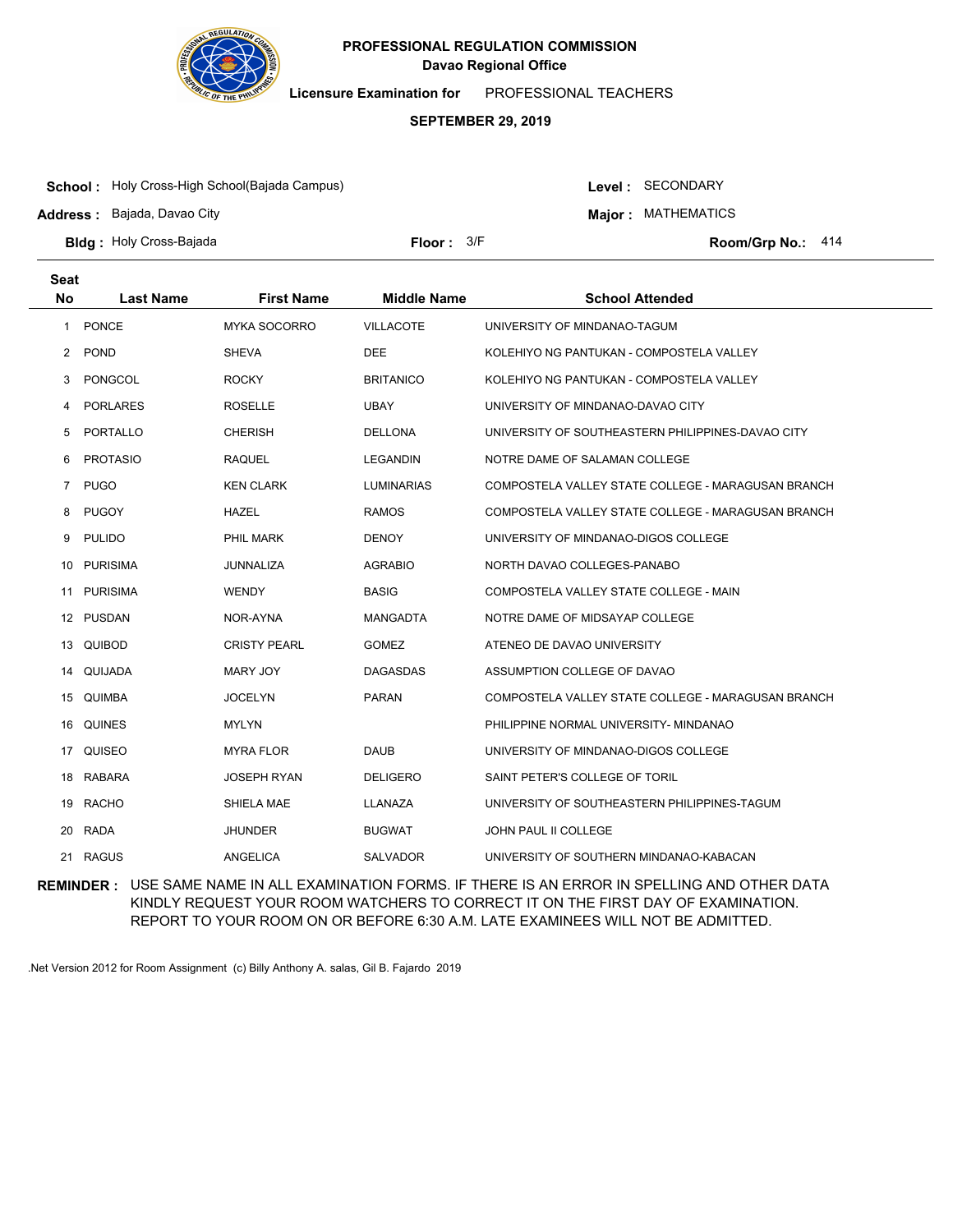

**Licensure Examination for**  PROFESSIONAL TEACHERS

### **SEPTEMBER 29, 2019**

**School :** Holy Cross-High School(Bajada Campus)

**Address :** Bajada, Davao City

Level : SECONDARY

**Major : MATHEMATICS** 

**Bldg : Floor : Room/Grp No.:** Holy Cross-Bajada

Floor: 4/F Room/Grp No.: 415

| <b>Seat</b><br><b>No</b> |                  |                            | <b>Middle Name</b> |                                                                |
|--------------------------|------------------|----------------------------|--------------------|----------------------------------------------------------------|
|                          | <b>Last Name</b> | <b>First Name</b>          |                    | <b>School Attended</b>                                         |
| 1                        | <b>RAMIREZ</b>   | <b>FLETCHER LEE</b>        | <b>BARDOQUILLO</b> | ANDRES SORIANO COLLEGE                                         |
| 2                        | <b>RAMOS</b>     | JEFF MARK                  | <b>CUBRADO</b>     | DAVAO ORIENTAL STATE COLLEGE OF SCIENCE & TECHNOLOGY           |
| 3                        | <b>RAMOS</b>     | LEONIE ROXANNE MARIE PUGOY |                    | COMPOSTELA VALLEY STATE COLLEGE - MARAGUSAN BRANCH             |
| 4                        | <b>RANQUI</b>    | <b>ALDRIN</b>              | <b>NOVAL</b>       | ASSUMPTION COLLEGE OF NABUNTURAN                               |
| 5                        | <b>RAVELO</b>    | <b>BETSY ROSE</b>          | <b>SARSUA</b>      | JOHN PAUL II COLLEGE                                           |
| 6                        | <b>RAYMAN</b>    | <b>MACOY</b>               | <b>SANCHO</b>      | COTABATO CITY STATE POLYTECHNIC COLLEGE                        |
| 7                        | <b>REBALDE</b>   | <b>JED MARK</b>            | <b>CABALLES</b>    | DAVAO ORIENTAL STATE COLLEGE OF SCIENCE & TECHNOLOGY           |
| 8                        | <b>REBUCAS</b>   | <b>MARYGRACE</b>           | <b>TAYROS</b>      | WESTERN MINDANAO STATE U-ZAMBOANGA CITY                        |
| 9                        | <b>REDOBLADO</b> | <b>STEPHANIE</b>           | SAPILER            | UNIVERSITY OF SOUTHEASTERN PHILIPPINES-TAGUM                   |
| 10                       | <b>REDOTA</b>    | <b>MARK CHRISTOPHER</b>    | <b>BALDOMERO</b>   | HINATUAN SOUTHERN COLLEGE (for.USP)                            |
| 11                       | <b>RELABO</b>    | <b>CHENETH GRACE</b>       | SINANGOTE          | COMPOSTELA VALLEY STATE COLLEGE - MAIN                         |
| 12                       | RELATADO         | <b>NIEL THOM JOHN</b>      | CALLE              | COR JESU COLLEGE (HOLY CROSS OF DIGOS)                         |
| 13                       | <b>REMON</b>     | <b>ELLA GIA</b>            | <b>CAMEROS</b>     | SOUTHERN PHILS.AGRI, BUSS, MARINE & AQUATIC SCH.OF TECH-MALITA |
| 14                       | <b>REMULTA</b>   | <b>FELTRICK VENCH</b>      | ABORDE             | ATENEO DE DAVAO UNIVERSITY                                     |
| 15                       | <b>RENEJANE</b>  | <b>TERESITA</b>            | <b>SUMARIA</b>     | NORTH DAVAO COLLEGES-PANABO                                    |
| 16                       | REÑO             | <b>ABZONIE</b>             | <b>BAROTAC</b>     | CARAGA STATE UNIVERSITY-BUTUAN CITY                            |
| 17                       | <b>REPATO</b>    | LOURIE JOY                 | <b>ALTIZO</b>      | DAVAO DEL NORTE STATE COLLEGE                                  |
| 18                       | <b>REPONTE</b>   | <b>MARJUN</b>              | <b>ESTRELLA</b>    | KOLEHIYO NG PANTUKAN - COMPOSTELA VALLEY                       |
| 19                       | REPUELA          | <b>MYRAFE</b>              | SAGANDOY           | SAINT LUKES INSTITUTE                                          |
| 20                       | <b>RESARE</b>    | <b>JAYSON</b>              | <b>PEREZ</b>       | PHILIPPINE NORMAL UNIVERSITY- MINDANAO                         |
| 21                       | <b>RESPICIO</b>  | <b>JOCELYN</b>             | <b>LICATAN</b>     | NOTRE DAME OF SALAMAN COLLEGE                                  |

**REMINDER :** USE SAME NAME IN ALL EXAMINATION FORMS. IF THERE IS AN ERROR IN SPELLING AND OTHER DATA KINDLY REQUEST YOUR ROOM WATCHERS TO CORRECT IT ON THE FIRST DAY OF EXAMINATION. REPORT TO YOUR ROOM ON OR BEFORE 6:30 A.M. LATE EXAMINEES WILL NOT BE ADMITTED.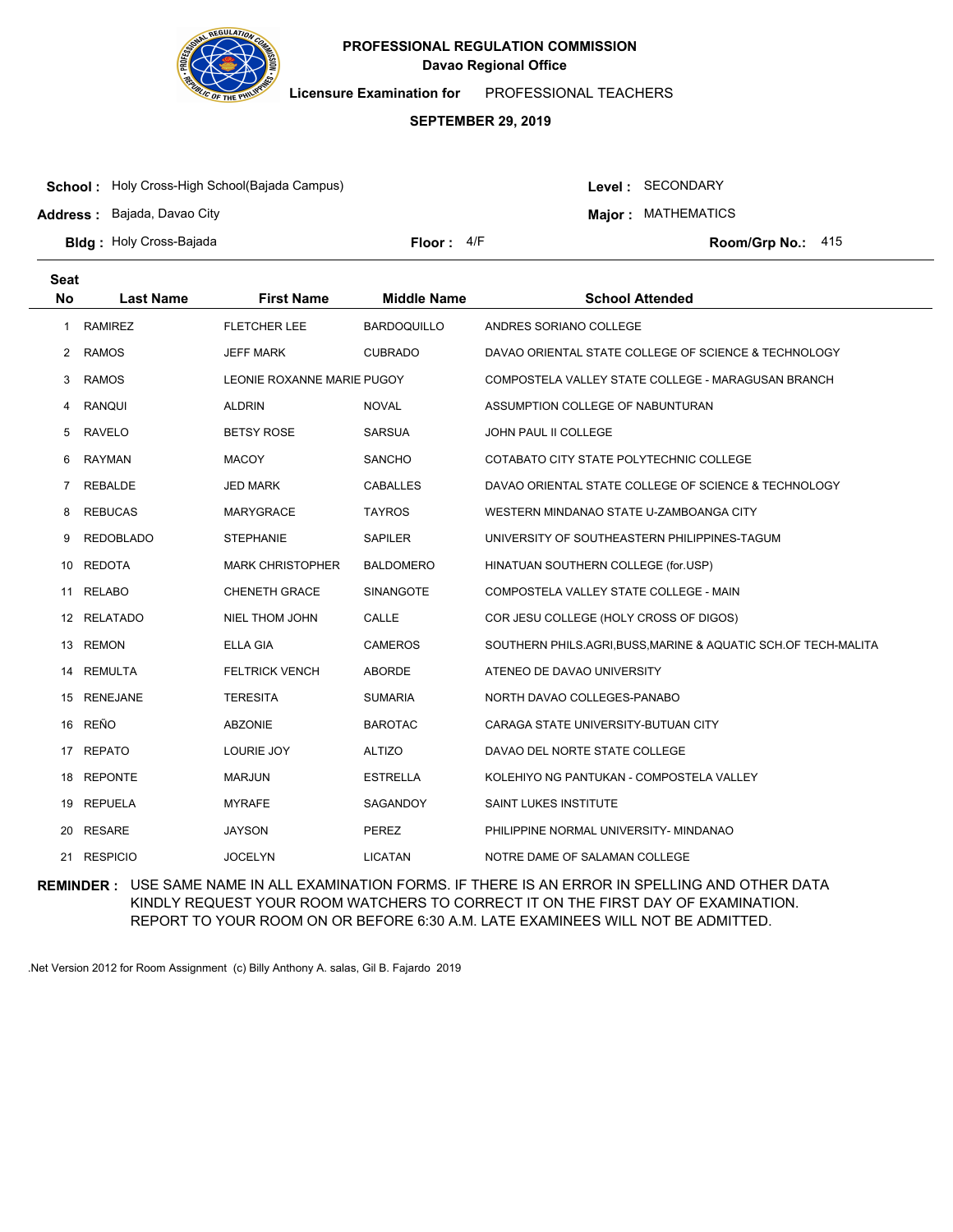

**Licensure Examination for**  PROFESSIONAL TEACHERS

### **SEPTEMBER 29, 2019**

**School :** Holy Cross-High School(Bajada Campus)

**Address :** Bajada, Davao City

Level : SECONDARY

**Major : MATHEMATICS** 

**Bldg : Floor : Room/Grp No.:** Holy Cross-Bajada

Floor: 4/F Room/Grp No.: 416

| <b>Seat</b>    |                  |                       |                    |                                                           |
|----------------|------------------|-----------------------|--------------------|-----------------------------------------------------------|
| <b>No</b>      | <b>Last Name</b> | <b>First Name</b>     | <b>Middle Name</b> | <b>School Attended</b>                                    |
| 1              | <b>RESUS</b>     | ANGELA MAE            | <b>FAUSTOR</b>     | UNIVERSITY OF SOUTHEASTERN PHILIPPINES-TAGUM              |
| 2              | REVALDE          | <b>CHERRYLENE</b>     | <b>BALLENA</b>     | COMPOSTELA VALLEY STATE COLLEGE - MARAGUSAN BRANCH        |
| 3              | <b>REVALDE</b>   | <b>JOVANNI</b>        | <b>PRIETO</b>      | DAVAO ORIENTAL STATE COLLEGE OF SCIENCE & TECHNOLOGY      |
| 4              | <b>RICO</b>      | <b>GINA JOY</b>       | <b>BOTILLA</b>     | NORTH DAVAO COLLEGES-PANABO                               |
| 5              | <b>RIO</b>       | <b>RALPH</b>          | <b>OCHAVILLO</b>   | HINATUAN SOUTHERN COLLEGE (for.USP)                       |
| 6              | <b>RIVERA</b>    | <b>KRYSHIANNE RYL</b> | <b>FELESCUZO</b>   | DAVAO VISION COLLEGES, INC- CATALUNAN, DAVAO CITY         |
| $\overline{7}$ | <b>ROCA</b>      | <b>JOYCE</b>          | <b>ANAJAO</b>      | UNIVERSITY OF SOUTHEASTERN PHILIPPINES-DAVAO CITY         |
| 8              | <b>ROM</b>       | <b>JANICE</b>         | <b>DAO</b>         | DAVAO ORIENTAL STATE COLLEGE OF SCIENCE & TECHNOLOGY      |
| 9              | <b>ROMAGOS</b>   | <b>EMERSON</b>        | <b>MANJAC</b>      | KOLEHIYO NG PANTUKAN - COMPOSTELA VALLEY                  |
| 10             | <b>ROMBAOA</b>   | <b>KRISTHEL</b>       | <b>PECOLADOS</b>   | LICEO DE DAVAO                                            |
| 11             | <b>ROMOROSA</b>  | <b>JOCELLE</b>        | <b>GUMANIT</b>     | AGUSAN DEL SUR STATE COLLEGE OF AGRICULTURE & TECHNOLOGY  |
|                | 12 ROSALES       | <b>CAMEBER LEE</b>    | <b>SAMSON</b>      | COTABATO CITY STATE POLYTECHNIC COLLEGE                   |
| 13             | <b>ROTOL</b>     | LYRA GRACE            | <b>CUTORA</b>      | EASTERN VISAYAS STATE UNIV. (for. L.I.T.)-ORMOC CAMPUS    |
| 14             | RUDY             | SAIDAMIN              | <b>USMAN</b>       | SULTAN KUDARAT ISLAMIC ACADEMY                            |
| 15             | RUMANDA          | <b>WARDA</b>          | <b>KASAN</b>       | COTABATO CITY STATE POLYTECHNIC COLLEGE                   |
| 16             | SABAN            | <b>NORAISA</b>        | <b>BATINGKAY</b>   | MINDANAO STATE UNIVERSITY-MAGUINDANAO                     |
| 17             | SABANDAL         | <b>ROMMEL</b>         | <b>GULAY</b>       | UNIVERSITY OF SOUTHEASTERN PHILIPPINES-TAGUM              |
| 18             | <b>SABEJON</b>   | <b>JOANIZA</b>        | <b>GABISAY</b>     | CENTRAL MINDANAO UNIVERSITY                               |
| 19             | SABELLANO        | <b>ALEX</b>           | <b>LUNTAIAO</b>    | AGUSAN INSTITUTE OF TECHNOLOGY                            |
| 20             | SABELLANO        | <b>JENNIFER</b>       | <b>BANDALA</b>     | HOLY CROSS COLLEGE OF CALINAN                             |
| 21             | SABELLINA        | <b>RAMRAY VERGEL</b>  | <b>FABRE</b>       | BUKIDNON STATE UNIVERSITY-(FOR BUKIDNON STATE COLL)- MAIN |

**REMINDER :** USE SAME NAME IN ALL EXAMINATION FORMS. IF THERE IS AN ERROR IN SPELLING AND OTHER DATA KINDLY REQUEST YOUR ROOM WATCHERS TO CORRECT IT ON THE FIRST DAY OF EXAMINATION. REPORT TO YOUR ROOM ON OR BEFORE 6:30 A.M. LATE EXAMINEES WILL NOT BE ADMITTED.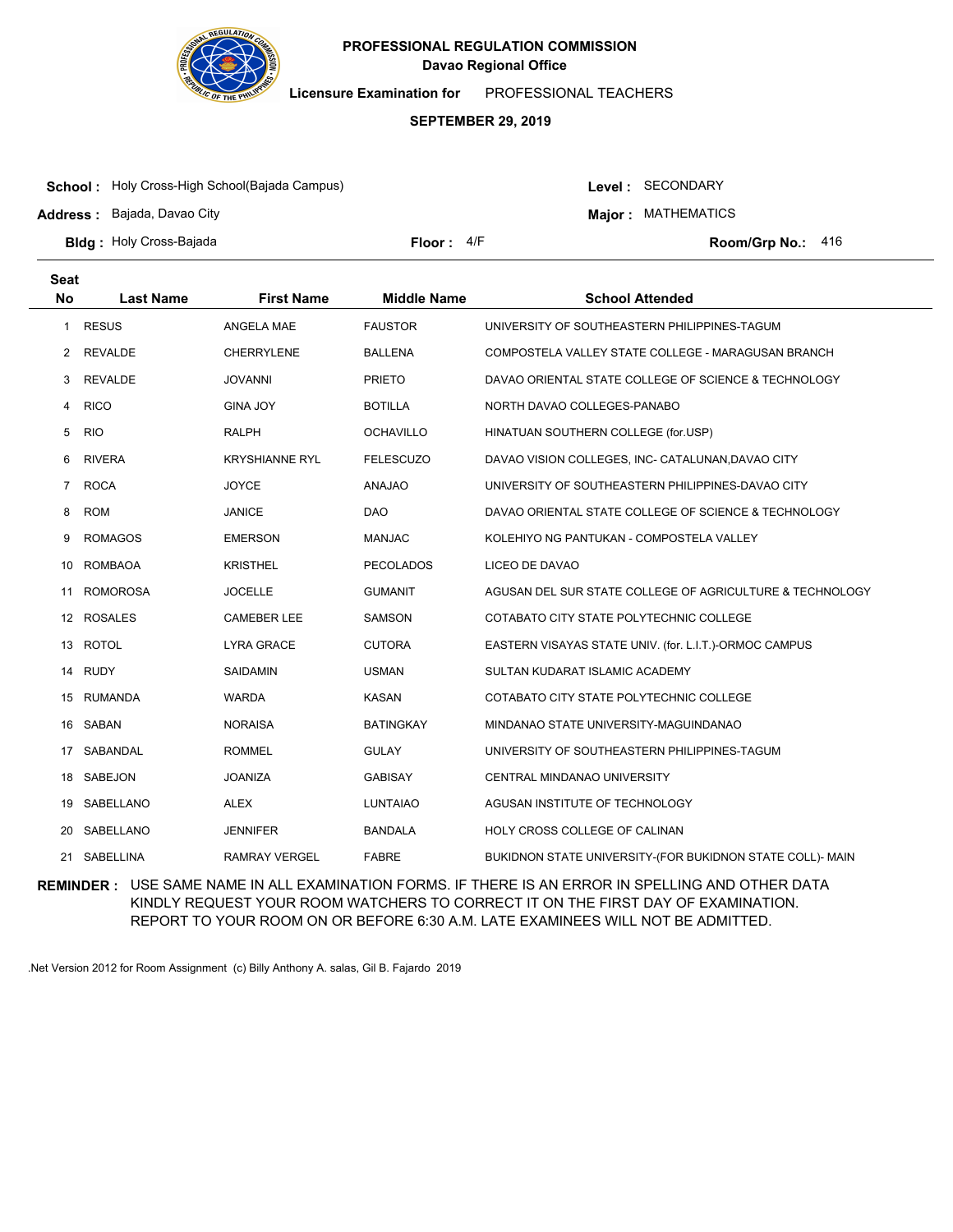

**Licensure Examination for**  PROFESSIONAL TEACHERS

### **SEPTEMBER 29, 2019**

**School :** Holy Cross-High School(Bajada Campus)

**Address :** Bajada, Davao City

Level : SECONDARY

**Major : MATHEMATICS** 

**Bldg : Floor : Room/Grp No.:** Holy Cross-Bajada

Floor: 4/F Room/Grp No.: 417

| <b>Seat</b>  |                   |                          |                    |                                                                |
|--------------|-------------------|--------------------------|--------------------|----------------------------------------------------------------|
| <b>No</b>    | <b>Last Name</b>  | <b>First Name</b>        | <b>Middle Name</b> | <b>School Attended</b>                                         |
| $\mathbf{1}$ | <b>SABERON</b>    | <b>KARL BRYAN</b>        | QUILLOSA           | UNIVERSITY OF SOUTHEASTERN PHILIPPINES-COMPOSTEAL CENTER       |
| 2            | <b>SABINAY</b>    | <b>MATHEW VAN MICHEL</b> | <b>PADASAS</b>     | UNIVERSITY OF SOUTHEASTERN PHILIPPINES-TAGUM                   |
| 3            | SABUAN            | <b>EMELITA</b>           | <b>CANOY</b>       | <b>JOHN PAUL II COLLEGE</b>                                    |
| 4            | <b>SACIL</b>      | ZEENA MAE                | <b>GABALDON</b>    | SOUTHERN PHILS.AGRI, BUSS, MARINE & AQUATIC SCH.OF TECH-MALITA |
| 5            | <b>SAGA</b>       | <b>JEZSA MAE</b>         | <b>LUZONG</b>      | JOHN PAUL II COLLEGE                                           |
| 6            | SAGUBAY           | <b>RICO</b>              | <b>GONZALES</b>    | LAAK INSTITUTE FOUNDATION                                      |
| $7^{\circ}$  | <b>SAHAY</b>      | <b>ANAH REINA</b>        | <b>ALMEROL</b>     | AGUSAN DEL SUR STATE COLLEGE OF AGRICULTURE & TECHNOLOGY       |
| 8            | <b>SAHIDSAHID</b> | <b>CELIMAR</b>           | <b>PABONITA</b>    | HOLY CROSS OF DAVAO COLLEGE                                    |
| 9            | SAIN              | JAY-AR                   | <b>LORO</b>        | AGUSAN DEL SUR STATE COLLEGE OF AGRICULTURE & TECHNOLOGY       |
| 10.          | <b>SALADORES</b>  | <b>JESSA MAE</b>         |                    | UNIVERSITY OF SOUTHEASTERN PHILIPPINES-DAVAO CITY              |
| 11           | <b>SALAMANES</b>  | <b>RYAN</b>              | <b>BANDALAN</b>    | UNIVERSITY OF SOUTHEASTERN PHILIPPINES-DAVAO CITY              |
|              | 12 SALAMILAO      | <b>ADRIAN SIMON</b>      | <b>NOVICIO</b>     | COMPOSTELA VALLEY STATE COLLEGE - MARAGUSAN BRANCH             |
| 13           | SALAS             | SHIENAFE                 | CAÑEDO             | HINATUAN SOUTHERN COLLEGE (for.USP)                            |
| 14           | SALAZAR           | <b>MARIMAR</b>           | <b>NACARIO</b>     | GOVERNOR GENEROSO COLLEGE OF ARTS, SCIENCES & TECHNOLOBY       |
|              | 15 SALDOM         | <b>IRISH MAY</b>         | SAMBALUD           | CARAGA STATE UNIVERSITY-BUTUAN CITY                            |
|              | 16 SALEM          | <b>NORJANA</b>           | <b>BANSIL</b>      | COTABATO CITY STATE POLYTECHNIC COLLEGE                        |
| 17           | <b>SALES</b>      | <b>JAY DEXTER</b>        | <b>MAKILANG</b>    | JOHN PAUL II COLLEGE                                           |
|              | 18 SALI-SALI      | <b>KEY</b>               | PAÑAMOGAN          | UNIVERSITY OF SOUTHEASTERN PHILIPPINES-TAGUM                   |
| 19           | SALIGAN           | SHIELA MAE               | <b>NEPANGUE</b>    | UNIVERSITY OF MINDANAO-DIGOS COLLEGE                           |
| 20           | <b>SALIK</b>      | JOHAYRA                  | <b>DUMACIL</b>     | SOUTHERN CHRISTIAN COLLEGE                                     |
|              | 21 SALINAS        | <b>WELSON JR</b>         | CALO               | AGUSAN INSTITUTE OF TECHNOLOGY                                 |

**REMINDER :** USE SAME NAME IN ALL EXAMINATION FORMS. IF THERE IS AN ERROR IN SPELLING AND OTHER DATA KINDLY REQUEST YOUR ROOM WATCHERS TO CORRECT IT ON THE FIRST DAY OF EXAMINATION. REPORT TO YOUR ROOM ON OR BEFORE 6:30 A.M. LATE EXAMINEES WILL NOT BE ADMITTED.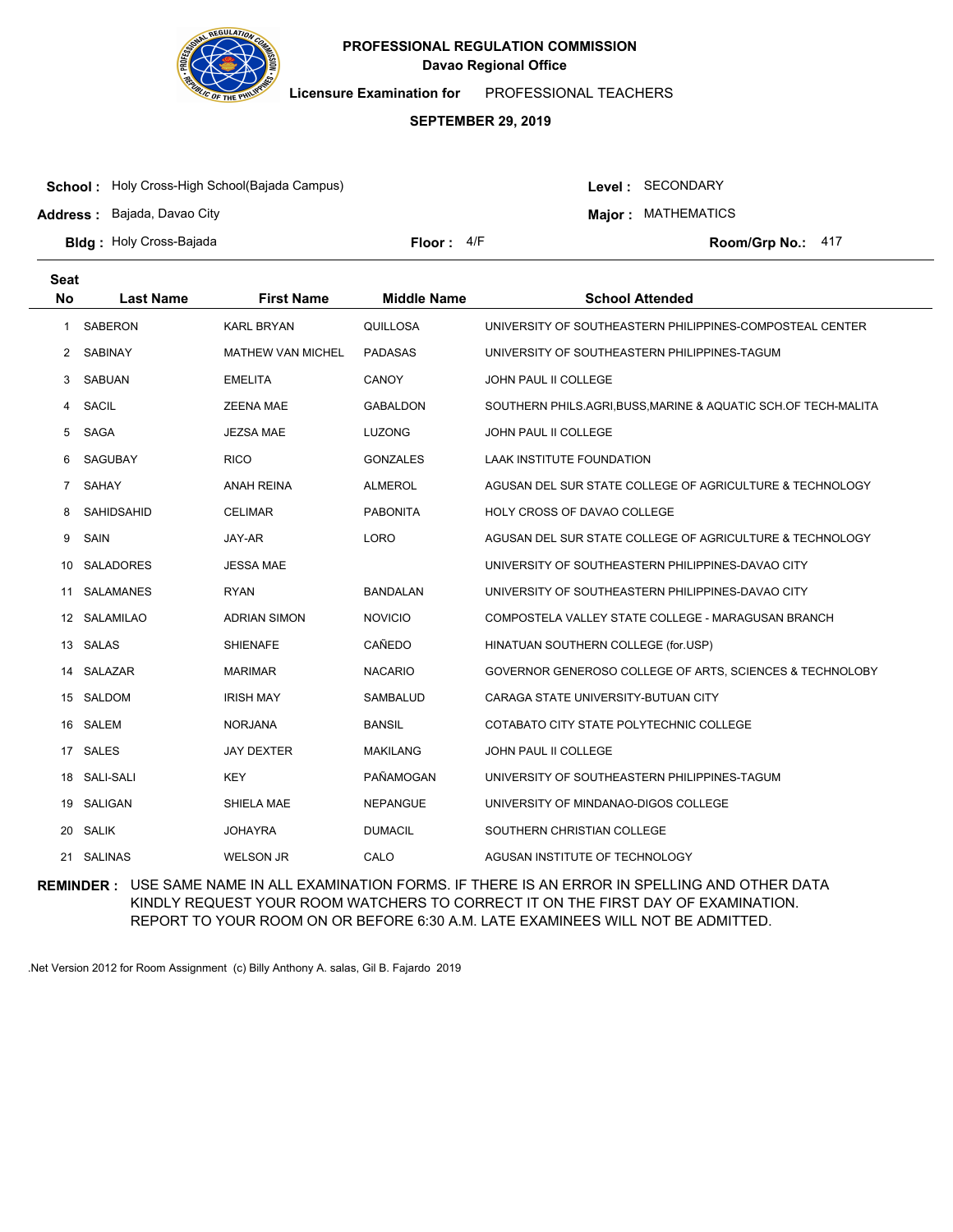

**Licensure Examination for**  PROFESSIONAL TEACHERS

### **SEPTEMBER 29, 2019**

**School :** Holy Cross-High School(Bajada Campus)

**Address :** Bajada, Davao City

Level : SECONDARY

**Major : MATHEMATICS** 

**Bldg : Floor : Room/Grp No.:** Holy Cross-Bajada

Floor: 4/F Room/Grp No.: 418

| <b>Seat</b>  |                  |                       |                    |                                                          |
|--------------|------------------|-----------------------|--------------------|----------------------------------------------------------|
| <b>No</b>    | <b>Last Name</b> | <b>First Name</b>     | <b>Middle Name</b> | <b>School Attended</b>                                   |
| $\mathbf{1}$ | SALIOT           | RHAFE JAMES           | <b>ALLOSO</b>      | COMPOSTELA VALLEY STATE COLLEGE - MAIN                   |
| 2            | SALIPADA         | AMINAH                | <b>UBPON</b>       | MINDANAO STATE UNIVERSITY-BUUG                           |
| 3            | SALMO            | <b>MARK JERICO</b>    | <b>BONGGO</b>      | RAMON MAGSAYSAY MEMORIAL COLLEGES                        |
| 4            | <b>SALVACION</b> | PAUL GIEYAN           | <b>ALIGAEN</b>     | NOTRE DAME UNIVERSITY                                    |
| 5            | SAMACO           | <b>PATRICK</b>        | VILLAPLAZA         | GOVERNOR GENEROSO COLLEGE OF ARTS, SCIENCES & TECHNOLOBY |
| 6            | <b>SAMLING</b>   | <b>JENNICEL</b>       | CARRILLO           | UNIVERSITY OF MINDANAO-DAVAO CITY                        |
| 7            | SAMOCINO         | <b>GHEVERLY</b>       | <b>ELIJORDE</b>    | UNIVERSITY OF MINDANAO-TAGUM                             |
| 8            | SAMPAN           | <b>IRA ADELLE</b>     | <b>ALBA</b>        | COR JESU COLLEGE (HOLY CROSS OF DIGOS)                   |
| 9            | SAMULA           | <b>NORODIN</b>        | <b>DAUD</b>        | GANI L. ABPI COLLEGES, INC.                              |
| 10           | SANCHEZ          | <b>MARK FERDINAND</b> | <b>DEJOLDE</b>     | UNIVERSITY OF MINDANAO-DAVAO CITY                        |
| 11           | SANOPAO          | <b>ARIEL JR</b>       | <b>CAMATIS</b>     | UNIVERSITY OF SOUTHEASTERN PHILIPPINES-TAGUM             |
|              | 12 SANORIA       | <b>RICA MABELLE</b>   |                    | AGUSAN DEL SUR STATE COLLEGE OF AGRICULTURE & TECHNOLOGY |
| 13           | SANTILLAN        | <b>FRETZ LLOYD</b>    | <b>MUTIA</b>       | UNIVERSITY OF SOUTHEASTERN PHILIPPINES-DAVAO CITY        |
|              | 14 SAPIN         | <b>QUENIE</b>         | <b>LOGUINSA</b>    | HOLY CROSS COLLEGE OF CALINAN                            |
| 15           | SAPLAGIO         | <b>WENDY</b>          | <b>SAUS</b>        | <b>JOHN PAUL II COLLEGE</b>                              |
| 16           | SARDIDO          | LE JAY                | SABANAL            | <b>ACES TAGUM COLLEGE</b>                                |
|              | 17 SARMIENTO     | <b>EMMARY JOY</b>     | <b>CELADES</b>     | DAVAO CENTRAL COLLEGE                                    |
| 18           | SARMIENTO        | <b>HYGENE</b>         | <b>MARZON</b>      | COR JESU COLLEGE (HOLY CROSS OF DIGOS)                   |
| 19           | SARNO            | <b>AUDREY CLAIRE</b>  | <b>BANOY</b>       | COR JESU COLLEGE (HOLY CROSS OF DIGOS)                   |
|              | 20 SARONA        | <b>JOSEPH ATHENS</b>  | <b>DELFIN</b>      | HOLY CROSS OF DAVAO COLLEGE-BABAK                        |
|              | 21 SARTE         | APPLE JOY             | <b>ACHAPERO</b>    | <b>BROKENSHIRE COLLEGE</b>                               |

**REMINDER :** USE SAME NAME IN ALL EXAMINATION FORMS. IF THERE IS AN ERROR IN SPELLING AND OTHER DATA KINDLY REQUEST YOUR ROOM WATCHERS TO CORRECT IT ON THE FIRST DAY OF EXAMINATION. REPORT TO YOUR ROOM ON OR BEFORE 6:30 A.M. LATE EXAMINEES WILL NOT BE ADMITTED.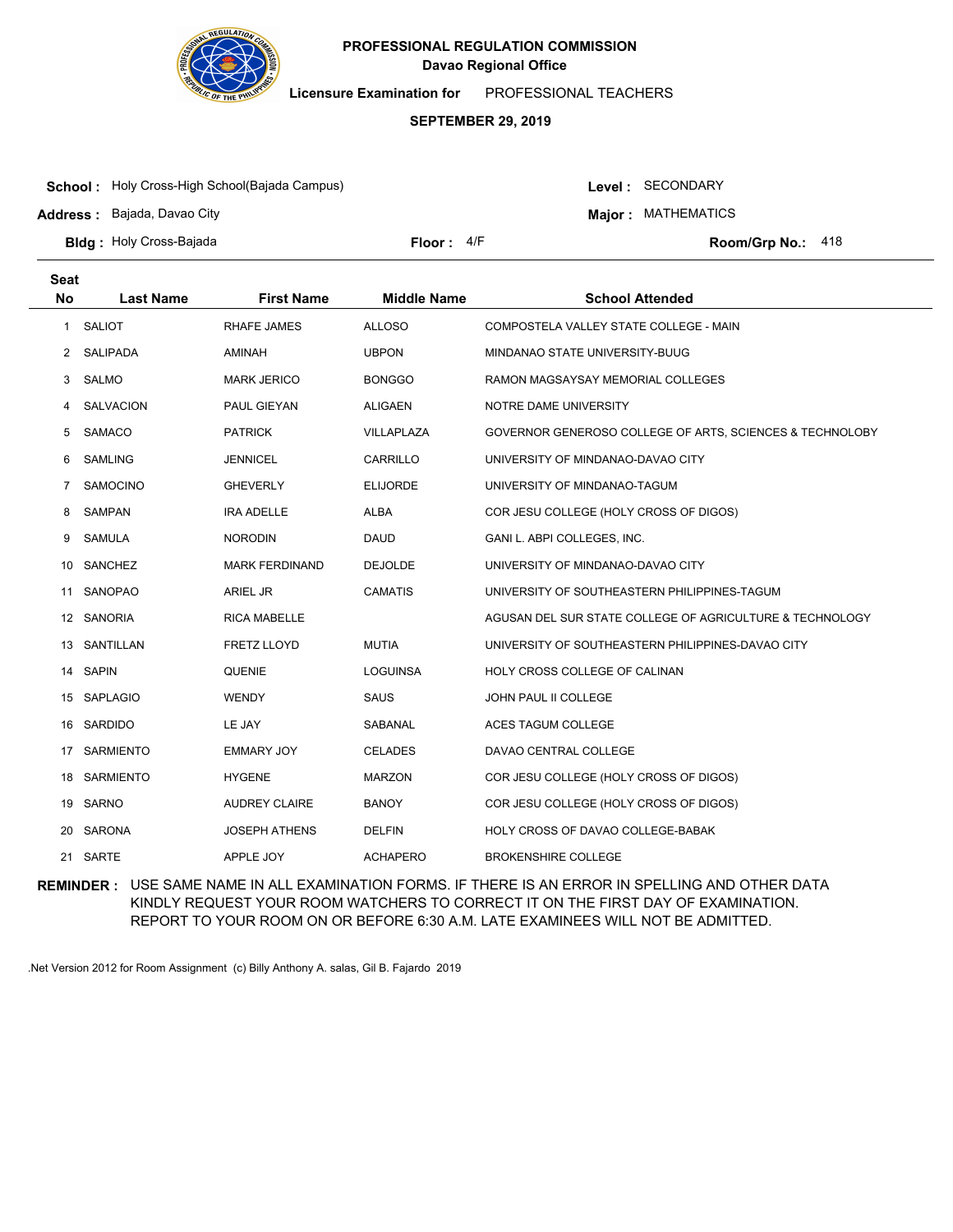

**Licensure Examination for**  PROFESSIONAL TEACHERS

### **SEPTEMBER 29, 2019**

**School :** Holy Cross-High School(Bajada Campus)

**Address :** Bajada, Davao City

Level : SECONDARY

**Major : MATHEMATICS** 

**Bldg : Floor : Room/Grp No.:** Holy Cross-Bajada

Floor: 4/F Room/Grp No.: 419

| <b>Seat</b>  |                  |                     |                    |                                                           |
|--------------|------------------|---------------------|--------------------|-----------------------------------------------------------|
| <b>No</b>    | <b>Last Name</b> | <b>First Name</b>   | <b>Middle Name</b> | <b>School Attended</b>                                    |
| $\mathbf{1}$ | <b>SARTE</b>     | <b>JOVANI</b>       | <b>EDULLANTES</b>  | <b>JOHN PAUL II COLLEGE</b>                               |
| 2            | SAWIT            | <b>MARIEL ROSE</b>  | <b>EDERANGO</b>    | BUKIDNON STATE UNIVERSITY-(FOR BUKIDNON STATE COLL)- MAIN |
| 3            | SAYSON           | <b>CYRIEL GEFH</b>  | <b>MAKILAN</b>     | COMPOSTELA VALLEY STATE COLLEGE - MAIN                    |
| 4            | SEBIGAN          | <b>JOVELYN</b>      | <b>ANTIZA</b>      | BUKIDNON STATE UNIVERSITY-(FOR BUKIDNON STATE COLL)- MAIN |
| 5            | <b>SEBILLO</b>   | <b>JHANRIE DAVE</b> | <b>PLACA</b>       | COMPOSTELA VALLEY STATE COLLEGE - MARAGUSAN BRANCH        |
| 6            | SEBLOS           | MARJUN              | MOHAMMAD           | KOLEHIYO NG PANTUKAN - COMPOSTELA VALLEY                  |
| 7            | <b>SECOBOS</b>   | <b>MARY PHIL</b>    | <b>AGBAY</b>       | SURIGAO STATE COLLEGE OF TECHNOLOGY                       |
| 8            | SEDORO           | <b>LOTLOT</b>       | <b>HORNALES</b>    | CARAGA STATE UNIVERSITY-BUTUAN CITY                       |
| 9            | <b>SEFUENTES</b> | <b>HERMIE JANE</b>  | <b>MADULARA</b>    | KOLEHIYO NG PANTUKAN - COMPOSTELA VALLEY                  |
| 10           | SELMA            | <b>JOLLIBEE</b>     | ABAD               | SOUTHERN CHRISTIAN COLLEGE                                |
| 11           | SEPARA           | <b>DAISY MEI</b>    | <b>MORENO</b>      | SURIGAO STATE COLLEGE OF TECHNOLOGY                       |
|              | 12 SERDIÑA       | <b>FERDINAND</b>    | MANAYA             | DAVAO VISION COLLEGES, INC- CATALUNAN, DAVAO CITY         |
| 13           | SERENADO         | APRIL JOY           | <b>PANDAN</b>      | DAVAO ORIENTAL STATE COLLEGE OF SCIENCE & TECHNOLOGY      |
|              | 14 SERENIO       | <b>EDNELYN</b>      | <b>REYES</b>       | SURIGAO STATE COLLEGE OF TECHNOLOGY                       |
|              | 15 SERRATO       | <b>RIEL MAR</b>     | <b>SIMBAJON</b>    | UNIVERSITY OF SOUTHEASTERN PHILIPPINES-TAGUM              |
| 16           | SEVA             | <b>FELYN</b>        | <b>BEGLILIO</b>    | NOTRE DAME OF MIDSAYAP COLLEGE                            |
| 17           | <b>SIANO</b>     | <b>LAURENCE</b>     | ARAY               | HINATUAN SOUTHERN COLLEGE (for.USP)                       |
|              | 18 SIGA          | <b>JASON JAY</b>    | <b>MAMPULA</b>     | AGUSAN DEL SUR STATE COLLEGE OF AGRICULTURE & TECHNOLOGY  |
| 19           | <b>SILVAREZ</b>  | <b>DENNES</b>       | <b>MUÑEZ</b>       | <b>ACES TAGUM COLLEGE</b>                                 |
| 20           | SINSUAT          | RAFSANJANEEH        | <b>MANGELEN</b>    | AMA COMPUTER COLLEGE-COTABATO CITY                        |
| 21           | SINUBANGAN       | <b>SADDAM</b>       | <b>EBRAHIM</b>     | COTABATO CITY STATE POLYTECHNIC COLLEGE                   |

**REMINDER :** USE SAME NAME IN ALL EXAMINATION FORMS. IF THERE IS AN ERROR IN SPELLING AND OTHER DATA KINDLY REQUEST YOUR ROOM WATCHERS TO CORRECT IT ON THE FIRST DAY OF EXAMINATION. REPORT TO YOUR ROOM ON OR BEFORE 6:30 A.M. LATE EXAMINEES WILL NOT BE ADMITTED.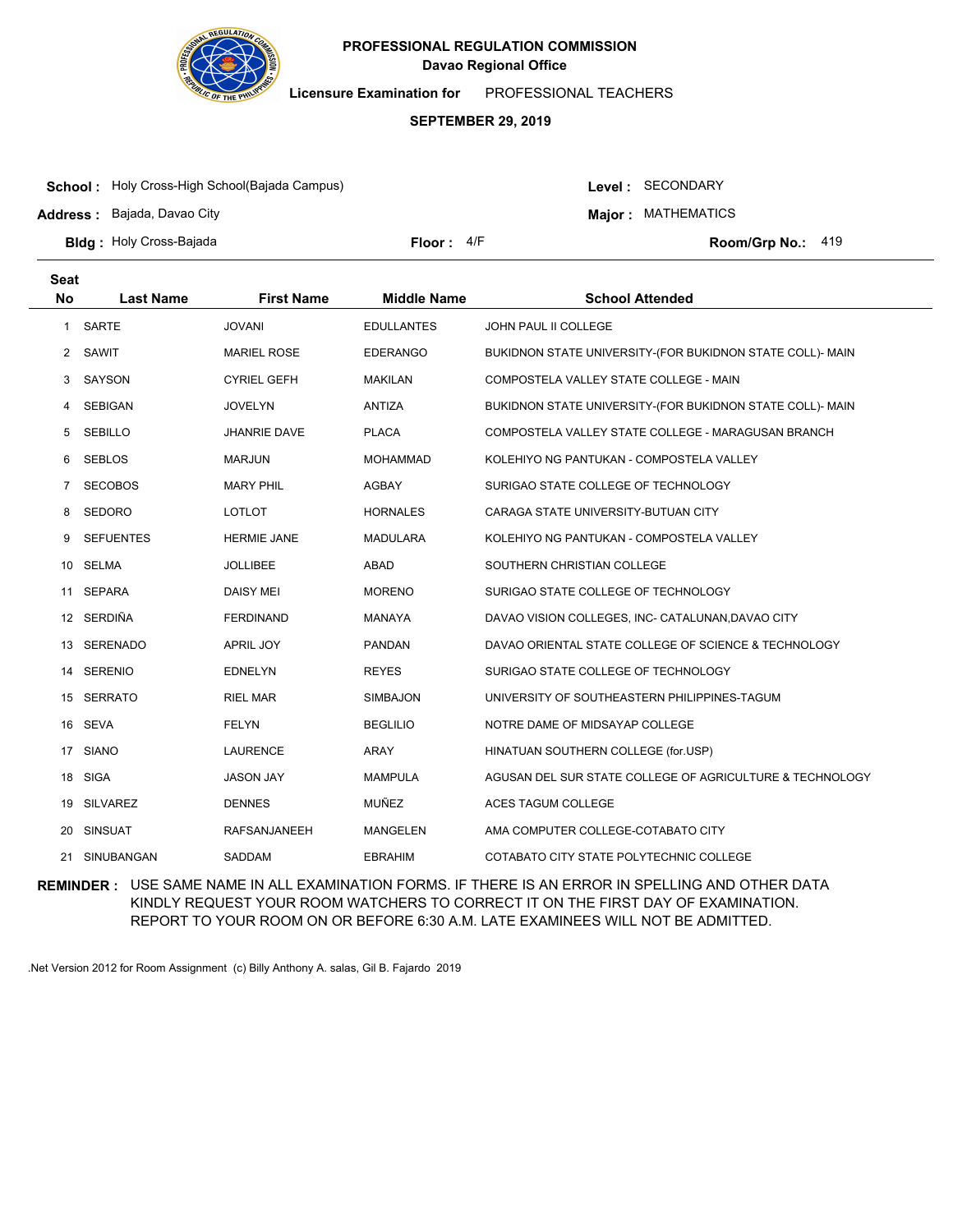

**Licensure Examination for**  PROFESSIONAL TEACHERS

### **SEPTEMBER 29, 2019**

**School :** Holy Cross-High School(Bajada Campus)

**Address :** Bajada, Davao City

Level : SECONDARY

**Major : MATHEMATICS** 

**Bldg : Floor : Room/Grp No.:** Holy Cross-Bajada

Floor:  $4/F$  Room/Grp No.: 420

| <b>Seat</b><br><b>No</b> | <b>Last Name</b> | <b>First Name</b>      | <b>Middle Name</b> | <b>School Attended</b>                                       |
|--------------------------|------------------|------------------------|--------------------|--------------------------------------------------------------|
| 1                        | <b>SISON</b>     | <b>JEANLY</b>          | <b>OBOSA</b>       | <b>RIZAL MEMORIAL COLLEGE</b>                                |
| 2                        | <b>SISOR</b>     | ELLEN JOY              | <b>PRUDENTE</b>    | GOVERNOR GENEROSO COLLEGE OF ARTS, SCIENCES & TECHNOLOBY     |
|                          |                  |                        |                    |                                                              |
| 3                        | SOBRECAREY       | <b>RIZZA MAE</b>       | <b>CINCO</b>       | DAVAO ORIENTAL STATE COLLEGE OF SCIENCE & TECHNOLOGY         |
| 4                        | SOGADOL          | JEREMY                 | <b>BUKANAN</b>     | GANI L. ABPI COLLEGES, INC.                                  |
| 5                        | SOLAIMAN         | <b>MOJAHED</b>         | <b>MACARANDAS</b>  | SOUTHERN PHILS.AGRI,BUSS,MARINE & AQUATIC SCH.OF TECH-MALITA |
| 6                        | <b>SOLATORIO</b> | STEPHANIE JANE         | <b>ROSCO</b>       | UNIVERSITY OF SOUTHEASTERN PHILIPPINES-DAVAO CITY            |
| $\overline{7}$           | <b>SOLIVA</b>    | LIEZL                  | ABELLA             | DAVAO CENTRAL COLLEGE                                        |
| 8                        | SONGCAT          | <b>ROVILYN JANE</b>    | <b>GAMBONG</b>     | UNIVERSITY OF SOUTHEASTERN PHILIPPINES-DAVAO CITY            |
| 9                        | <b>SUAZO</b>     | ARJANE                 | <b>DUMANGAS</b>    | DAVAO ORIENTAL STATE COLLEGE OF SCIENCE & TECHNOLOGY         |
|                          | 10 SUAZO         | <b>CHERRY LAURENCE</b> | <b>TALINES</b>     | UNIVERSITY OF SOUTHEASTERN PHILIPPINES-TAGUM                 |
|                          | 11 SUBIZA        | <b>CRISNIE</b>         | <b>FACIOL</b>      | SAINT COLUMBAN COLLEGE-PAGADIAN CITY                         |
|                          | 12 SUELLO        | <b>MARILOU</b>         | <b>ESPINA</b>      | UNIVERSITY OF SOUTHEASTERN PHILIPPINES-TAGUM                 |
|                          | 13 SUICO         | ALBERT JR              | <b>PINO</b>        | UNIVERSITY OF MINDANAO-TAGUM                                 |
| 14                       | SULANI           | <b>ALDIMAR</b>         | <b>HAIRULLA</b>    | COTABATO CITY STATE POLYTECHNIC COLLEGE                      |
|                          | 15 SULAYMAN      | <b>JOLINA</b>          | <b>EMAN</b>        | UNIVERSITY OF SOUTHEASTERN PHILIPPINES-DAVAO CITY            |
|                          | 16 SULIT         | <b>PEDRILYN</b>        | <b>SALINAS</b>     | COMPOSTELA VALLEY STATE COLLEGE - MAIN                       |
|                          | 17 SULLAGA       | <b>CRISTINE JOYCE</b>  | <b>CASTRO</b>      | UNIVERSITY OF MINDANAO-DIGOS COLLEGE                         |
|                          | 18 SULTAN        | <b>HAIME</b>           | <b>SAGUIRIAN</b>   | UNIVERSITY OF SOUTHERN MINDANAO-KABACAN                      |
| 19                       | <b>SUMBID</b>    | JAMAICA                | <b>MARQUIZO</b>    | COMPOSTELA VALLEY STATE COLLEGE - MAIN                       |
| 20                       | SUMERA           | <b>JEANYCEL</b>        | <b>BASOY</b>       | SOUTHERN CHRISTIAN COLLEGE                                   |
|                          | 21 SUMOD-ONG     | <b>EMELINE</b>         | <b>CATUNDAG</b>    | KOLEHIYO NG PANTUKAN - COMPOSTELA VALLEY                     |

**REMINDER :** USE SAME NAME IN ALL EXAMINATION FORMS. IF THERE IS AN ERROR IN SPELLING AND OTHER DATA KINDLY REQUEST YOUR ROOM WATCHERS TO CORRECT IT ON THE FIRST DAY OF EXAMINATION. REPORT TO YOUR ROOM ON OR BEFORE 6:30 A.M. LATE EXAMINEES WILL NOT BE ADMITTED.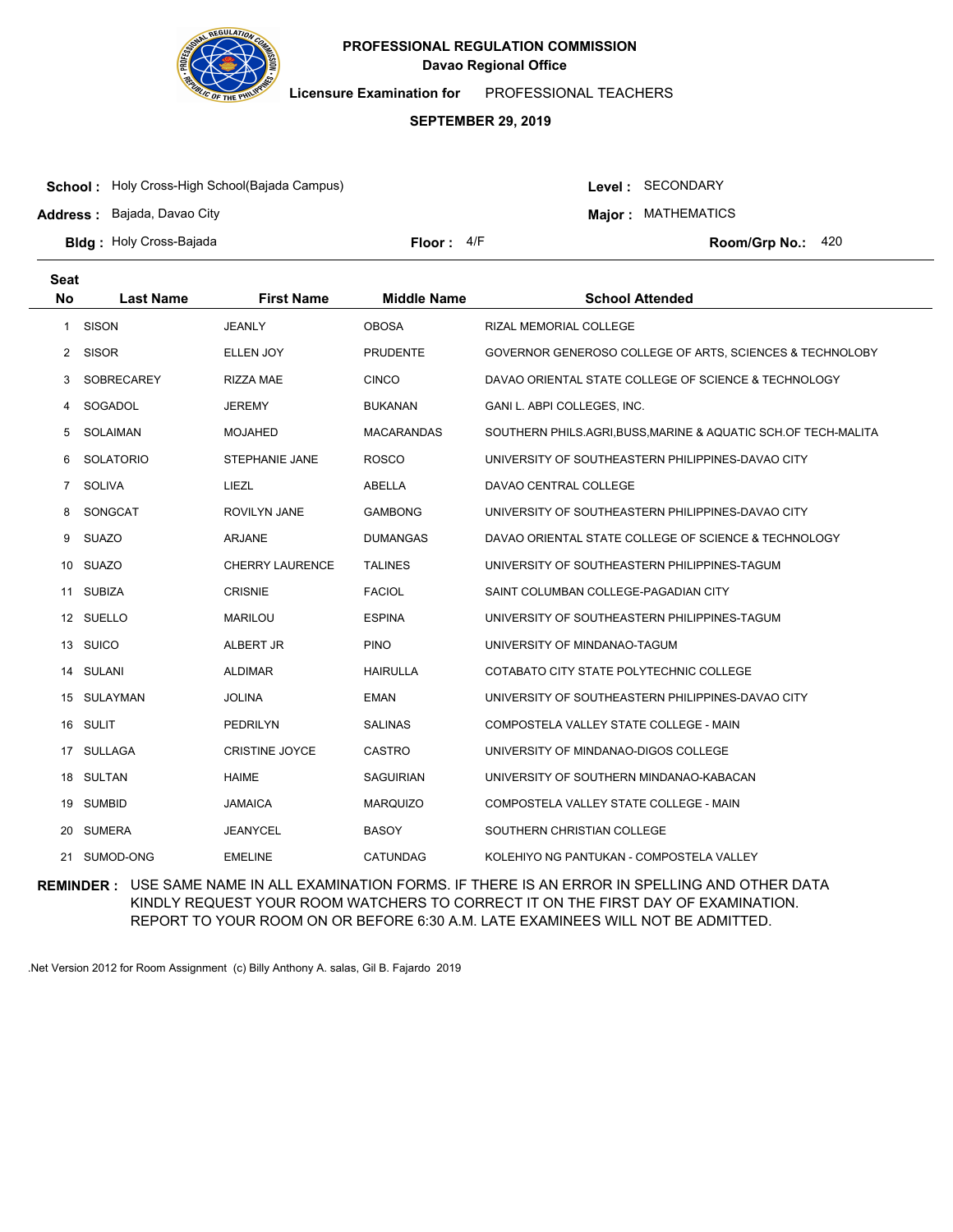

**Licensure Examination for**  PROFESSIONAL TEACHERS

### **SEPTEMBER 29, 2019**

**School :** Holy Cross-High School(Bajada Campus)

**Address :** Bajada, Davao City

Level : SECONDARY

**Major : MATHEMATICS** 

**Bldg : Floor : Room/Grp No.:** Holy Cross-Bajada

Floor: 4/F Room/Grp No.: 421

| <b>Seat</b>  |                  |                        |                    |                                                    |
|--------------|------------------|------------------------|--------------------|----------------------------------------------------|
| <b>No</b>    | <b>Last Name</b> | <b>First Name</b>      | <b>Middle Name</b> | <b>School Attended</b>                             |
| $\mathbf{1}$ | <b>SUMOROY</b>   | PRINCE JOHN            | <b>CENABRE</b>     | UNIVERSITY OF SOUTHEASTERN PHILIPPINES-DAVAO CITY  |
| $\mathbf{2}$ | <b>SUSON</b>     | <b>KYM ROSE</b>        | <b>GONZALES</b>    | PHILIPPINE NORMAL UNIVERSITY- MINDANAO             |
| 3            | <b>TABABA</b>    | WENDILYNE              | <b>SUMIPO</b>      | SAINT MARY'S COLLEGE-TAGUM                         |
| 4            | <b>TABLA</b>     | <b>PREGIE</b>          | <b>TUTOR</b>       | RIZAL MEMORIAL COLLEGE                             |
| 5            | <b>TABULE</b>    | <b>LUIS BENEDICT</b>   | ANGELES            | NOTRE DAME UNIVERSITY                              |
| 6            | <b>TACUYAN</b>   | <b>BEA PATRICIA</b>    | <b>ROJAS</b>       | UNIVERSITY OF THE IMMACULATE CONCEPTION-DAVAO      |
| $7^{\circ}$  | <b>TADLIP</b>    | <b>NOVIE JANE</b>      | <b>SAJOT</b>       | CARAGA STATE UNIVERSITY-BUTUAN CITY                |
| 8            | <b>TAGALOG</b>   | <b>ALRICH RYAN</b>     | <b>MURING</b>      | COMPOSTELA VALLEY STATE COLLEGE - MARAGUSAN BRANCH |
| 9            | <b>TALIDONG</b>  | <b>KATHLEEN ANN</b>    | <b>AMARANTO</b>    | COMPOSTELA VALLEY STATE COLLEGE - MARAGUSAN BRANCH |
| 10           | <b>TALISIC</b>   | MELODINO JR            | <b>GENARGUE</b>    | COMPOSTELA VALLEY STATE COLLEGE - MAIN             |
| 11           | TALUSAN          | <b>MELANIE</b>         | <b>PIA</b>         | NOTRE DAME OF MIDSAYAP COLLEGE                     |
| 12           | <b>TAMBA</b>     | <b>NORONESA</b>        | <b>IBAY</b>        | COTABATO CITY STATE POLYTECHNIC COLLEGE            |
| 13           | <b>TAMPOGAO</b>  | <b>NASIMA</b>          | <b>MACATANONG</b>  | COTABATO CITY STATE POLYTECHNIC COLLEGE            |
|              | 14 TANDUYAN      | <b>HERMAN</b>          | SINGCOL            | UNIVERSITY OF MINDANAO-DAVAO CITY                  |
| 15           | <b>TANGIGUE</b>  | <b>JOBHER</b>          | <b>SERRANO</b>     | KOLEHIYO NG PANTUKAN - COMPOSTELA VALLEY           |
| 16           | <b>TAPALES</b>   | <b>GENARO JR</b>       | LAVILLA            | COMPOSTELA VALLEY STATE COLLEGE - MARAGUSAN BRANCH |
|              | 17 TAPIA         | <b>LEOVIC LORENZ</b>   | <b>SAMSONA</b>     | DAVAO DEL NORTE STATE COLLEGE                      |
| 18           | <b>TAPIC</b>     | <b>FEBELYN</b>         | LOLO               | LICEO DE DAVAO                                     |
| 19           | TAYTAY           | <b>MHIL ROSE ZHINE</b> | <b>SEMILLANO</b>   | NOTRE DAME OF MIDSAYAP COLLEGE                     |
|              | 20 TE            | <b>GRETCHELLE JOY</b>  | <b>DUTARO</b>      | COLEGIO DE KIDAPAWAN(for N.COTABATO IT)            |
|              | 21 TELEN         | LYKA JANE              | <b>DAGANI</b>      | PHILIPPINE NORMAL UNIVERSITY- MINDANAO             |

**REMINDER :** USE SAME NAME IN ALL EXAMINATION FORMS. IF THERE IS AN ERROR IN SPELLING AND OTHER DATA KINDLY REQUEST YOUR ROOM WATCHERS TO CORRECT IT ON THE FIRST DAY OF EXAMINATION. REPORT TO YOUR ROOM ON OR BEFORE 6:30 A.M. LATE EXAMINEES WILL NOT BE ADMITTED.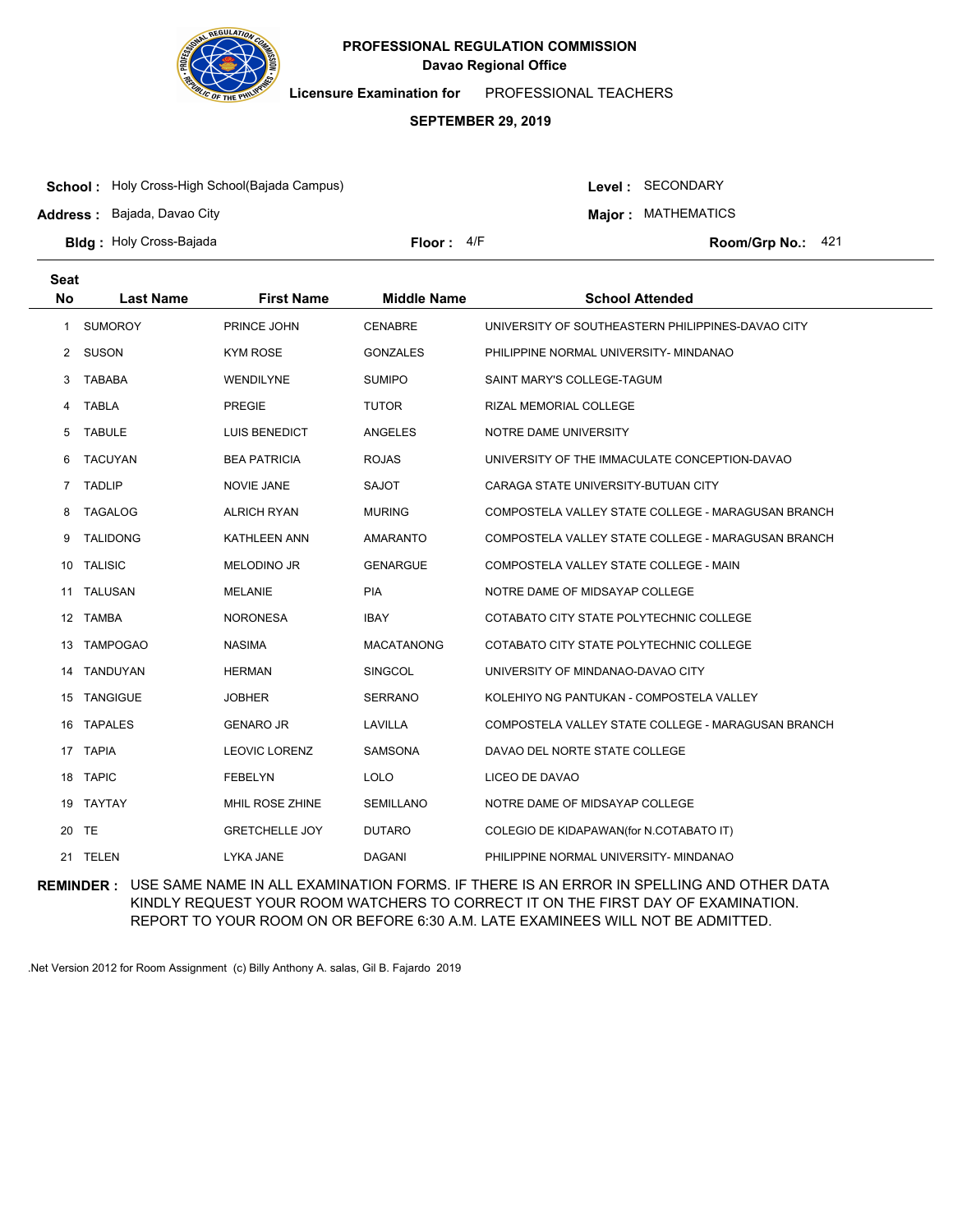

**Licensure Examination for**  PROFESSIONAL TEACHERS

### **SEPTEMBER 29, 2019**

**School :** Holy Cross-High School(Bajada Campus)

**Address :** Bajada, Davao City

Level : SECONDARY

**Major : MATHEMATICS** 

**Bldg : Floor : Room/Grp No.:** Holy Cross-Bajada

Floor:  $4/F$  Room/Grp No.: 422

| <b>Seat</b><br><b>No</b> | <b>Last Name</b> | <b>First Name</b>    | <b>Middle Name</b> | <b>School Attended</b>                                   |
|--------------------------|------------------|----------------------|--------------------|----------------------------------------------------------|
|                          |                  |                      |                    |                                                          |
| $\mathbf{1}$             | <b>TEMPLA</b>    | <b>MYRELL GRACE</b>  | <b>IMPAS</b>       | SOUTH PHILIPPINE ADVENTIST COLLEGE                       |
| 2                        | <b>TERO</b>      | <b>HAZEL ROSE</b>    | <b>DUMAYAC</b>     | DAVAO DEL NORTE STATE COLLEGE                            |
| 3                        | <b>TIMONIO</b>   | <b>HONEY MAE</b>     | <b>FLORIDA</b>     | UNIVERSITY OF MINDANAO-DIGOS COLLEGE                     |
| 4                        | <b>TIMTIM</b>    | <b>GALE VAN</b>      | PARMISANA          | KOLEHIYO NG PANTUKAN - COMPOSTELA VALLEY                 |
| 5                        | <b>TOBIAS</b>    | <b>ABEL</b>          | SAMELLANO          | AGUSAN DEL SUR STATE COLLEGE OF AGRICULTURE & TECHNOLOGY |
| 6                        | <b>TOLEDO</b>    | <b>ARIES JAMES</b>   | LANDASAN           | UNIVERSITY OF SOUTHEASTERN PHILIPPINES-DAVAO CITY        |
| $\overline{7}$           | <b>TOLEDO</b>    | <b>KOBE ARN</b>      | ORCULLO            | UNIVERSITY OF SOUTHEASTERN PHILIPPINES-TAGUM             |
| 8                        | <b>TOMBO</b>     | <b>JOJINE</b>        | <b>MONTEFOLKA</b>  | UNIVERSITY OF SOUTHEASTERN PHILIPPINES-TAGUM             |
| 9                        | <b>TORIO</b>     | <b>VENUS</b>         | <b>ROILES</b>      | MATS COLLEGE OF TECHNOLOGY                               |
| 10                       | <b>TORRALBA</b>  | <b>MYLENE JOY</b>    | <b>ATO</b>         | CARAGA STATE UNIVERSITY-BUTUAN CITY                      |
| 11                       | <b>TORREON</b>   | <b>JYGMABELLE</b>    | ADLAWAN            | UNIVERSITY OF SOUTHEASTERN PHILIPPINES-TAGUM             |
|                          | 12 TORRES        | <b>DIANA MAE</b>     | <b>GALENZOGA</b>   | UNIVERSITY OF MINDANAO-DAVAO CITY                        |
| 13                       | <b>TORRES</b>    | <b>FRENCE CHARLE</b> | <b>LEBANTE</b>     | SURIGAO STATE COLLEGE OF TECHNOLOGY                      |
| 14                       | <b>TOTING</b>    | <b>JESSRYL</b>       | <b>MEDEQUILLO</b>  | SOUTH PHILIPPINE ADVENTIST COLLEGE                       |
|                          | 15 TRIÑO         | <b>ELLA MARIZ</b>    | <b>DEGAMON</b>     | UNIVERSITY OF SOUTHEASTERN PHILIPPINES-DAVAO CITY        |
|                          | 16 TUBIAS        | <b>LOVELY GEN</b>    | <b>CATAPAN</b>     | HOLY CROSS OF DAVAO COLLEGE-BABAK                        |
|                          | 17 TUBIG         | <b>LYKA</b>          | <b>BALIONG</b>     | JOHN PAUL II COLLEGE                                     |
|                          | 18 TUBO          | <b>MYLENE</b>        | <b>TUBAC</b>       | DAVAO CENTRAL COLLEGE                                    |
| 19                       | <b>TUKURAN</b>   | <b>ABDULASIS</b>     | <b>EBRAHIM</b>     | NOTRE DAME OF MIDSAYAP COLLEGE                           |
| 20                       | <b>TULADTEG</b>  | <b>JUHAINA</b>       | <b>KAMENSA</b>     | NOTRE DAME OF MIDSAYAP COLLEGE                           |
|                          | 21 TUNOD         | SHIELA MAE           | <b>BASALO</b>      | HOLY CROSS OF DAVAO COLLEGE                              |

**REMINDER :** USE SAME NAME IN ALL EXAMINATION FORMS. IF THERE IS AN ERROR IN SPELLING AND OTHER DATA KINDLY REQUEST YOUR ROOM WATCHERS TO CORRECT IT ON THE FIRST DAY OF EXAMINATION. REPORT TO YOUR ROOM ON OR BEFORE 6:30 A.M. LATE EXAMINEES WILL NOT BE ADMITTED.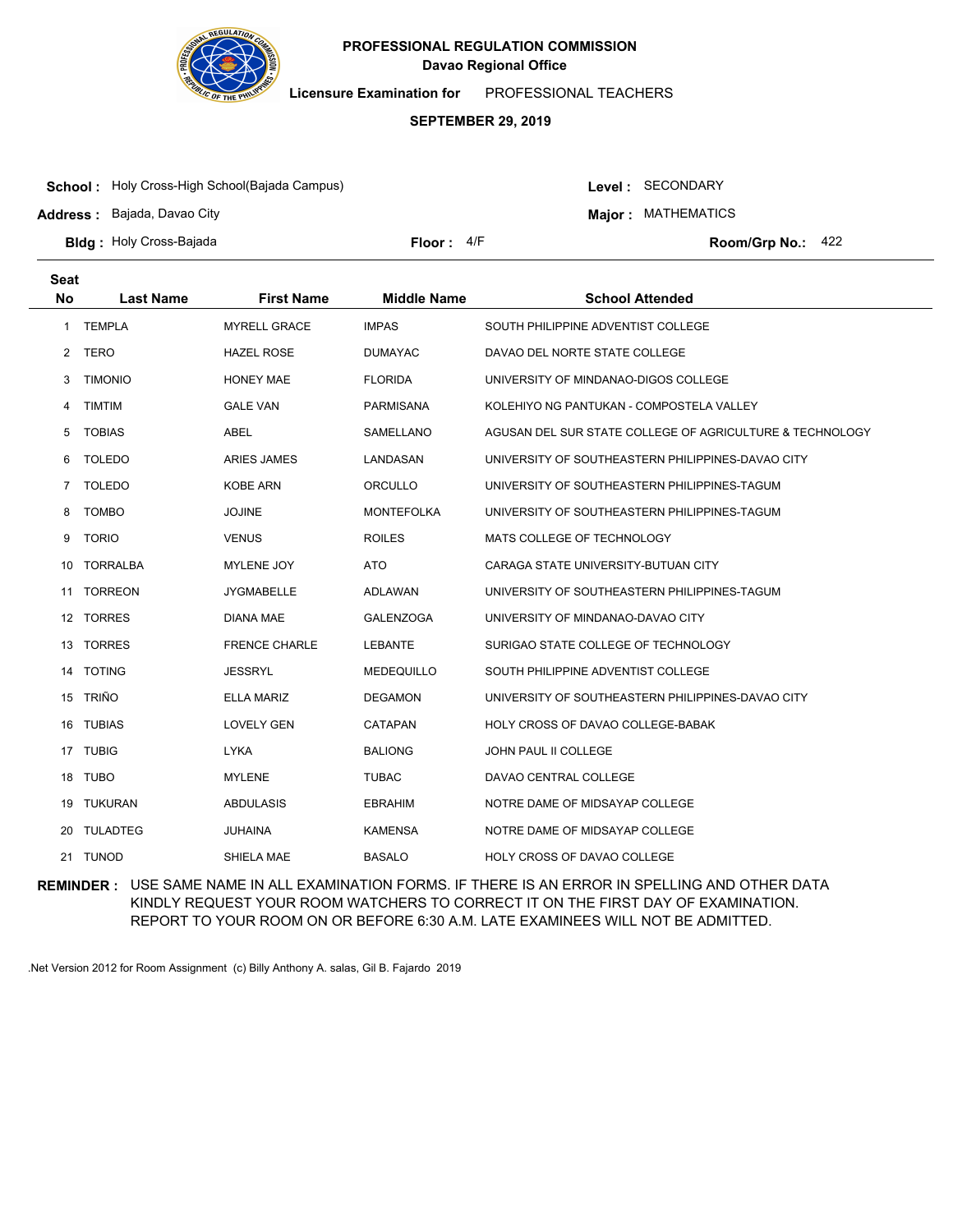

**Licensure Examination for**  PROFESSIONAL TEACHERS

### **SEPTEMBER 29, 2019**

**School :** Holy Cross-High School(Bajada Campus)

**Address :** Bajada, Davao City

Level : SECONDARY

**Major : MATHEMATICS** 

**Bldg : Floor : Room/Grp No.:** Holy Cross-Bajada

Floor:  $4/F$  Room/Grp No.: 423

| <b>Seat</b>  |                   |                         |                    |                                                          |
|--------------|-------------------|-------------------------|--------------------|----------------------------------------------------------|
| <b>No</b>    | <b>Last Name</b>  | <b>First Name</b>       | <b>Middle Name</b> | <b>School Attended</b>                                   |
| $\mathbf{1}$ | <b>TUQUIB</b>     | <b>JACKIELOU</b>        | <b>GAMUTAN</b>     | SAINT MARY'S COLLEGE-TAGUM                               |
| 2            | <b>UDOG</b>       | <b>JERELVEN</b>         | <b>BAUTISTA</b>    | SOUTHERN CHRISTIAN COLLEGE                               |
| 3            | <b>UGPO</b>       | LOURDES ANGELICA        | <b>BACUS</b>       | DAVAO CENTRAL COLLEGE                                    |
| 4            | <b>ULAMA</b>      | <b>GABRIEL</b>          | <b>UDTO</b>        | COTABATO CITY STATE POLYTECHNIC COLLEGE                  |
| 5            | <b>ULGASAN</b>    | <b>GRACE</b>            | <b>BUCOG</b>       | DAVAO ORIENTAL STATE COLLEGE OF SCIENCE & TECHNOLOGY     |
| 6            | <b>ULLAVE</b>     | <b>NIñO</b>             | <b>EMONG</b>       | UNIVERSITY OF MINDANAO-DAVAO CITY                        |
| 7            | <b>UMERES</b>     | <b>MOSES</b>            | <b>CASTILLA</b>    | KOLEHIYO NG PANTUKAN - COMPOSTELA VALLEY                 |
| 8            | <b>UNGGAD</b>     | <b>JOMAR</b>            | <b>UGALINGAN</b>   | COTABATO CITY STATE POLYTECHNIC COLLEGE                  |
| 9            | <b>UNTONG</b>     | SAULA                   | <b>MAKAKUA</b>     | NOTRE DAME RVM COLLEGE OF COTABATO-COTABATO CITY         |
| 10           | <b>USMAN</b>      | <b>HASMIN</b>           | <b>BANDAO</b>      | <b>UNION COLLEGE</b>                                     |
|              | 11 UY             | RAYMUND JOHN            |                    | SOUTHERN CHRISTIAN COLLEGE                               |
|              | 12 VALENCIA       | <b>JOHN CILLE</b>       |                    | COMPOSTELA VALLEY STATE COLLEGE - MARAGUSAN BRANCH       |
| 13           | VALENZUELA        | <b>IVY</b>              | <b>DALINO</b>      | NOTRE DAME OF MIDSAYAP COLLEGE                           |
| 14           | VARGAS            | <b>JENELYN</b>          | <b>PINEDA</b>      | NORTH DAVAO COLLEGE-TAGUM FOUNDATION                     |
| 15           | <b>VELASCO</b>    | <b>JHON MARK</b>        | HO                 | SOUTH PHILIPPINE ADVENTIST COLLEGE                       |
| 16           | VELASQUEZ         | <b>REYMART</b>          | <b>TAMARION</b>    | DAVAO ORIENTAL STATE COLLEGE OF SCIENCE & TECHNOLOGY     |
| 17           | VEÑIGAS           | <b>DERREN IVY SHINE</b> | <b>SUAREZ</b>      | UNIVERSITY OF SOUTHERN MINDANAO-KIDAPAWAN                |
| 18           | <b>VESILLAS</b>   | PLOYD ROMER             | <b>POLITUD</b>     | UNIVERSITY OF SOUTHERN MINDANAO-KIDAPAWAN                |
| 19           | <b>VICENTE</b>    | <b>MARIA LAIDA</b>      | LACAZA             | AGUSAN DEL SUR STATE COLLEGE OF AGRICULTURE & TECHNOLOGY |
| 20           | <b>VICTORIANO</b> | <b>JASPER</b>           | <b>ORENDAIN</b>    | COMPOSTELA VALLEY STATE COLLEGE - MARAGUSAN BRANCH       |
|              | 21 VILLACENCIO    | <b>CHRISTIAN</b>        | DE LEON            | PHILIPPINE NORMAL UNIVERSITY- MINDANAO                   |

**REMINDER :** USE SAME NAME IN ALL EXAMINATION FORMS. IF THERE IS AN ERROR IN SPELLING AND OTHER DATA KINDLY REQUEST YOUR ROOM WATCHERS TO CORRECT IT ON THE FIRST DAY OF EXAMINATION. REPORT TO YOUR ROOM ON OR BEFORE 6:30 A.M. LATE EXAMINEES WILL NOT BE ADMITTED.